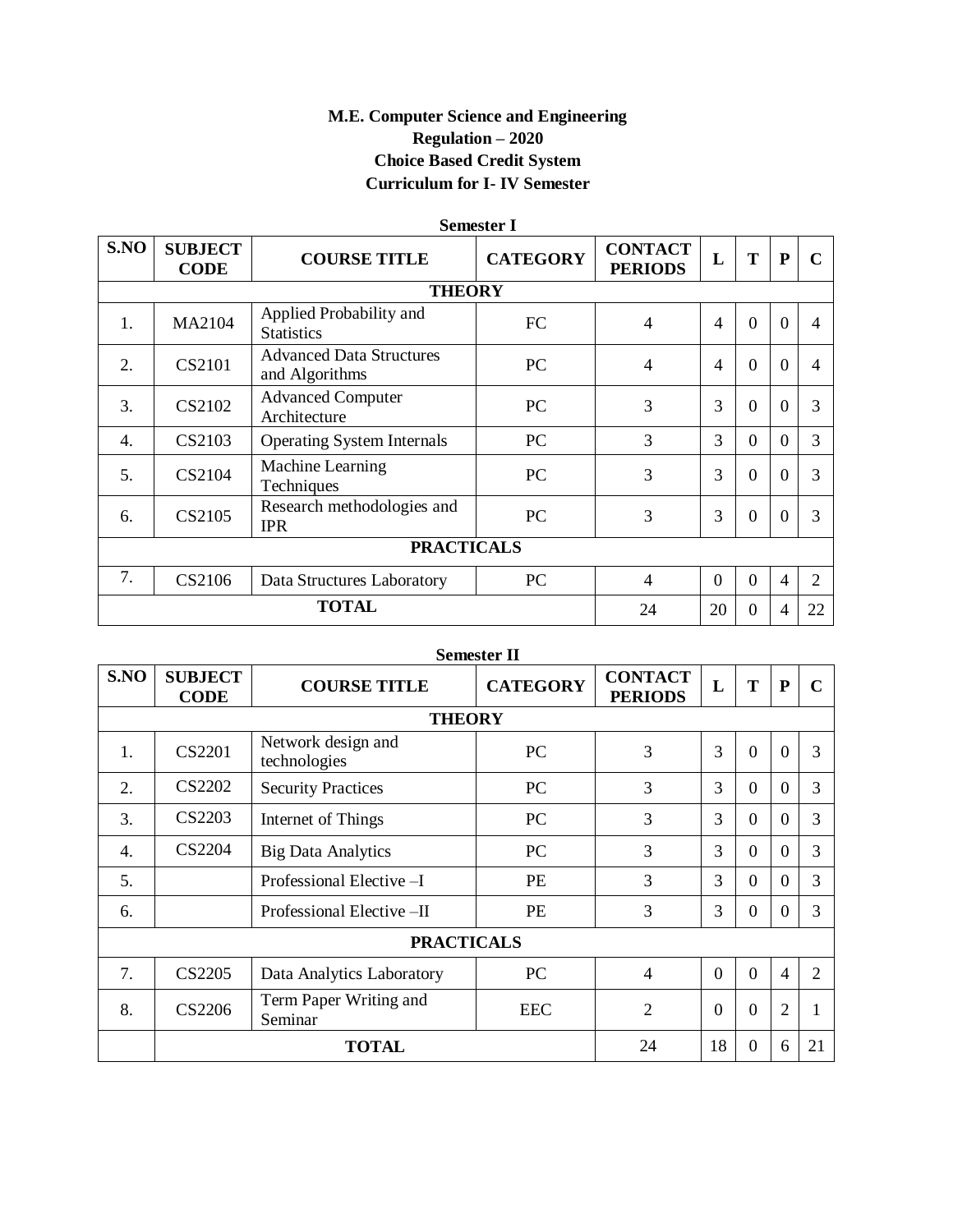| S.NO             | <b>SUBJECT</b><br><b>CODE</b> | <b>COURSE TITLE</b>                   | <b>CATEGORY</b> | <b>CONTACT</b><br><b>PERIODS</b> | L              | T              | ${\bf P}$      | C |
|------------------|-------------------------------|---------------------------------------|-----------------|----------------------------------|----------------|----------------|----------------|---|
|                  | <b>THEORY</b>                 |                                       |                 |                                  |                |                |                |   |
| 1.               |                               | Professional Elective -III            | PE              | 3                                | 3              | $\Omega$       | $\overline{0}$ | 3 |
| 2.               |                               | Professional Elective –IV             | <b>PE</b>       | 3                                | 3              | $\Omega$       | $\Omega$       | 3 |
| 3.               |                               | Professional Elective -V<br><b>PE</b> |                 | 3                                | $\overline{3}$ | $\Omega$       | $\Omega$       | 3 |
|                  | <b>PRACTICALS</b>             |                                       |                 |                                  |                |                |                |   |
| $\overline{4}$ . | CS2301                        | Project Work Phase $- I$              | <b>EEC</b>      | 12                               | $\overline{0}$ | $\overline{0}$ | 12             | 6 |
|                  |                               | 21                                    | 9               | $\Omega$                         | 12             | 15             |                |   |

# **Semester III**

# **Semester IV**

| S.NO | <b>SUBJECT</b><br><b>CODE</b>                   | <b>COURSE TITLE</b>     | <b>CATEGORY</b> | <b>CONTACT</b><br><b>PERIODS</b> | L        | m | D  |    |
|------|-------------------------------------------------|-------------------------|-----------------|----------------------------------|----------|---|----|----|
|      | <b>PRACTICALS</b>                               |                         |                 |                                  |          |   |    |    |
| 1.   | CS2401                                          | Project Work Phase - II | <b>EEC</b>      | 24                               | $\Omega$ |   | 24 | 12 |
|      | 24<br><b>TOTAL</b><br>$\theta$<br>12<br>24<br>0 |                         |                 |                                  |          |   |    |    |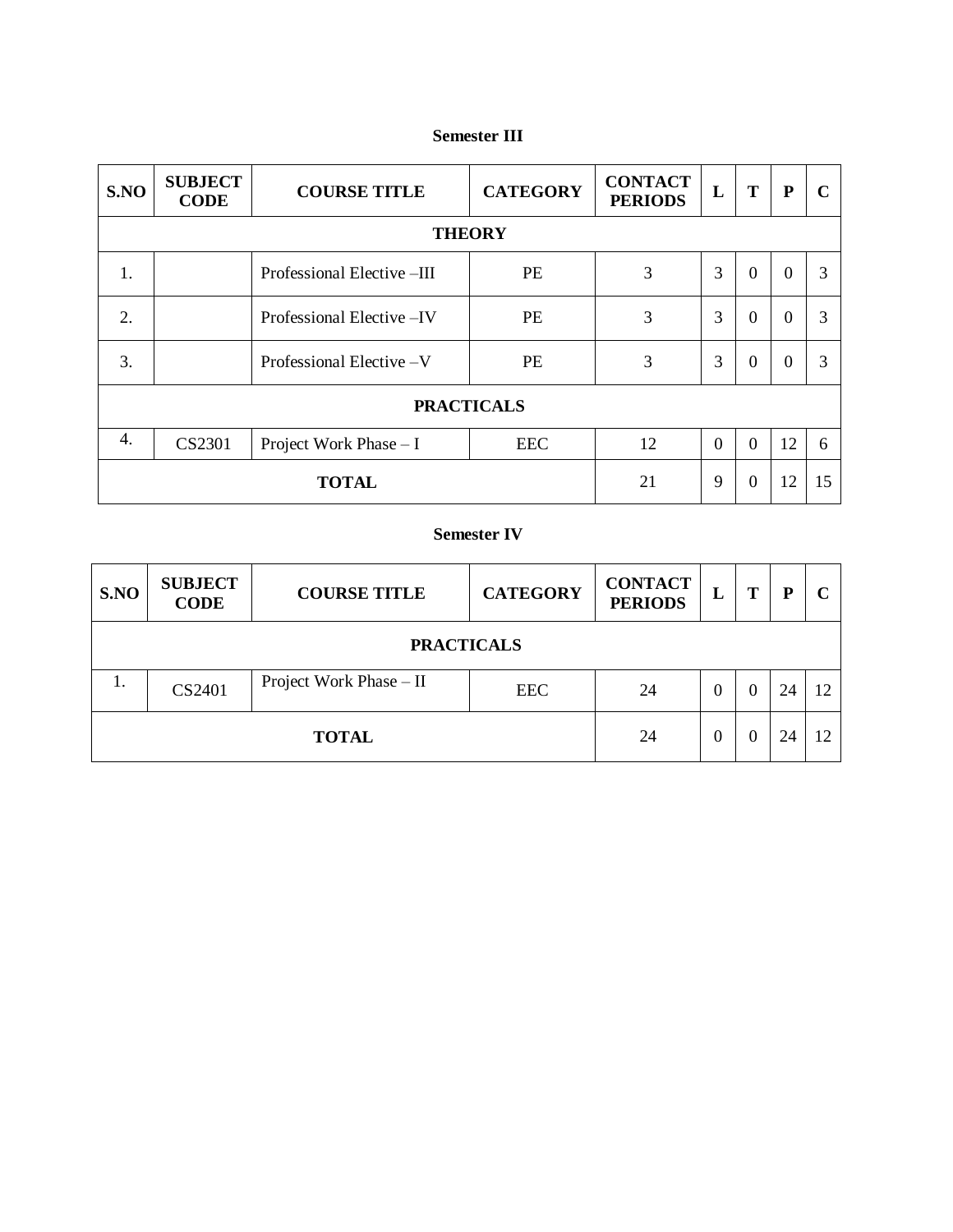# **LIST OF ELECTIVES II SEMESTER ELECTIVE I**

| SL.<br>NO. | <b>COURSE</b><br><b>CODE</b> | <b>COURSE TITLE</b>                    | <b>CATEGORY</b> | <b>CONTACT</b><br><b>PERIODS</b> | L | Т        | D        |   |
|------------|------------------------------|----------------------------------------|-----------------|----------------------------------|---|----------|----------|---|
| 1.         | <b>CS2207</b>                | <b>Advanced Databases</b>              | PE              | 3                                | 3 | $\Omega$ |          | 3 |
| 2.         | <b>CS2208</b>                | Principles of Programming<br>Languages | <b>PE</b>       |                                  | 3 | $\theta$ |          |   |
| 3.         | CS2209                       | Image Processing and<br>Analysis       | <b>PE</b>       |                                  |   | O        | $\theta$ |   |
| 4.         | CS2210                       | Web Engineering                        | <b>PE</b>       | 3                                | 3 |          |          | 3 |
| 5.         | CS2211                       | <b>Cloud Computing</b><br>Technologies | <b>PE</b>       |                                  | 3 | O        |          | 3 |

# **II SEMESTER ELECTIVE II**

| SL.<br>N <sub>O</sub> | <b>COURSE</b><br><b>CODE</b> | <b>COURSE TITLE</b>                        | <b>CATEGORY</b> | <b>CONTACT</b><br><b>PERIODS</b> | L | Т        | P        | $\mathbf C$ |
|-----------------------|------------------------------|--------------------------------------------|-----------------|----------------------------------|---|----------|----------|-------------|
| 1.                    | CS2212                       | <b>Real Time Systems</b>                   | <b>PE</b>       | 3                                | 3 | 0        | 0        | 3           |
| 2.                    | CS2213                       | Mobile and Pervasive<br>Computing          | <b>PE</b>       | 3                                | 3 | 0        | $\theta$ | 3           |
| 3.                    | CS2214                       | <b>Parallel Programming</b><br>Paradigms   | <b>PE</b>       | 3                                | 3 | $\theta$ | $\theta$ | 3           |
| 4.                    | CS2215                       | <b>Information Retrieval</b><br>Techniques | <b>PE</b>       | 3                                | 3 | 0        | 0        | 3           |
| 5.                    | CS2216                       | Software Architectures and<br>Design       | <b>PE</b>       | 3                                | 3 | $\theta$ | 0        | 3           |

# **III SEMESTER ELECTIVE III**

| SL.<br>NO. | <b>COURSE</b><br><b>CODE</b> | <b>COURSE TITLE</b>                                | <b>CATEGORY</b><br><b>CONTACT</b><br><b>PERIODS</b> |   | L | m |   |  |
|------------|------------------------------|----------------------------------------------------|-----------------------------------------------------|---|---|---|---|--|
|            | <b>CS2302</b>                | Performance Analysis of<br><b>Computer Systems</b> | <b>PE</b>                                           | 3 | 3 |   | 0 |  |
| 2.         | CS2303                       | Language Technologies                              | PE                                                  | 3 | 3 |   | 0 |  |
| 3.         | CS2304                       | <b>Computer Vision</b>                             | PE<br>3                                             |   | 3 |   | 0 |  |
| 4.         | CS2305                       | Speech Processing and<br>Synthesis                 | PE                                                  |   | 3 |   | 0 |  |
|            | CS2306                       | <b>Software Quality Assurance</b><br>and Testing   | PE                                                  |   | 3 |   | 0 |  |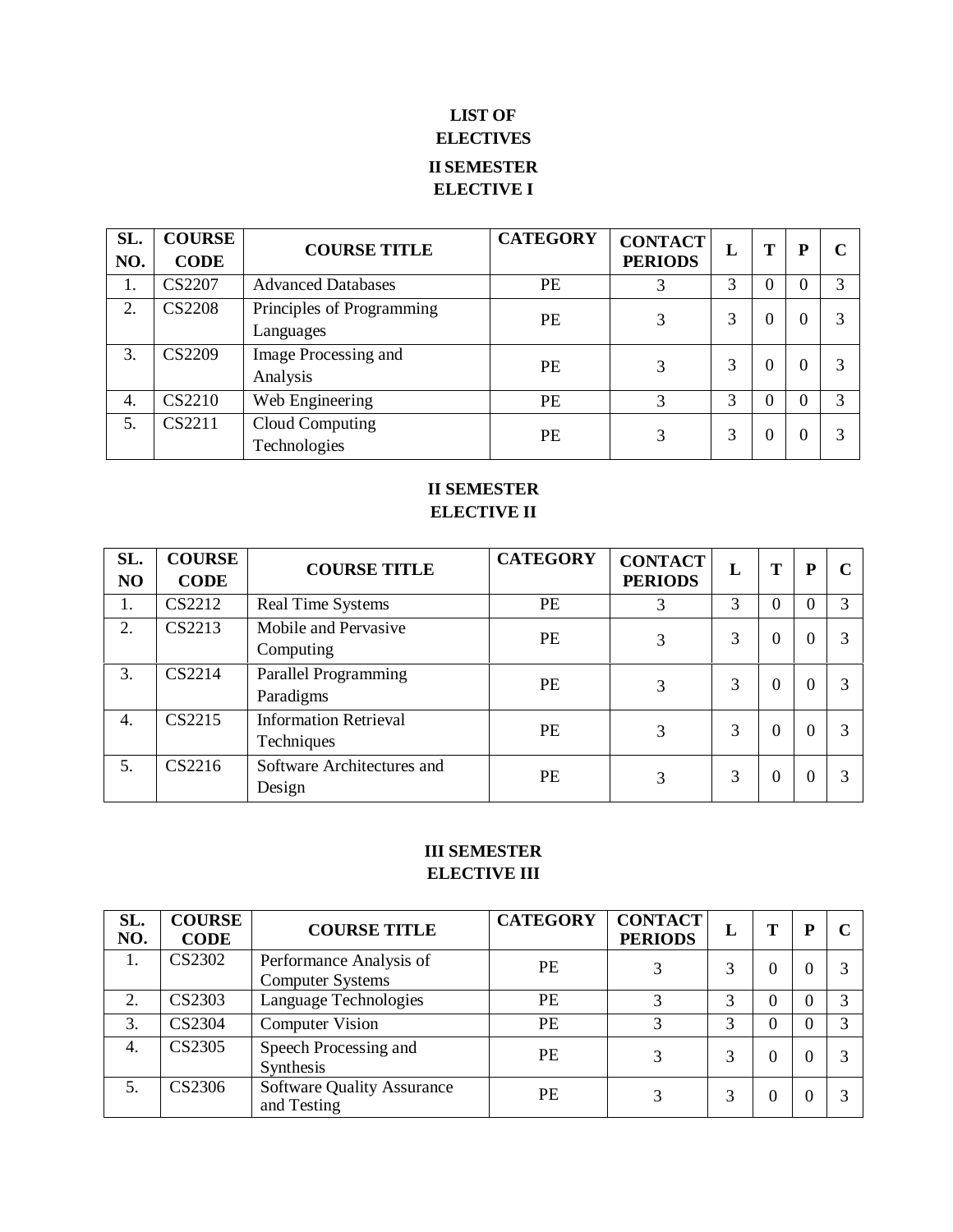# **III SEMESTER ELECTIVE IV**

| SL.<br>NO. | <b>COURSE</b><br><b>CODE</b> | <b>COURSE TITLE</b>                        | <b>CATEGORY</b> | <b>CONTACT</b><br><b>PERIODS</b> | ⊥ | т        |          |  |
|------------|------------------------------|--------------------------------------------|-----------------|----------------------------------|---|----------|----------|--|
| 1.         | CS2307                       | Formal models of software<br>systems       | <b>PE</b>       |                                  |   |          |          |  |
| 2.         | CS2308                       | <b>Embedded Software</b><br>Development    | <b>PE</b>       | 3                                | 3 | $\theta$ |          |  |
| 3.         | CS2309                       | Social Network Analysis                    | <b>PE</b>       |                                  | 3 | 0        | $\theta$ |  |
| 4.         | CS2310                       | <b>Bio-inspired Computing</b>              | PE              | 2                                | 3 |          |          |  |
| 5.         | CS2311                       | <b>Compiler Optimization</b><br>Techniques | <b>PE</b>       |                                  | 3 |          |          |  |

# **III SEMESTER ELECTIVE V**

| SL.<br>NO | <b>COURSE</b><br><b>CODE</b> | <b>COURSE TITLE</b>                      | <b>CATEGORY</b> | <b>CONTACT</b><br><b>PERIODS</b> | L | т | Р |   |
|-----------|------------------------------|------------------------------------------|-----------------|----------------------------------|---|---|---|---|
| 1.        | CS2312                       | Data Visualization<br>Techniques         | PE              | 3                                | 3 |   | 0 |   |
| 2.        | CS2313                       | Reconfigurable Computing                 | PЕ              | 3                                | 3 |   |   | 3 |
| 3.        | CS2314                       | Mobile Application<br>Development        | <b>PE</b>       | 3                                | 3 |   | 0 | 3 |
| 4.        | CS2315                       | <b>Bio Informatics</b>                   | <b>PE</b>       | 3                                | 3 |   | 0 | 3 |
| 5.        | CS2316                       | <b>Information Storage</b><br>Management | PЕ              | 3                                | 3 |   | 0 | 3 |

# **Curriculum Credits Summary**

|              |    | $\mathbf{I}$ | III | IV | <b>TOTAL</b> |
|--------------|----|--------------|-----|----|--------------|
| <b>HS</b>    |    |              |     |    |              |
| <b>BS</b>    |    |              |     |    |              |
| <b>ES</b>    |    |              |     |    |              |
| PC           | 18 | 4            |     |    | 32           |
| PE           |    |              |     |    | 15           |
| <b>OE</b>    |    |              |     |    |              |
| <b>EEC</b>   |    |              |     | 12 | 19           |
| FC           |    |              |     |    |              |
| <b>TOTAL</b> | 22 |              | 15  | 12 | 70           |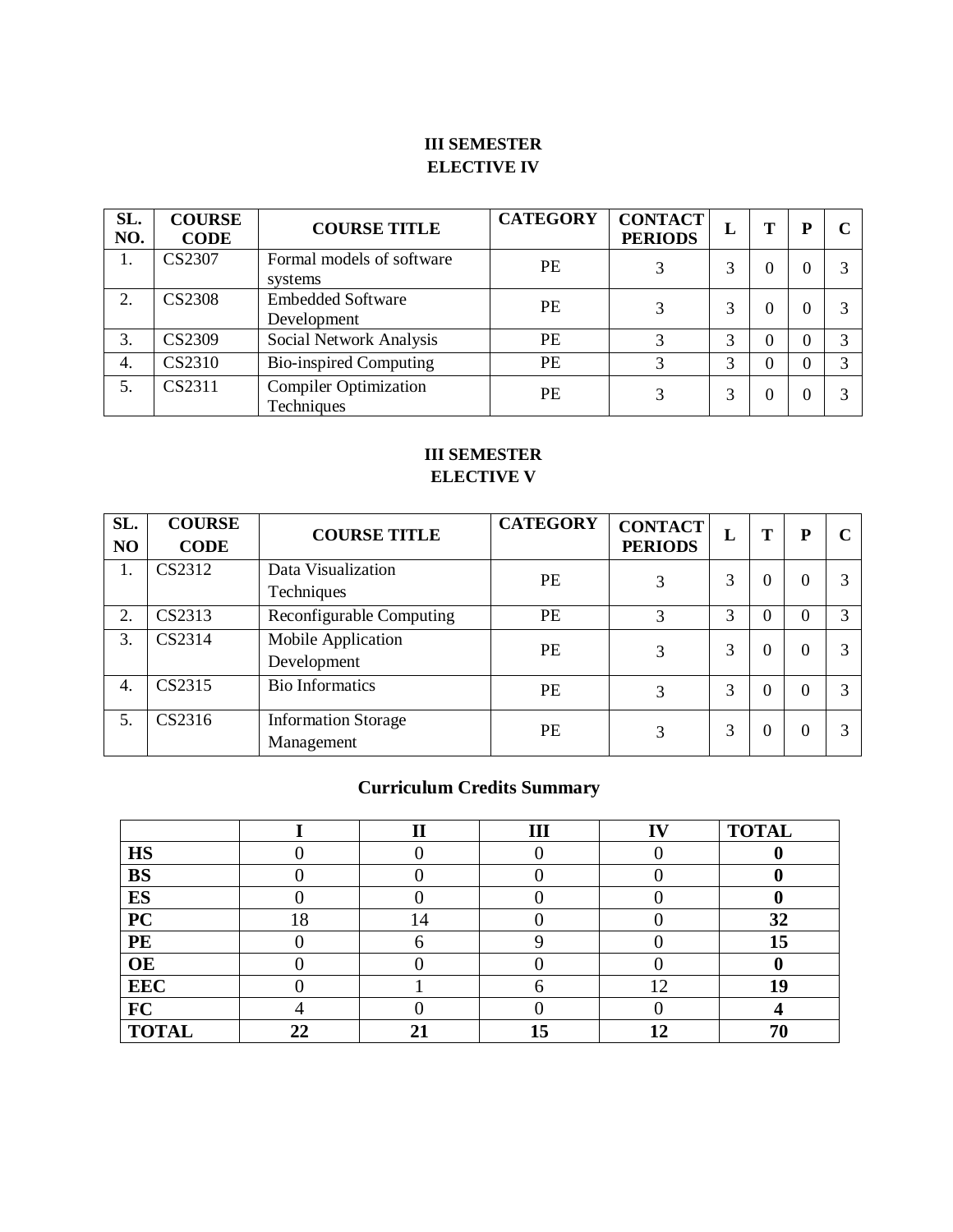#### **MA2104 APPLIED PROBABILITY AND STATISTICS L T P C**

**4 0 0 4**

#### **OBJECTIVES:**

This course is designed to provide the solid foundation on topics in applied probability and various statistical methods which form the basis for many other areas in the mathematical sciences including statistics, modern optimization methods and risk modeling. It is framed to address the issues and the principles of estimation theory, testing of hypothesis and multivariate analysis.

#### **UNIT I PROBABILITY AND RANDOM VARIABLES 12**

Probability – Axioms of probability – Conditional probability – Baye's theorem - Random variables - Probability function – Moments – Moment generating functions and their properties – Binomial, Poisson, Geometric, Uniform, Exponential, Gamma and Normal distributions – Function of a random variable.

# **UNIT II TWO DIMENSIONAL RANDOM VARIABLES 12**

Joint distributions – Marginal and conditional distributions – Functions of two dimensional random variables – Regression curve – Correlation.

### **UNIT III ESTIMATION THEORY 12**

Unbiased estimators – Method of moments – Maximum likelihood estimation - Curve fitting by principle of least squares – Regression lines.

### **UNIT IV TESTING OF HYPOTHESIS 12**

Sampling distributions – Type I and Type II errors – Small and large samples – Tests based on Normal, t, Chi square and F distributions for testing of mean, variance and proportions – Tests for independence of attributes and goodness of fit.

### **UNIT V MULTIVARIATE ANALYSIS 12**

Random vectors and matrices – Mean vectors and covariance matrices – Multivariate normal density and its properties – Principal components - Population principal components – Principal components from standardized variables

# **TOTAL: 60 PERIODS**

### **OUTCOMES:**

#### **After completing this course, students should demonstrate competency in the following topics:**

- Basic probability axioms and rules and the moments of discrete and continuous random variables.
- Consistency, efficiency and unbiasedness of estimators, method of maximum likelihood estimation and Central Limit Theorem.
- Use statistical tests in testing hypotheses on data.
- Perform exploratory analysis of multivariate data, such as multivariate normal density, calculating descriptive statistics, testing for multivariate normality.

The students should have the ability to use the appropriate and relevant, fundamental and applied mathematical and statistical knowledge, methodologies and modern computational tools.

#### **REFERENCES:**

1. Devore, J. L., -Probability and Statistics for Engineering and the Sciences<sup>, 8th</sup> Edition, Cengage Learning, 2014.

| ٦           |
|-------------|
| ٠<br>I<br>i |
|             |
|             |
|             |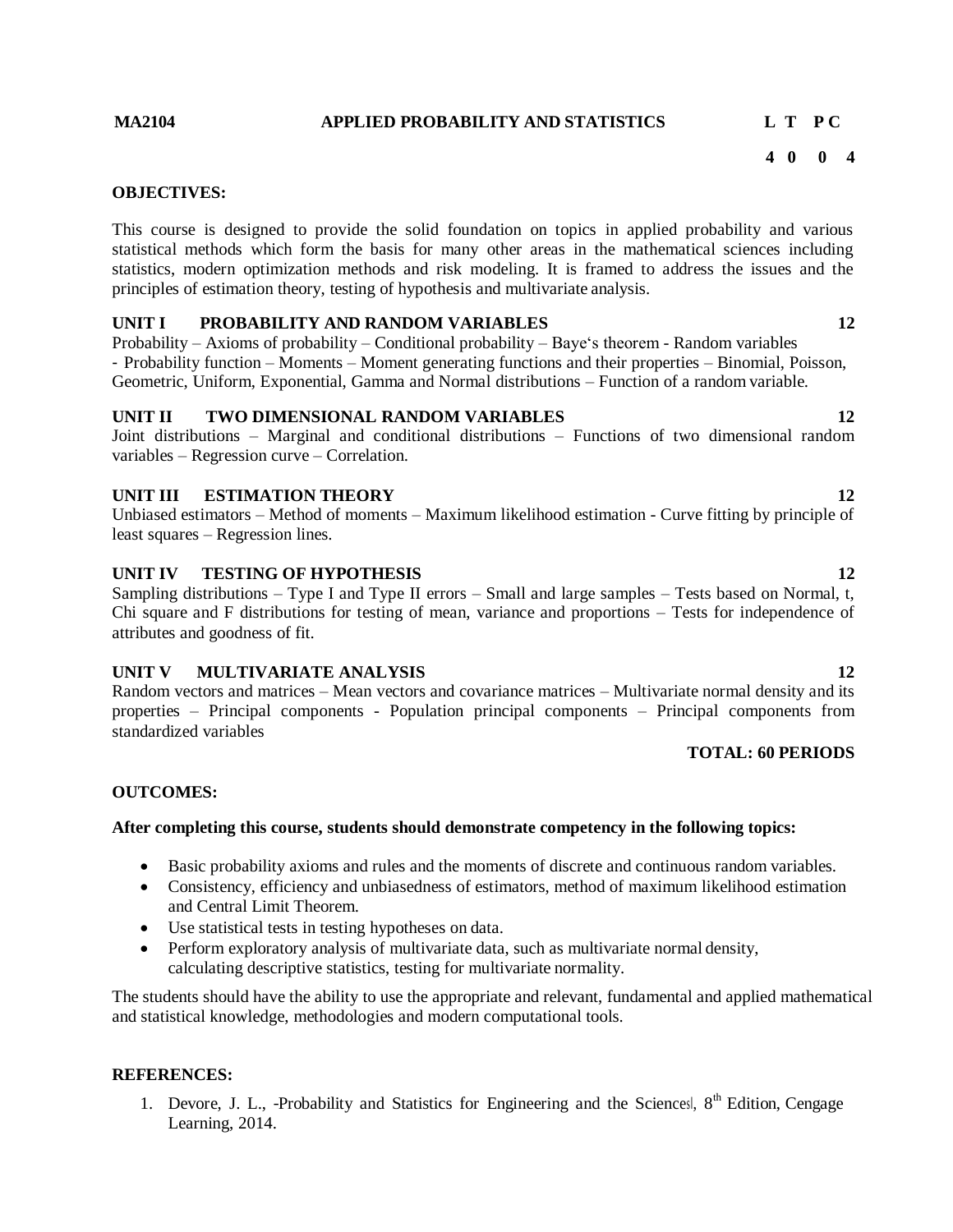- 2. Dallas E. Johnson, -Applied Multivariate Methods for Data Analysis, Thomson and Duxbury press, 1998.
- 3. Gupta S.C. and Kapoor V.K., Fundamentals of Mathematical Statistics I, Sultan and Sons, New Delhi, 2001.
- 4. Johnson, R.A., Miller, I and Freund J., "Miller and Freund's Probability and Statistics for Engineers ", Pearson Education, Asia,  $8<sup>th</sup>$  Edition, 2015.
- 5. Richard A. Johnson and Dean W. Wichern, -Applied Multivariate Statistical Analysis,  $5<sup>th</sup>$ Edition, Pearson Education, Asia, 2002.

#### **CS2101 ADVANCED DATA STRUCTURES AND ALGORITHMS L T P C 4 0 0 4**

### **OBJECTIVES:**

- To understand the usage of algorithms in computing.
- To learn and use hierarchical data structures and its operations
- To learn the usage of graphs and its applications.
- To select and design data structures and algorithms that is appropriate for problems.
- To study about NP Completeness of problems.

#### **UNIT I ROLE OF ALGORITHMS IN COMPUTING 12**

Algorithms – Algorithms as a Technology- Insertion Sort – Analyzing Algorithms – Designing Algorithms-Growth of Functions: Asymptotic Notation – Standard Notations and Common Functions- Recurrences: The Substitution Method – The Recursion-Tree Method

#### **UNIT II HIERARCHICAL DATA STRUCTURES 12**

Binary Search Trees: Basics – Querying a Binary search tree – Insertion and Deletion- Red-Black trees: Properties of Red-Black Trees – Rotations – Insertion – Deletion -B-Trees: Definition of B- trees – Basic operations on B-Trees – Deleting a key from a B-Tree- Fibonacci Heaps: structure – Mergeable-heap operations- Decreasing a key and deleting a node-Bounding the maximum degree.

#### **UNIT III GRAPHS 12**

Elementary Graph Algorithms: Representations of Graphs – Breadth-First Search – Depth-First Search – Topological Sort – Strongly Connected Components- Minimum Spanning Trees: Growing a Minimum Spanning Tree – Kruskal and Prim- Single-Source Shortest Paths: The Bellman-Ford algorithm – Single-Source Shortest paths in Directed Acyclic Graphs – Dijkstra's Algorithm; All-Pairs Shortest Paths: Shortest Paths and Matrix Multiplication – The Floyd- Warshall Algorithm;

### **UNIT IV ALGORITHM DESIGN TECHNIQUES 12**

Dynamic Programming: Matrix-Chain Multiplication – Elements of Dynamic Programming – Longest Common Subsequence- Greedy Algorithms: An Activity-Selection Problem – Elements of the Greedy Strategy- Huffman Codes.

### **UNIT V NP COMPLETE AND NP HARD 12**

NP-Completeness: Polynomial Time – Polynomial-Time Verification – NP- Completeness and Reducability – NP-Completeness Proofs – NP-Complete Problems

#### **TOTAL: 60 PERIODS**

#### **OUTCOMES:**

#### **Upon the completion of the course the students should be able to:**

- Design data structures and algorithms to solve computing problems
- Design algorithms using graph structure and various string matching algorithms to solve real-life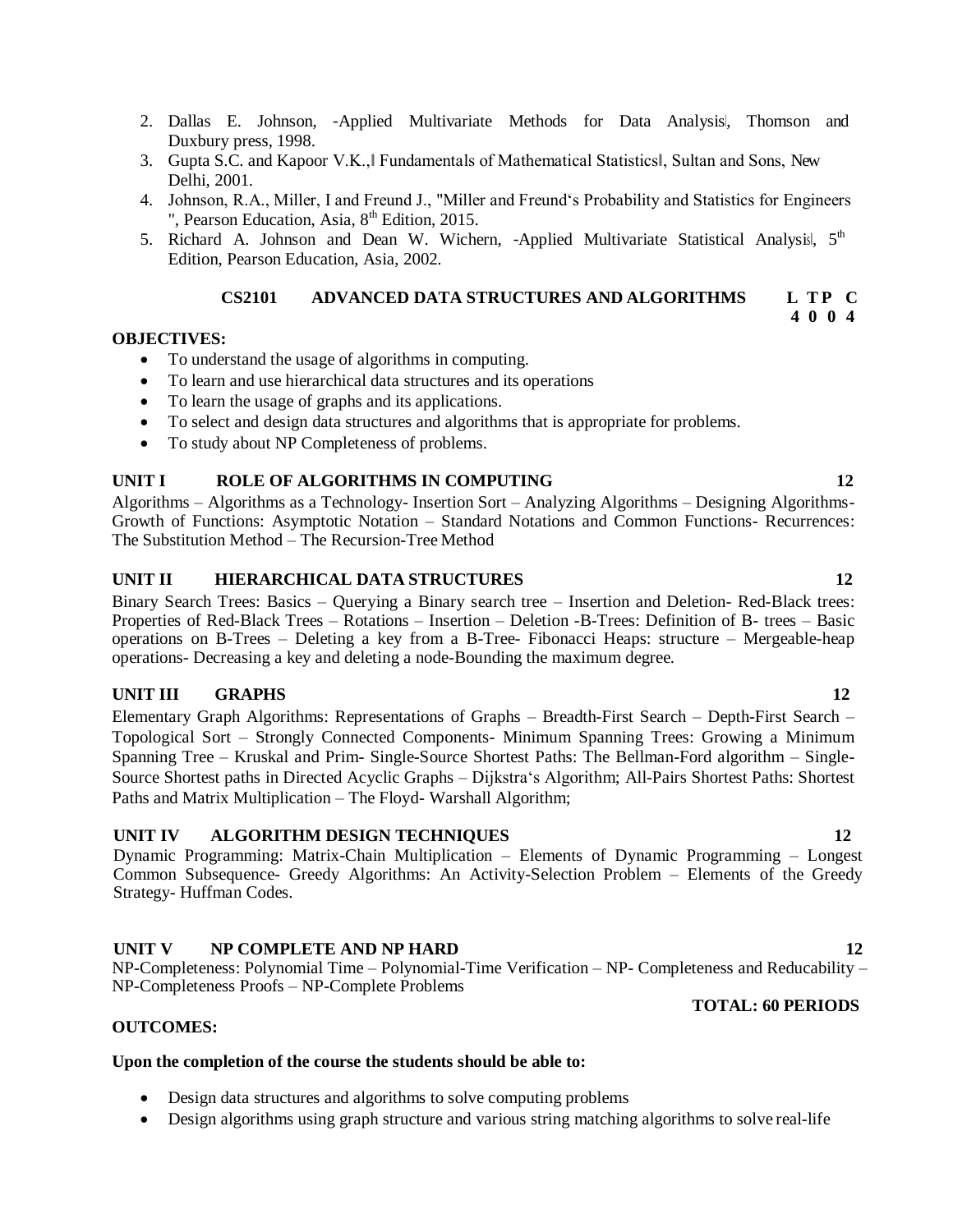problems

• Apply suitable design strategy for problem solving

### **REFERENCES:**

- 1. Alfred V. Aho, John E. Hopcroft, Jeffrey D. Ullman, -Data Structures and Algorithms, Pearson Education, Reprint 2006.
- 2. Robert Sedgewick and Kevin Wayne, ―ALGORITHMS, Fourth Edition, Pearson Education.
- 3. S.Sridhar,Design and Analysis of Algorithms, First Edition, Oxford University Press.2014
- 4. Thomas H. Cormen, Charles E. Leiserson, Ronald L. Rivest, Clifford Stein, -Introduction to Algorithms, Third Edition, Prentice-Hall, 2011.

#### **CS2102 ADVANCED COMPUTER ARCHITECTURE L T P C 3 0 0 3**

## **OBJECTIVES:**

- To introduce the students to the recent trends in the field of Computer Architecture and identify performance related parameters.
- To learn the different multiprocessor issues.
- To expose the different types of multicore architectures.
- To understand the design of the memory hierarchy.

### **UNIT I FUNDAMENTALS OF COMPUTER DESIGN AND ILP 9**

Fundamentals of Computer Design – Measuring and Reporting Performance – Instruction Level Parallelism and its Exploitation – Concepts and Challenges –Exposing ILP - Advanced Branch Prediction - Dynamic Scheduling - Hardware-Based Speculation - Exploiting ILP - Instruction Delivery and Speculation - Limitations of ILP - Multithreading

#### **UNIT II MEMORY HIERARCHY DESIGN 9**

Introduction – Optimizations of Cache Performance – Memory Technology and Optimizations – Protection: Virtual Memory and Virtual Machines – Design of Memory Hierarchies – Case Studies.

#### **UNIT III MULTIPROCESSOR ISSUES 9**

Introduction- Centralized, Symmetric and Distributed Shared Memory Architectures –Cache Coherence Issues – Performance Issues – Synchronization – Models of Memory Consistency – Case Study-Interconnection Networks – Buses, Crossbar and Multi-stage Interconnection Networks

### **UNIT IV MULTICORE ARCHITECTURES 9**

Homogeneous and Heterogeneous Multi-core Architectures – Intel Multicore Architectures – SUN CMP architecture – IBM Cell Architecture. Introduction to Warehouse-scale computers- Architectures- Physical Infrastructure and Costs- Cloud Computing –Case Study- Google Warehouse-Scale Computer.

### **UNIT V VECTOR, SIMD AND GPU ARCHITECTURES 9**

Introduction-Vector Architecture – SIMD Extensions for Multimedia – Graphics Processing Units – Case Studies – GPGPU Computing – Detecting and Enhancing Loop Level Parallelism-Case Studies.

#### **TOTAL : 45 PERIODS**

### **OUTCOMES:**

### **Upon completion of this course, the students should be able to:**

Identify the limitations of ILP.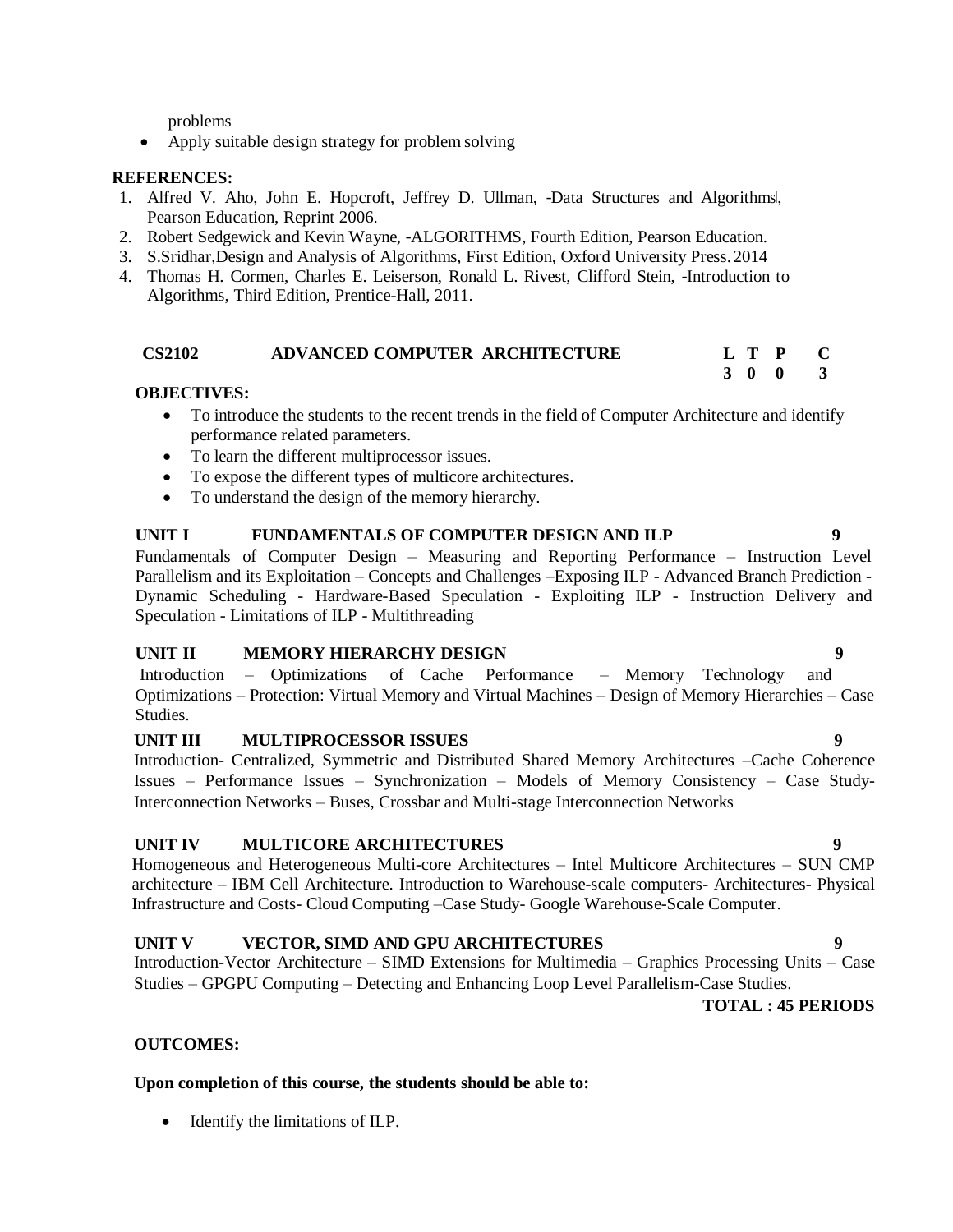- Discuss the issues related to multiprocessing and suggest solutions
- Point out the salient features of different multicore architectures and how they exploit parallelism.
- Discuss the various techniques used for optimising the cache performance
- Design hierarchal memory system
- Point out how data level parallelism is exploited in architectures

#### **REFERENCES:**

- 1. Darryl Gove, ―Multicore Application Programming: For Windows, Linux, and Oracle Solaris‖, Pearson, 2011
- 2. David B. Kirk, Wen-mei W. Hwu, -Programming Massively Parallel Processors, Morgan Kauffman, 2010
- 3. David E. Culler, Jaswinder Pal Singh, ―Parallel computing architecture : A hardware/software approach‖ , Morgan Kaufmann /Elsevier Publishers, 1999
- 4. John L. Hennessey and David A. Patterson, ―Computer Architecture A Quantitative Approach‖, Morgan Kaufmann / Elsevier, 5th edition, 2012.
- 5. Kai Hwang and Zhi.Wei Xu, -Scalable Parallel Computing, Tata McGraw Hill, NewDelhi, 2003.

**3 0 0 3**

#### **OBJECTIVES :**

- To be able to read and understand sample open source programs and header files.
- To learn how the processes are implemented in linux.
- To understand the implementation of the Linux file system.
- To study Linux memory management data structures and algorithms.
- To acquire the knowledge in the implementation of interprocess communication.
- To understand how program execution happens in Linux.

### **UNIT I INTRODUCTION 9**

Basic Operating System Concepts - Overview of Unix File System - Files - Links - Types - Inodes -Access Rights - System Calls - Overview of Unix Kernels -Model - Implementation - Reentrant Kernels - Address Space - Synchronization - Interprocess Communication - Process Management - Memory Management - Device Drivers.

### **UNIT II PROCESSES 9**

Processes, Lightweight Processes, and Threads - Process Descriptor - State - Identifying a Process - Relationships among processes - Organization - Resource Limits - Creating Processes - - System Calls - Kernel Threads - Destroying Processes -Termination - Removal.

### **UNIT III FILE SYSTEM 9**

The Virtual File System (VFS) - Role - File Model -System Calls - Data Structures - Super Block, Inode, File, dentry Objects - dentry Cache - Files Associated with a Process - Filesystem Types - Special Filesystems - Filesytem Type Registration - Filesytem Handling - Namespaces - Mounting - Unmounting - Implementation of VFS System Calls.

#### **UNIT IV MEMORY MANAGEMENT 9**

Page frame management -page descriptors - non-uniform memory access - memory zones - reserved page frames - zoned page frame allocator - kernel mappings - buddy system algorithm - page frame cache - zone allocator.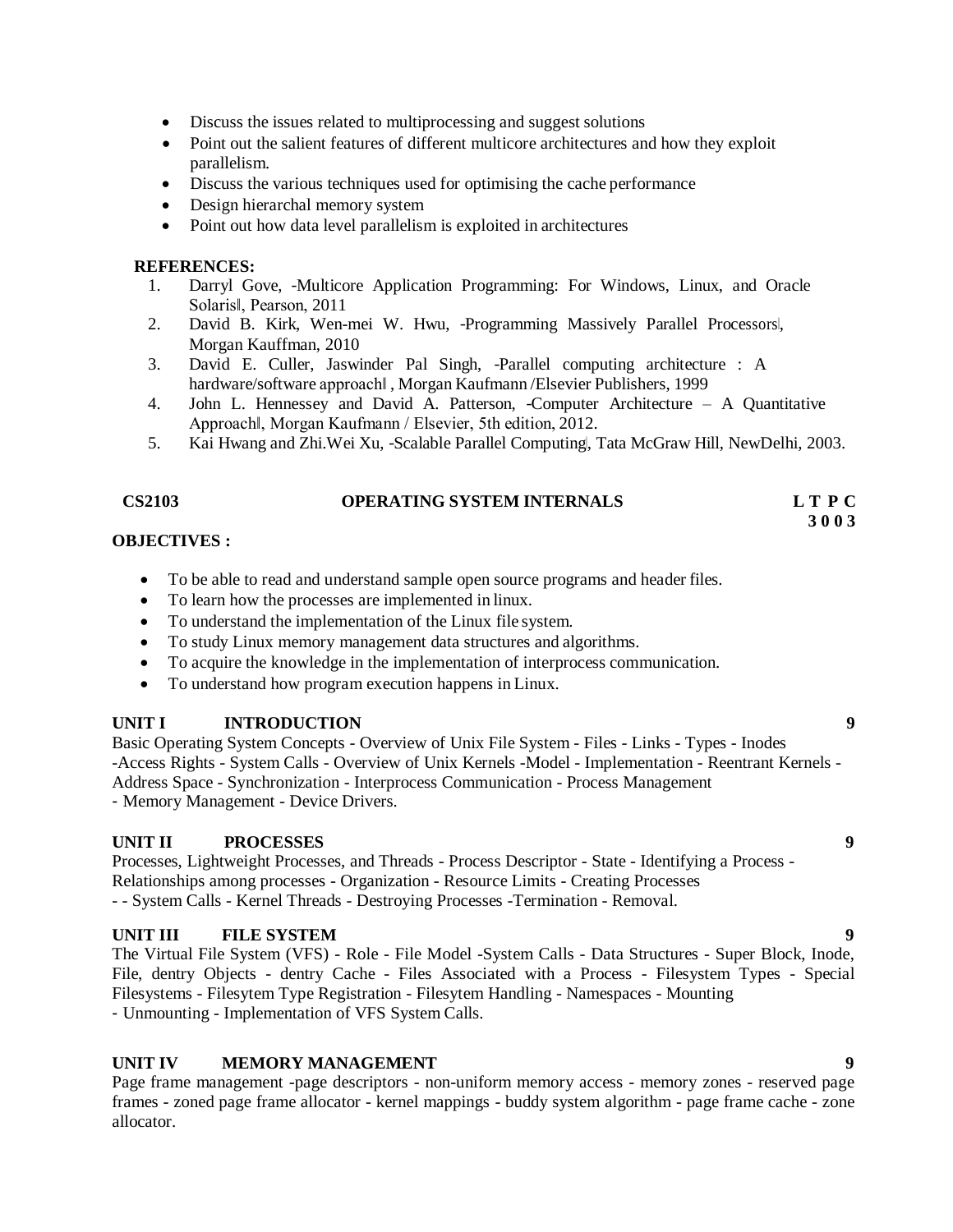# **UNIT V PROCESS COMMUNICATION AND PROGRAM EXECUTION 9**

Process Communication - Pipes -Usage - Data Structures - Creating and Destroying a Pipe - Reading From and Writing into a Pipe. Program Execution - Executable Files - Process Credentials - Command-Line Arguments and Shell Environment - Libraries - Program Segments and Process Memory Regions - Execution tracing - Executable Formats - Execution Domains - The exec Functions

# **TOTAL: 45 PERIODS**

#### **OUTCOMES:**

#### **At the end of this course, the students should be able to:**

- To explain the functionality of a large software system by reading itssource.
- To revise any algorithm present in a system.
- To design a new algorithm to replace an existing one.
- To apypropriately modify and use the data structures of the linux kernel for a different software system.

#### **REFERENCES:**

- 1. Daniel P. Bovet and Marco Cesati, "Understanding the Linux Kernel", 3rd Edition, O'Reilly Publications, 2005.
- 2. [Harold Abelson,](https://mitpress.mit.edu/authors/harold-abelson) [Gerald Jay Sussman](https://mitpress.mit.edu/authors/gerald-jay-sussman) and [Julie Sussman,](https://mitpress.mit.edu/authors/julie-sussman) -Structure and Interpretation of Computer Programs‖, Second Edition, Universities Press, 2013.
- 3. Maurice J. Bach, -The Design of the Unix Operating System 1<sup>st</sup> Edition Pearson Education, 2003.
- 4. Michael Beck, Harald Bohme, Mirko Dziadzka, Ulrich Kunitz, Robert Magnus, Dirk Verworner, -Linux Kernel Internals, 2nd Edition, Addison-Wesley, 1998.
- 5. [Robert](http://www.goodreads.com/author/show/13609144.Robert_Love) Love, -Linux Kernel Development,  $3<sup>rd</sup>$  Edition, Addison-Wesley, 2010.

#### **CS2104 MACHINE LEARNING TECHNIQUES L T P C**

#### **OBJECTIVES:**

- To introduce students to the basic concepts and techniques of Machine Learning.
- To have a thorough understanding of the Supervised and Unsupervised learning techniques
- To study the various probability based learning techniques
- To understand graphical models of machine learning algorithms

# **UNIT I INTRODUCTION 9**

Learning – Types of Machine Learning – Supervised Learning – The Brain and the Neuron – Design a Learning System – Perspectives and Issues in Machine Learning – Concept Learning Task – Concept Learning as Search – Finding a Maximally Specific Hypothesis – Version Spaces and the Candidate Elimination Algorithm – Linear Discriminants – Perceptron – Linear Separability – Linear Regression.

#### **UNIT II LINEAR MODELS 9**

Multi-layer Perceptron – Going Forwards – Going Backwards: Back Propagation Error – Multi- layer Perceptron in Practice – Examples of using the MLP – Overview – Deriving Back-Propagation – Radial Basis Functions and Splines – Concepts – RBF Network – Curse of Dimensionality – Interpolations and Basis Functions – Support Vector Machines.

**3 0 0 3**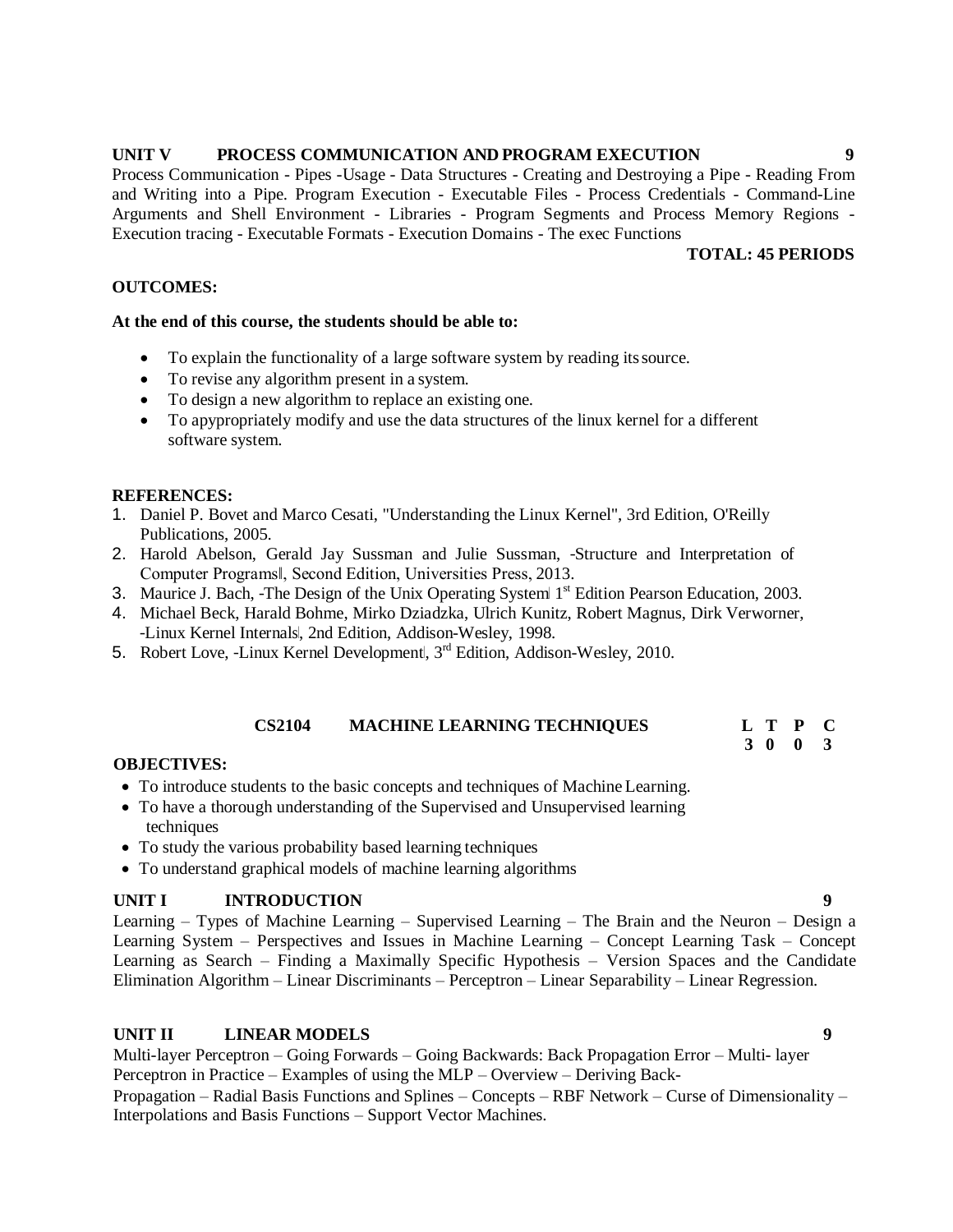#### **UNIT III TREE AND PROBABILISTIC MODELS**

Learning with Trees – Decision Trees – Constructing Decision Trees – Classification and Regression Trees – Ensemble Learning – Boosting – Bagging – Different ways to Combine Classifiers – Probability and Learning – Data into Probabilities – Basic Statistics – Gaussian Mixture Models – Nearest Neighbor Methods – Unsupervised Learning – K means Algorithms – Vector Quantization – Self Organizing Feature Map

### **UNIT IV DIMENSIONALITY REDUCTION ANDEVOLUTIONARY MODELS 9**

Dimensionality Reduction – Linear Discriminant Analysis – Principal Component Analysis – Factor Analysis – Independent Component Analysis – Locally Linear Embedding – Isomap – Least Squares Optimization – Evolutionary Learning – Genetic algorithms – Genetic Offspring: - Genetic Operators – Using Genetic Algorithms – Reinforcement Learning – Overview – Getting Lost Example – Markov Decision Process

#### **UNIT V GRAPHICAL MODELS 9**

Markov Chain Monte Carlo Methods – Sampling – Proposal Distribution – Markov Chain Monte Carlo – Graphical Models – Bayesian Networks – Markov Random Fields – Hidden Markov Models – Tracking Methods **TOTAL: 45 PERIODS**

#### **OUTCOMES:**

#### **Upon completion of this course, the students will be able to:**

- Distinguish between, supervised, unsupervised and semi-supervised learning
- Apply the appropriate machine learning strategy for any given problem
- Suggest supervised, unsupervised or semi-supervised learning algorithms for any given problem
- Design systems that uses the appropriate graph models of machine learning
- Modify existing machine learning algorithms to improve classification efficiency

#### **REFERENCES:**

- 1 Ethem Alpaydin, ―Introduction to Machine Learning 3e (Adaptive Computation and Machine Learning Series)‖, Third Edition, MIT Press, 2014
- 2 Jason Bell, -Machine learning Hands on for Developers and Technical Professionals, First Edition, Wiley, 2014
- 3 Peter Flach, -Machine Learning: The Art and Science of Algorithms that Make Sense of Datal, First Edition, Cambridge University Press, 2012.
- 4 Stephen Marsland, -Machine Learning An Algorithmic Perspectivel, Second Edition, Chapman and Hall/CRC Machine Learning and Pattern Recognition Series, 2014.
- 5 Tom M Mitchell, -Machine Learning, First Edition, McGraw Hill Education, 2013.

| <b>CS2106</b> | <b>DATA STRUCTURES LABORATORY</b> | <b>LTPC</b> |
|---------------|-----------------------------------|-------------|
|               |                                   |             |

**0 0 4 2**

### **OBJECTIVES:**

- To acquire the knowledge of using advanced tree structures.
- To learn the usage of heap structures.
- To understand the usage of graph structures and spanning trees.

#### **LIST OF EXPERIMENTS:**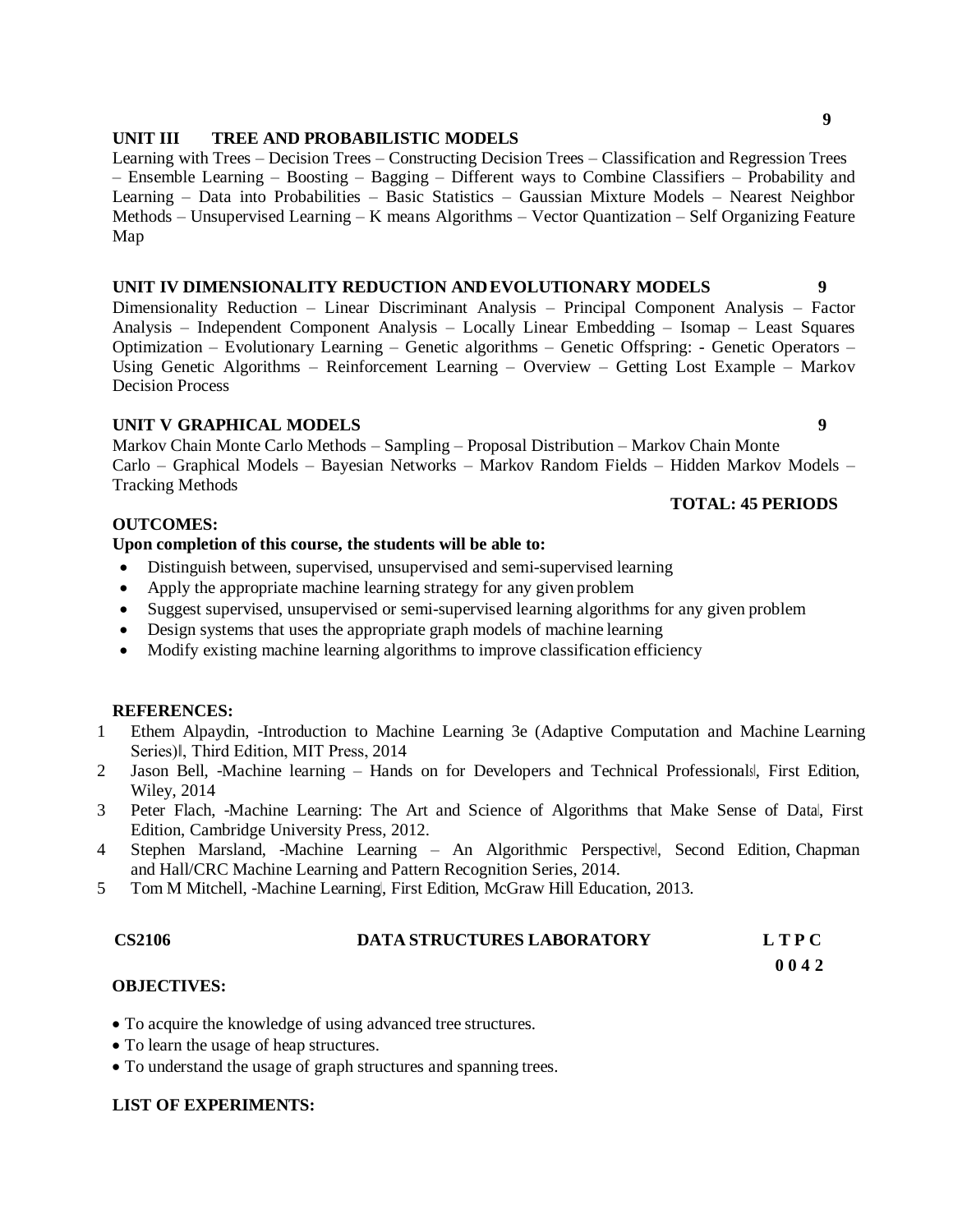Each student has to work individually on assigned lab exercises. Lab sessions could be scheduled as one contiguous four-hour session per week or two two-hour sessions per week. There will be about 15 exercises in a semester. It is recommended that all implementations are carried out in Java. If C or C++ has to be used, then the threads library will be required for

concurrency. Exercises should be designed to cover the following topics:

#### **EXPERIMENTS:**

- 1. Implementation of Merge Sort and Quick Sort-Analysis
- 2. Implementation of a Binary Search Tree
- 3. Red-Black Tree Implementation
- 4. Heap Implementation
- 5. Fibonacci Heap Implementation
- 6. Graph Traversals
- 7. Spanning Tree Implementation
- 8. Shortest Path Algorithms (Dijkstra's algorithm, Bellmann Ford Algorithm)
- 9. Implementation of Matrix Chain Multiplication
- 10. Activity Selection and Huffman Coding Implementation.

#### **TOTAL: 60 PERIODS**

#### **OUTCOMES:**

#### **Upon Completion of this course, the students will be able to:**

- Design and implement basic and advanced data structures extensively.
- Design algorithms using graph structures
- Design and develop efficient algorithms with minimum complexity using design techniques.

### **CS2105 RESEARCH METHODOLOGY AND IPR L T P C**

**3 0 0 3**

# **COURSE OBJECTIVES:**

- Identify an appropriate research problem in their research domain
- Understand the preparation of a well-structured research paper and scientific presentations without violating professional ethics
- Understand the Data Analysis and Interpretation
- Understand the law of Patent and copyrights
- Understand the adequate knowledge on Patent rights and to know the new developments in IPR.

# **UNIT I Research Problem Formulation 9**

Meaning of research problem, Sources of research problem, Criteria Characteristics of a good research problem, Errors in selecting a research problem, Scope and objectives of research problem. Approaches of investigation of solutions for research problem, data collection, analysis, interpretation, Necessary instrumentations.

# **UNIT II Literature Review and Technical Writing/Presentation 9**

Effective literature studies approaches, analysis Plagiarism, Research ethics, Effective technical writing, how to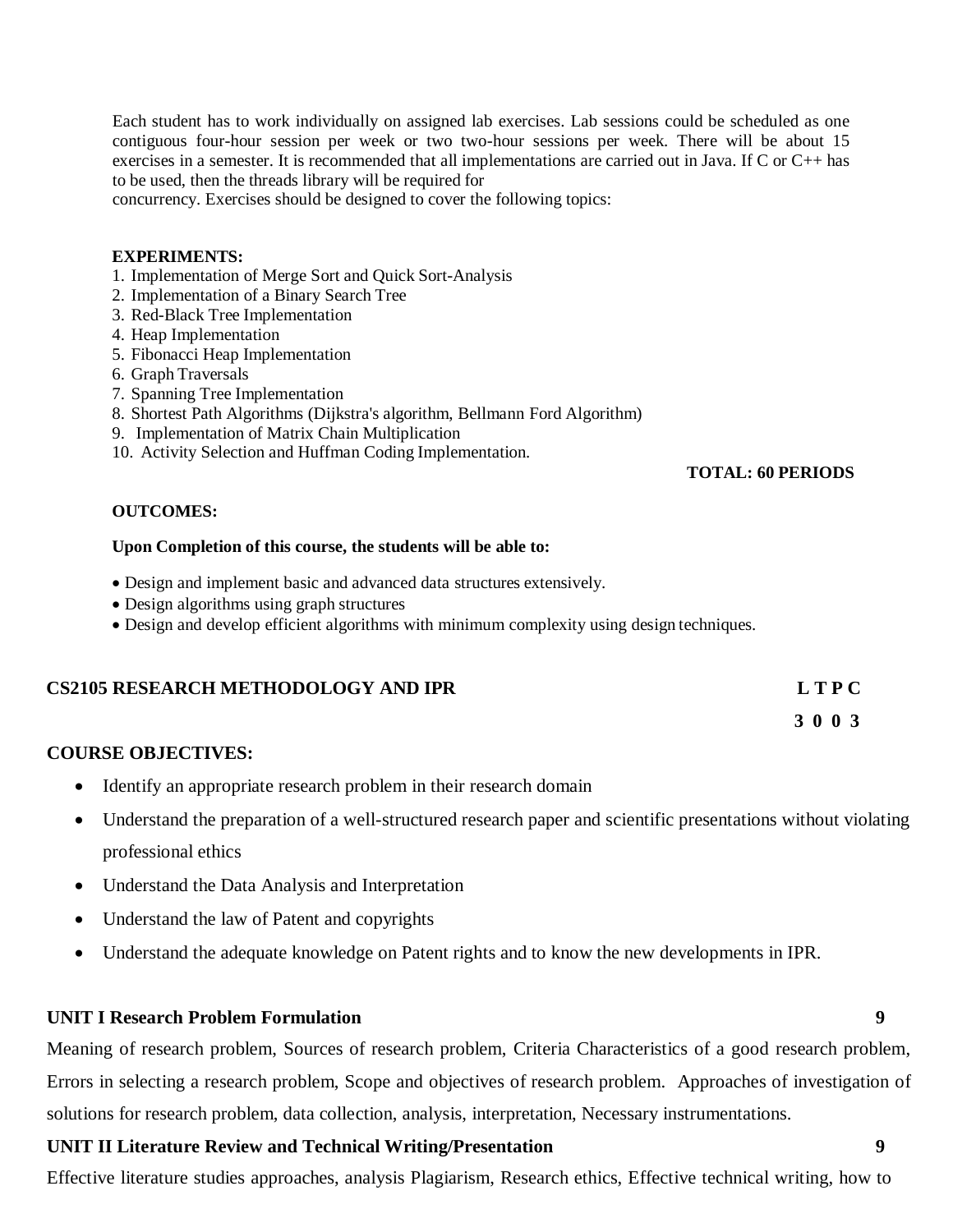write report, Paper Developing a Research Proposal, Format of research proposal, a presentation and assessment by a review committee.

# **UNIT III Data Analysis and Interpretation 9**

Nature of Data; Sampling - Types of sampling, Sampling methods; Data Analysis-Types; Measurement of Central Tendency- Individual and group measurements, Measures of Mode, Median and Mode; Presentation of Data-Tabular, Graphical; Data Analysis using Software Package-SPSS and R.

# **UNIT IV Introduction to Intellectual Property Rights (IPR) 9**

Nature of Intellectual Property: Patents, Designs, Trade and Copyright. Process of Patenting and development: technological research, innovation, patenting, development. International Scenario: International cooperation on Intellectual Property. Procedure for grants of patents, Patenting under PCT.

# **UNIT V Patent Rights and New Developments in IPR** 9

Scope of Patent Rights. Licensing and transfer of technology. Patent information and databases. Geographical Indications. Administration of Patent System. New Developments in IPR; IPR of Biological Systems, Computer Software etc. Traditional knowledge Case Studies, IPR and IITs.

# **TOTAL: 45 PERIODS**

# **COURCE OUTCOMES:**

- 1. Ability to understand research problem formulation.
- 2. Ability to understand the way of doing Literature review and to write proposal in an effective way
- 3. Ability to understand the data collection, data analysis, data presentation and statistical software.
- 4. Ability to understand the nature of Intellectual Property Rights, Patenting process and IPR in national and international level collaborations
- 5. Ability to understand about Patent rights, Patent systems and new developments in IPR.

- 1. Stuart Melville and Wayne Goddard, "Research methodology: an introduction for science & engineering students'.
- 2. Wayne Goddard and Stuart Melville, "Research Methodology: An Introduction", Second Edition,2001.
- 3. Ranjit Kumar, 2nd Edition, "Research Methodology: A Step by Step Guide for beginners" 2010.
- 4. Stuart Melville and Wayne Goddard, "Research methodology: an introduction for science & engineering students'.
- 5. C.R. Kothari, GauravGarg, Research Methodology Methods and Techniques , New Age International Publishers,Fourth Edition, 2019.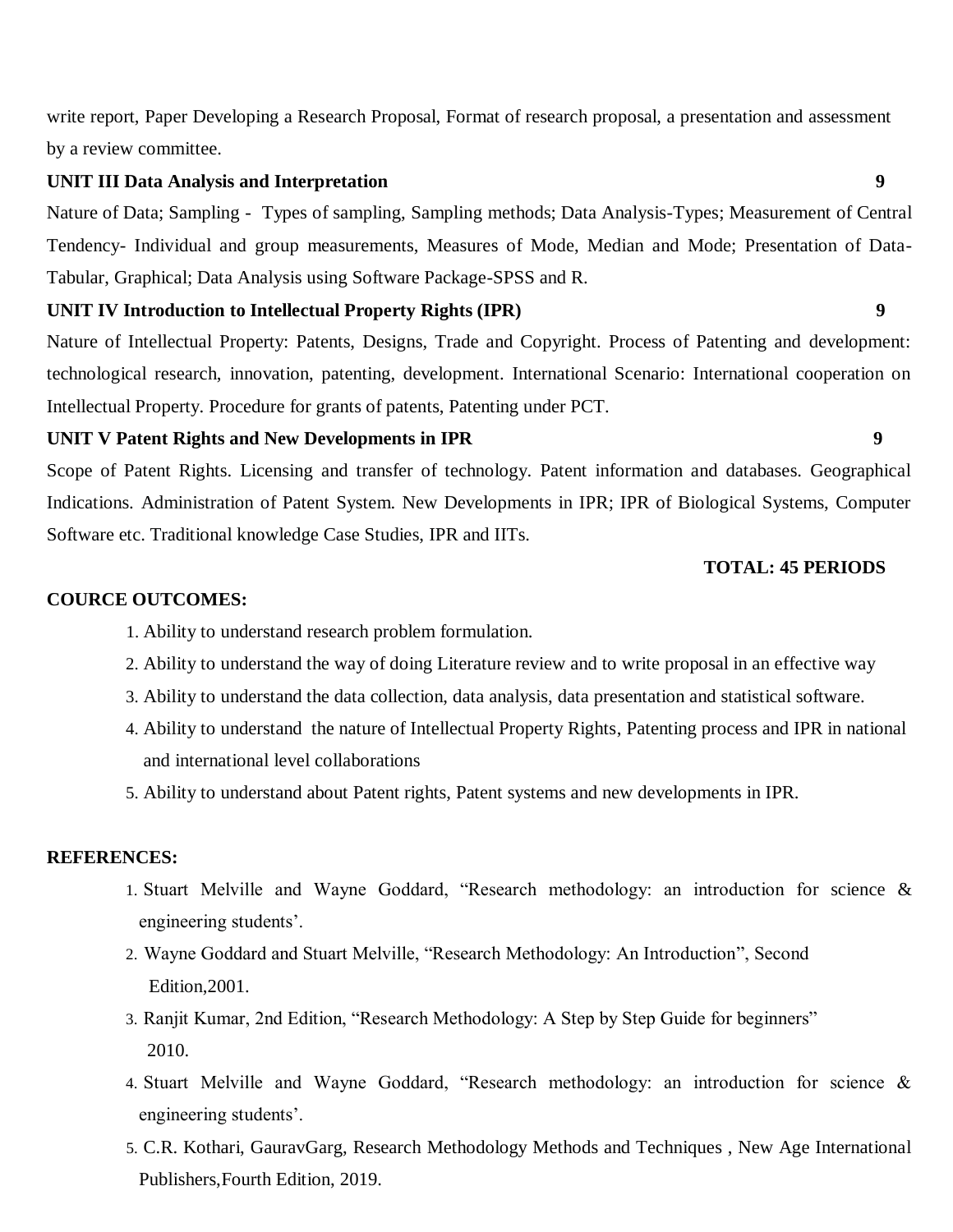- 6. Asimov, "Introduction to Design", Prentice Hall, 1962.
- 7. Halbert, "Resisting Intellectual Property", Taylor & Francis Ltd ,2007.
- 8. Niebel , "Product Design", McGraw Hill, 1974.

#### **CS2201 NETWORK DESIGN AND TECHNOLOGIES L T P C**

**3 0 0 3**

#### **OBJECTIVES:**

- $\Box$  To understand the principles required for network design
- To explore various technologies in the wireless domain
- □ To study about 3G and 4G cellular networks
- □ To understand the paradigm of Software defined networks

### **UNIT I NETWORK DESIGN 10**

Advanced multiplexing – Code Division Multiplexing, DWDM and OFDM – Shared media networks – Switched networks – End to end semantics – Connectionless, Connection oriented, Wireless Scenarios –Applications, Quality of Service – End to end level and network level solutions. LAN cabling topologies – Ethernet Switches, Routers, Firewalls and L3 switches – Remote Access Technologies and Devices – Modems and DSLs – SLIP and PPP – Core networks, and distribution networks.

# **UNIT II WIRELESS NETWORKS 9**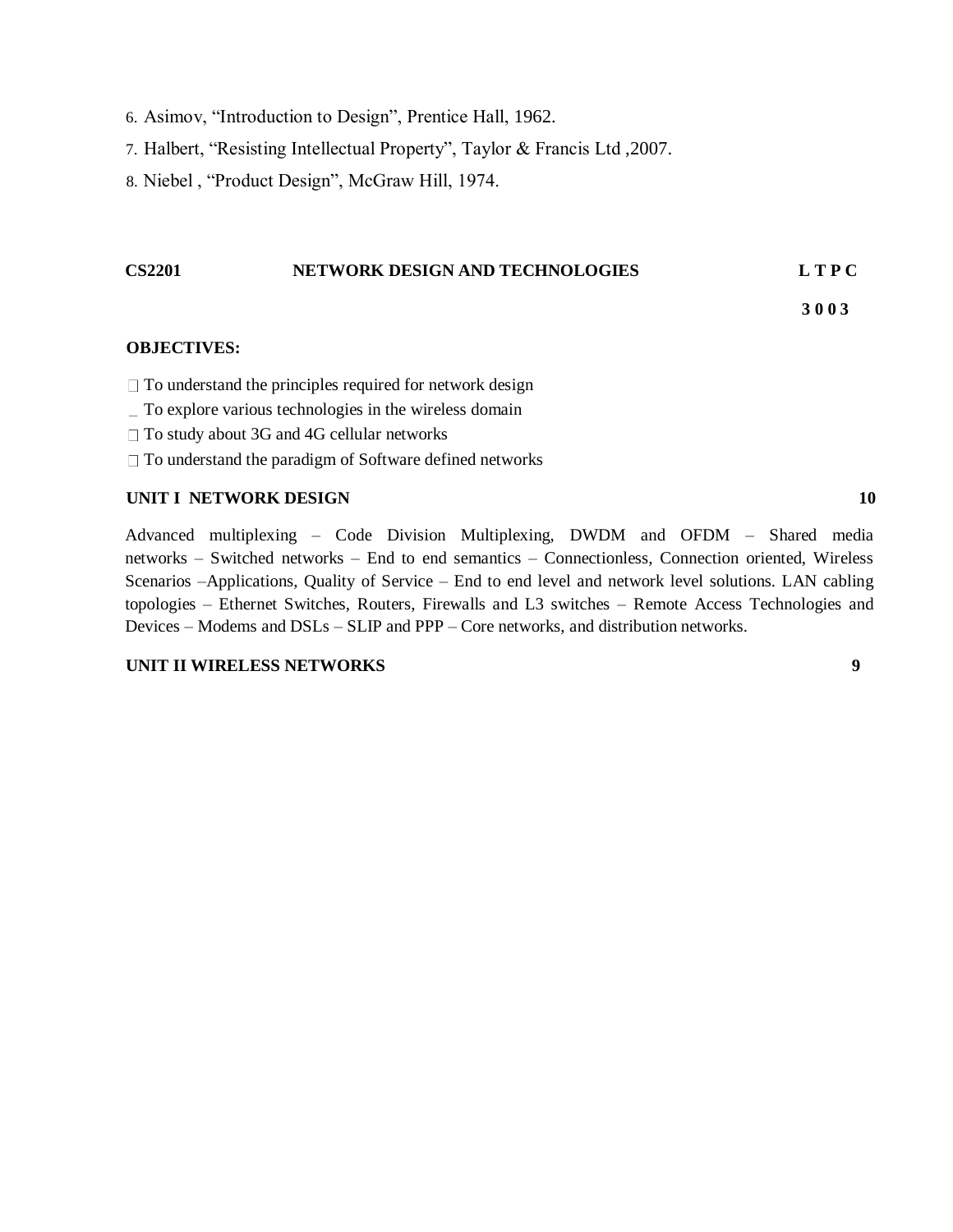IEEE802.16 and WiMAX – Security – Advanced 802.16 Functionalities – Mobile WiMAX - 802.16e – Network Infrastructure – WLAN – Configuration – Management Operation – Security – IEEE 802.11e and WMM – QoS – Comparison of WLAN and UMTS – Bluetooth – Protocol Stack – Security – Profiles

# **UNIT III CELLULAR NETWORKS 9**

GSM – Mobility Management and call control – GPRS – Network Elements – Radio Resource Management – Mobility Management and Session Management – Small Screen Web Browsing over GPRS and EDGE – MMS over GPRS – UMTS – Channel Structure on the Air Interface – UTRAN –Core and Radio Network Mobility Management – UMTS Security

# **UNIT IV 4G NETWORKS 9**

LTE – Network Architecture and Interfaces – FDD Air Interface and Radio Networks –Scheduling – Mobility Management and Power Optimization – LTE Security Architecture – Interconnection with UMTS and GSM – LTE Advanced (3GPPP Release 10) - 4G Networks and Composite Radio Environment – Protocol Boosters – Hybrid 4G Wireless Networks Protocols – Green Wireless Networks – Physical Layer and Multiple Access – Channel Modelling for 4G – Introduction to 5G

# **UNIT V SOFTWARE DEFINED NETWORKS 9**

Introduction – Centralized and Distributed Control and Data Planes – Open Flow – SDN Controllers – General Concepts – VLANs – NVGRE – Open Flow – Network Overlays – Types – Virtualization – Data Plane – I/O – Design of SDN Framework

### **TOTAL : 45 PERIODS**

### **OUTCOMES:**

### **Upon completion of this course, the students should be able to**

- $\Box$  Identify the components required for designing a network
- $\Box$  Design a network at a high-level using different networking technologies
- Analyze the various protocols of wireless and cellular networks
- $\Box$  Discuss the features of 4G and 5G networks
- $\Box$  Experiment with software defined networks

### **REFERENCES:**

1. Erik Dahlman, Stefan Parkvall, Johan Skold, ―4G: LTE/LTE-Advanced for Mobile Broadband‖, Academic Press, 2013.

- 2. Jonathan Rodriguez, ―Fundamentals of 5G Mobile Networks‖, Wiley, 2015.
- 3. Larry Peterson and Bruce Davie, ―Computer Networks: A Systems Approach‖, 5th edition,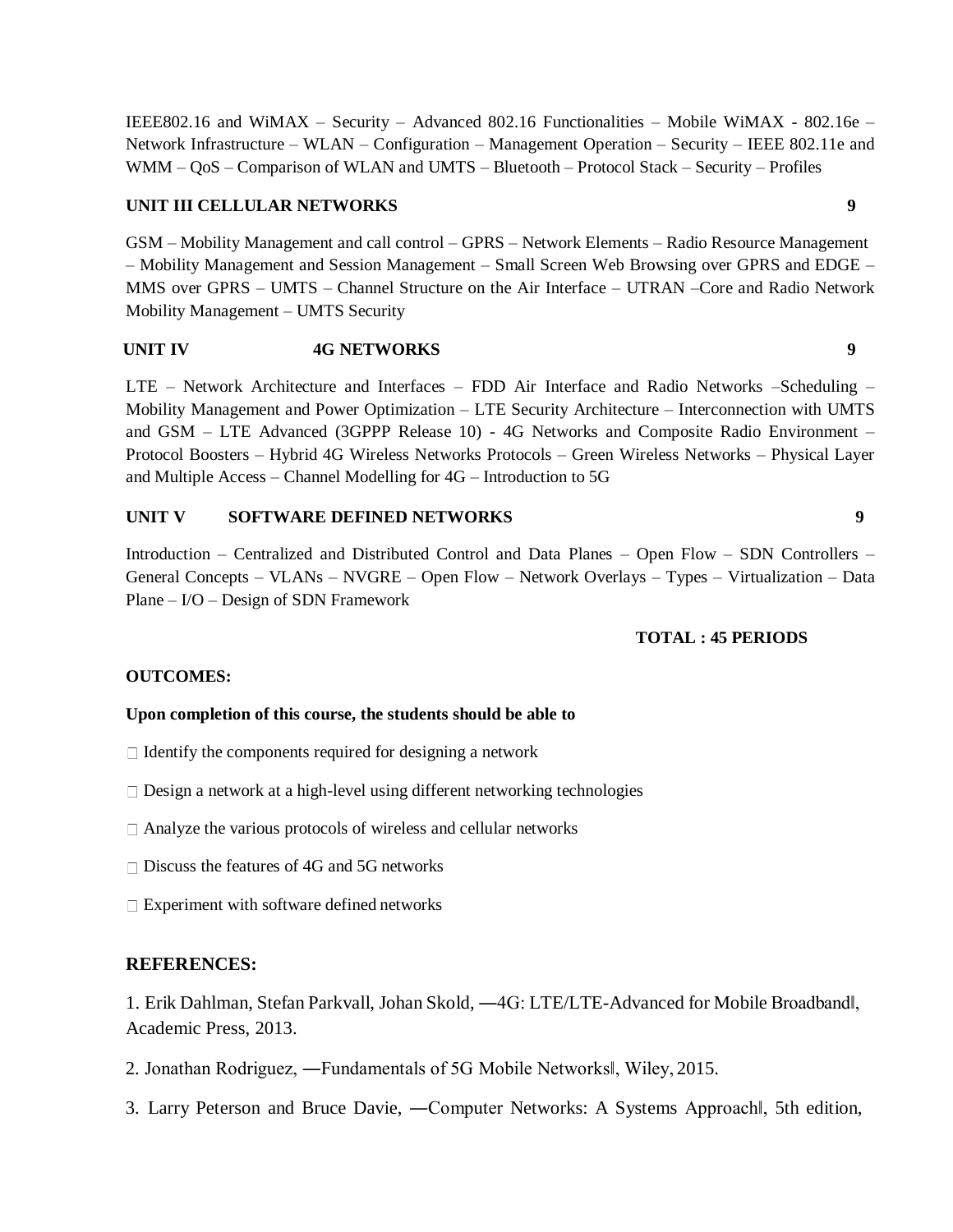Morgan Kauffman, 2011

4. Martin Sauter, "From GSM to LTE, An Introduction to Mobile Networks and Mobile Broadband", Wiley, 2014.

5. Martin Sauter, ―Beyond 3G - Bringing Networks, Terminals and the Web Together: LTE, WiMAX, IMS, 4G Devices and the Mobile Web 2.0‖, Wiley, 2009.

6. Naveen Chilamkurti, Sherali Zeadally, Hakima Chaouchi, ―Next-Generation Wireless Technologies‖, Springer, 2013.

7. Paul Goransson, Chuck Black, ―Software Defined Networks: A Comprehensive Approach‖, Morgan Kauffman, 2014.

8. Savo G Glisic, ―Advanced Wireless Networks – 4G Technologies‖, John Wiley & Sons, 2007.

9. Thomas D.Nadeau and Ken Gray, —SDN – Software Defined Networksl, O"Reilly Publishers, 2013.

10. Ying Dar Lin, Ren-Hung Hwang and Fred Baker, ―Computer Networks: An Open Source Approach‖, McGraw Hill, 2011.

| <b>CS2203</b> | <b>INTERNET OF THINGS</b> |  | L T P C |  |
|---------------|---------------------------|--|---------|--|
|               |                           |  | 3 0 0 3 |  |

### **OBJECTIVES:**

- $\Box$  To understand the fundamentals of Internet of Things
- $\Box$  To learn about the basics of IOT protocols
- $\exists$  To build a small low cost embedded system using Raspberry Pi.
- $\Box$  To apply the concept of Internet of Things in the real world scenario.

#### **UNIT I INTRODUCTION TO IoT 9**

Internet of Things - Physical Design- Logical Design- IoT Enabling Technologies - IoT Levels & Deployment Templates - Domain Specific IoTs - IoT and M2M - IoT System Management with NETCONF-YANG- IoT Platforms Design Methodology

### **UNIT II IoT ARCHITECTURE 9**

M2M high-level ETSI architecture - IETF architecture for IoT - OGC architecture - IoT reference model - Domain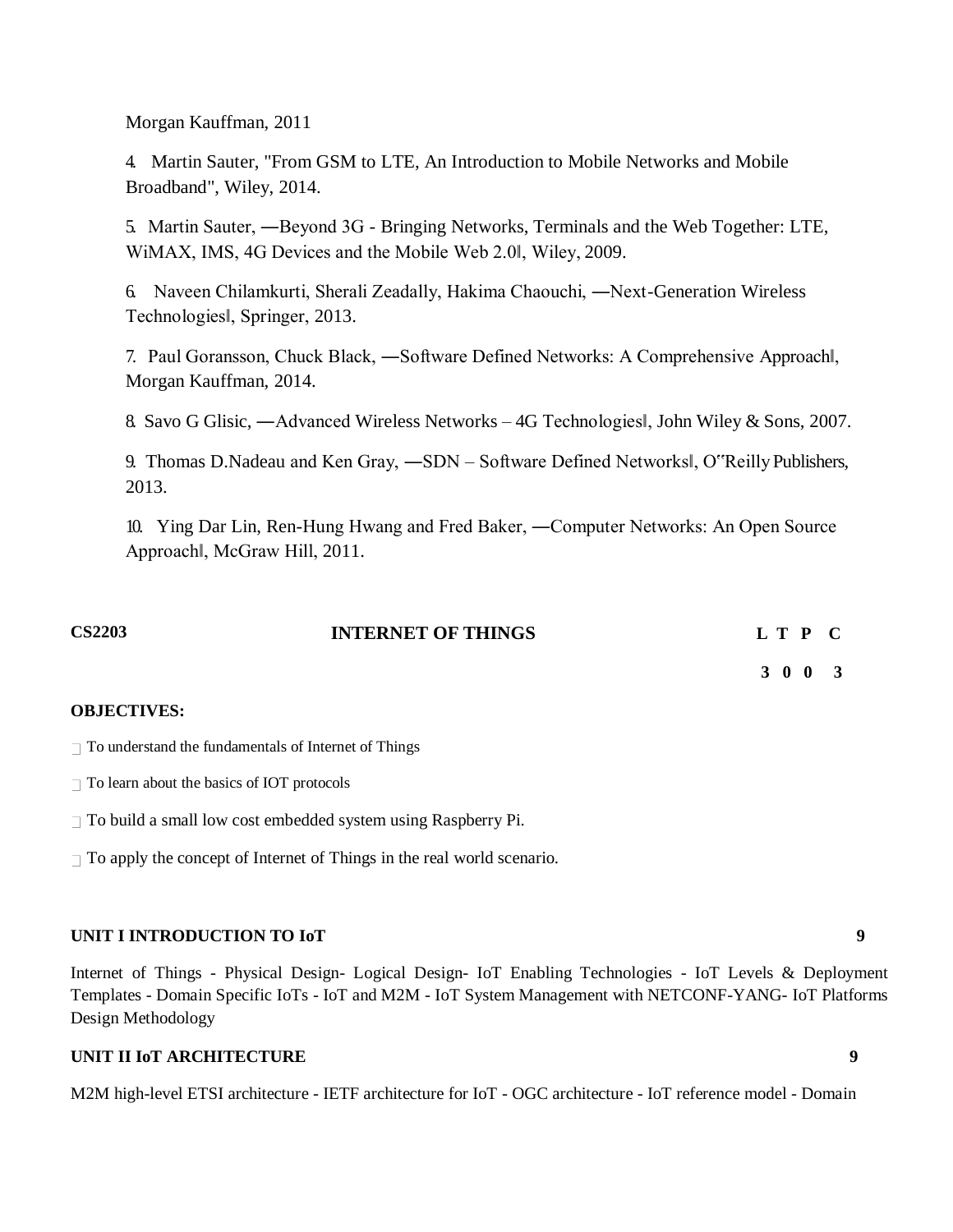model - information model - functional model - communication model - IoT reference architecture

# **UNIT III IoT PROTOCOLS 9**

Protocol Standardization for IoT – Efforts – M2M and WSN Protocols – SCADA and RFID Protocols – Unified Data Standards – Protocols – IEEE 802.15.4 – BACNet Protocol – Modbus– Zigbee Architecture – Network layer – 6LowPAN - CoAP - Security

# **UNIT IV BUILDING IoT WITH RASPBERRY PI & ARDUINO 9**

Building IOT with RASPERRY PI- IoT Systems - Logical Design using Python – IoT Physical Devices & Endpoints - IoT Device -Building blocks -Raspberry Pi -Board - Linux on Raspberry Pi - Raspberry Pi Interfaces -Programming Raspberry Pi with Python - Other IoT Platforms - Arduino.

# **UNIT V CASE STUDIES AND REAL-WORLD APPLICATIONS 9**

Real world design constraints - Applications - Asset management, Industrial automation, smart grid, Commercial building automation, Smart cities - participatory sensing - Data Analytics for IoT – Software & Management Tools for IoT Cloud Storage Models & Communication APIs - Cloud for IoT - Amazon Web Services for IoT.

### **TOTAL : 45 PERIODS**

### **OUTCOMES:**

Upon completion of this course, the students should be able to:

- Analyze various protocols for IoT
- □ Develop web services to access/control IoT devices.
- Design a portable IoT using Rasperry Pi
- □ Deploy an IoT application and connect to the cloud.
- $\Box$  Analyze applications of IoT in real time scenario

### **REFERENCES:**

1. Arshdeep Bahga, Vijay Madisetti, ―Internet of Things – A hands-on approach‖, Universities Press, 2015

2. Dieter Uckelmann, Mark Harrison, Michahelles, Florian (Eds), ―Architecting the Internet of Things‖, Springer, 2011.

3. Honbo Zhou, ―The Internet of Things in the Cloud: A Middleware Perspective‖, CRC Press, 2012.

4. Jan Ho¨ ller, Vlasios Tsiatsis , Catherine Mulligan, Stamatis , Karnouskos, Stefan Avesand. David Boyle, "From Machine-to-Machine to the Internet of Things - Introduction to a New Age of Intelligence", Elsevier, 2014.

5. Olivier Hersent, David Boswarthick, Omar Elloumi, —The Internet of Things – Key applications and Protocolsl,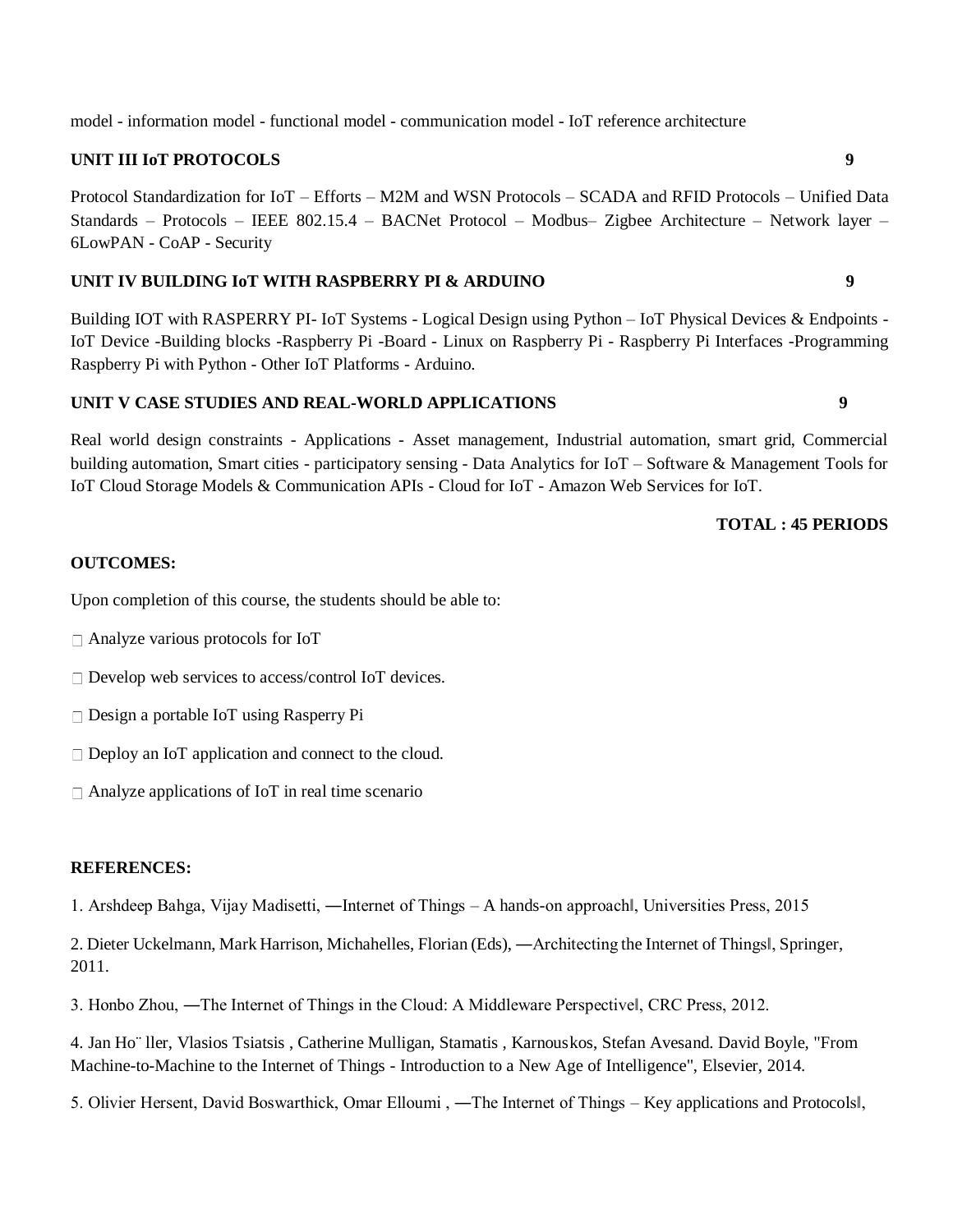### **CS2204 BIG DATA ANALYTICS L T P C**

#### **OBJECTIVES:**

 $\exists$  To understand the competitive advantages of big data analytics

- $\Box$  To understand the big data frameworks
- $\exists$  To learn data analysis methods
- $\top$  To learn stream computing

To gain knowledge on Hadoop related tools such as HBase, Cassandra, Pig, and Hive for big data analytics **UNIT I INTRODUCTION TO BIG DATA 7**

Big Data – Definition, Characteristic Features – Big Data Applications - Big Data vs Traditional Data - Risks of Big Data - Structure of Big Data - Challenges of Conventional Systems - Web Data – Evolution of Analytic Scalability - Evolution of Analytic Processes, Tools and methods - Analysis vs Reporting - Modern Data Analytic Tools.

#### **UNIT II HADOOP FRAMEWORK 9**

Distributed File Systems - Large-Scale FileSystem Organization – HDFS concepts - MapReduce Execution, Algorithms using MapReduce, Matrix-Vector Multiplication – Hadoop YARN

#### **UNIT III DATA ANALYSIS 13**

Statistical Methods:Regression modelling, Multivariate Analysis - Classification: SVM & Kernel Methods - Rule Mining - Cluster Analysis, Types of Data in Cluster Analysis, Partitioning Methods, Hierarchical Methods, Density Based Methods, Grid Based Methods, Model Based Clustering Methods, Clustering High Dimensional Data - Predictive Analytics – Data analysis using R.

#### **UNIT IV MINING DATA STREAMS 7**

Streams: Concepts – Stream Data Model and Architecture - Sampling data in a stream - Mining Data Streams and Mining Time-series data - Real Time Analytics Platform (RTAP) Applications - Case Studies - Real Time Sentiment Analysis, Stock Market Predictions.

#### **UNIT V BIG DATA FRAMEWORKS 9**

Introduction to NoSQL – Aggregate Data Models – Hbase: Data Model and Implementations – Hbase Clients – Examples – .Cassandra: Data Model – Examples – Cassandra Clients – Hadoop Integration. Pig – Grunt – Pig Data Model – Pig Latin – developing and testing Pig Latin scripts. Hive – Data Types and File Formats – HiveQL Data Definition – HiveQL Data Manipulation – HiveQL Queries

# **TOTAL: 45 PERIODS**

### **OUTCOMES:**

#### **At the end of this course, the students will be able to:**

- Understand how to leverage the insights from big data analytics
- Analyze data by utilizing various statistical and data mining approaches
- Perform analytics on real-time streaming data
- Understand the various NoSql alternative database models

**3 0 0 3**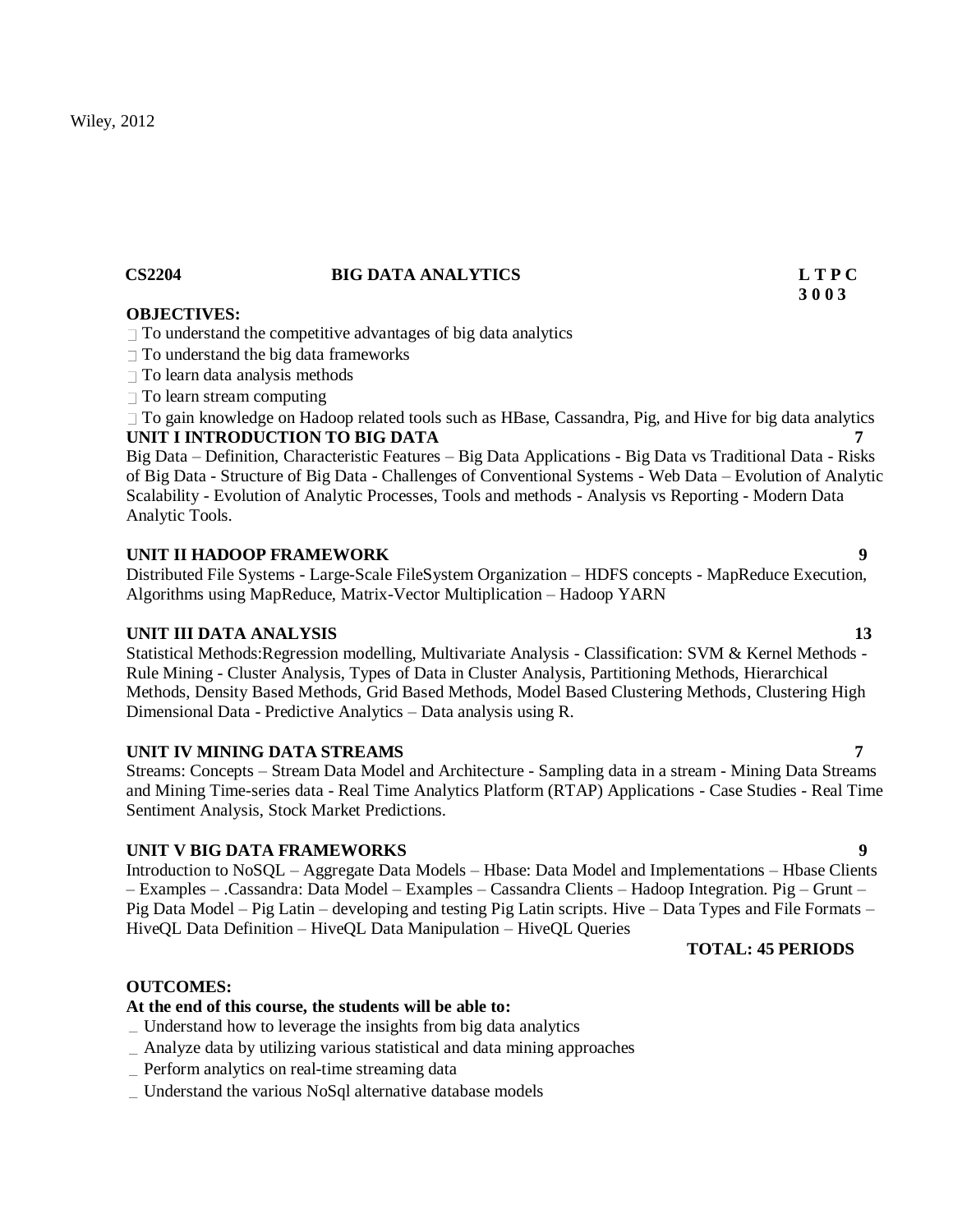#### **REFERENCES:**

1. Bill Franks, ―Taming the Big Data Tidal Wave: Finding Opportunities in Huge Data Streams with Advanced Analytics‖, Wiley and SAS Business Series, 2012.

2. David Loshin, "Big Data Analytics: From Strategic Planning to Enterprise Integration with Tools, Techniques, NoSQL, and Graph", 2013.

3. Michael Berthold, David J. Hand, ―Intelligent Data Analysis‖, Springer, Second Edition, 2007.

4. Michael Minelli, Michelle Chambers, and Ambiga Dhiraj, "Big Data, Big Analytics: Emerging Business Intelligence and Analytic Trends for Today's Businesses", Wiley, 2013.

5. P. J. Sadalage and M. Fowler, "NoSQL Distilled: A Brief Guide to the Emerging World ofPolyglot Persistence", Addison-Wesley Professional, 2012.

6. Richard Cotton, "Learning  $R - A$  Step-by-step Function Guide to Data Analysis, , O'Reilly Media, 2013.

| <b>CS2205</b> | DATA ANALYTICS LABORATORY | LTP C |
|---------------|---------------------------|-------|
|               |                           |       |

**0 0 4 2**

#### **OBJECTIVES:**

### **LIST OF EXPERIMENTS**

#### **Hadoop**

1. Install, configure and run Hadoop and HDFS

2. Implement word count / frequency programs using MapReduce

- 3. Implement an MR program that processes a weather dataset
- 4. Implement Linear and logistic Regression
- 5. Implement SVM / Decision tree classification techniques
- 6. Implement clustering techniques
- 7. Visualize data using any plotting framework
- 8. Implement an application that stores big data in Hbase / MongoDB / Pig using Hadoop / R.

### **TOTAL: 60 PERIODS**

#### **OUTCOMES:**

**Upon Completion of this course, the students will be able to:**

- **Process big data using Hadoop framework**
- **Build and apply linear and logistic regression models**
- **Perform data analysis with machine learning methods**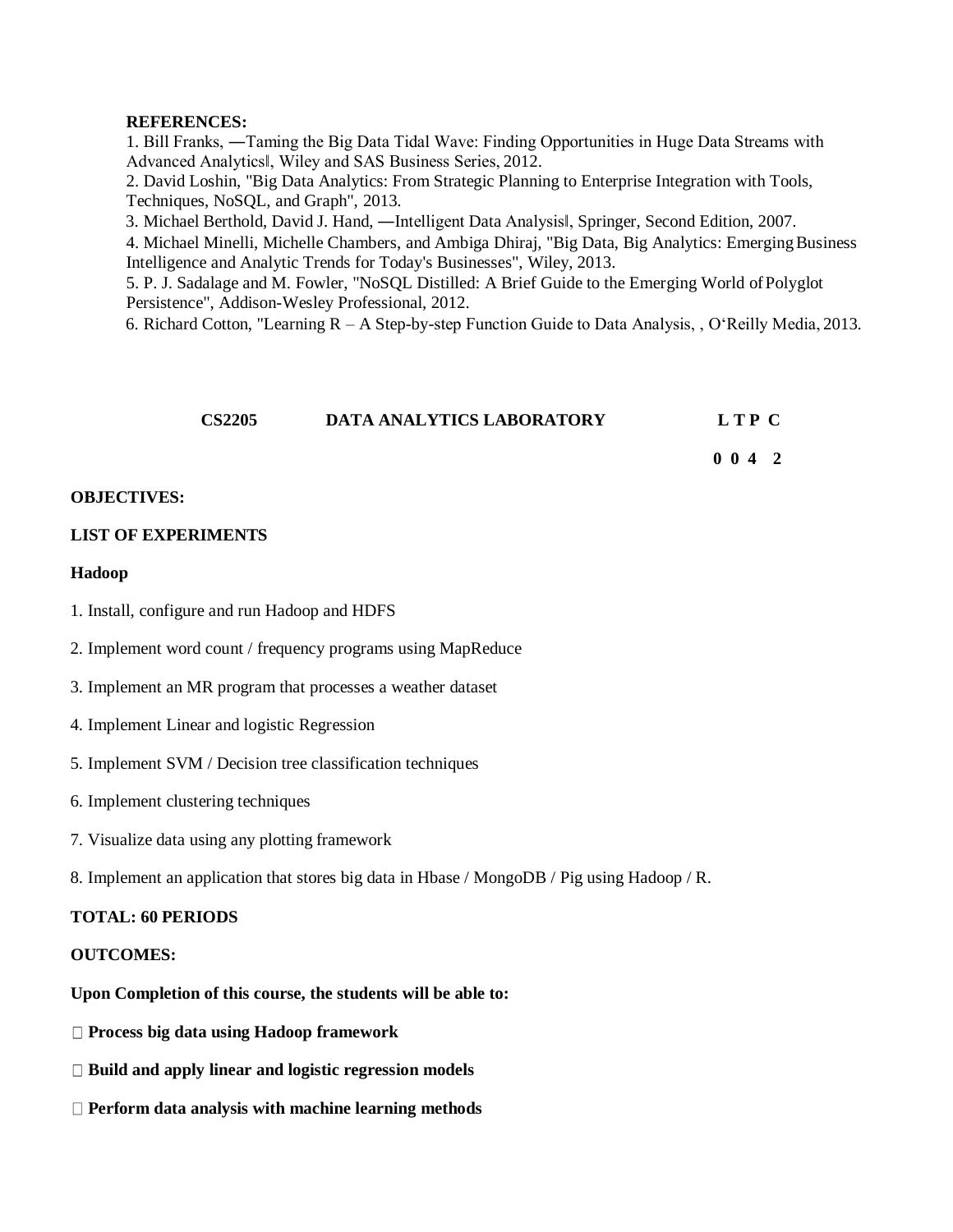### **Perform graphical data analysis**

# **LIST OF SOFTWARE FOR A BATCH OF 30 STUDENTS:**

Hadoop

YARN

R Package

Hbase

MongoDB

# **REFERENCES:**

- 1. Alan Gates and Daniel Dai, "Programming Pig Dataflow scripting with Hadoop", O'Reilley, 2nd Edition, 2016.
- 2. Gareth James, Daniela Witten, Trevor Hastie and Robert Tibshirani, ―An Introduction to StatisticalLearning with Applications in Rl, Springer Publications,  $2015$ (Corrected 6thPrinting)
- 3. Hadley Wickham,‖ggplot2 Elegant Graphics for Data Analysis‖, Springer Publications,2ndEdition, 2016
- 4. Kristina Chodorow, "MongoDB: The Definitive Guide Powerful and Scalable Data Storage", O'Reilley, 2nd Edition, 2013.
- 5. Lars George, "HBase: The Definitive Guide", O'Reilley, 2015.
- 6. Tom White, ―Hadoop: The Definitive Guide Storage and Analysis at InternetScale‖, O'Reilley, 4thEdition, 2015 .

# **CS2206 TERM PAPER WRITING AND SEMINAR L T P C**

**0 0 2 1**

In this course, students will develop their scientific and technical reading and writing skills that they need to understand and construct research articles. A term paper requires a student to obtain information from a variety of sources (i.e., Journals, dictionaries, reference books) and then place it in logically developed ideas. The work involves the following steps:

- 1. Selecting a subject, narrowing the subject into a topic
- 2. Stating an objective.
- 3. Collecting the relevant bibliography (atleast 15 journal papers)
- 4. Preparing a working outline.
- 5. Studying the papers and understanding the authors contributions and critically analysing each paper.
- 6. Preparing a working outline
- 7. Linking the papers and preparing a draft of the paper.
- 8. Preparing conclusions based on the reading of all the papers.
- 9. Writing the Final Paper and giving final Presentation

Please keep a file where the work carried out by you is maintained. Activities to be carried out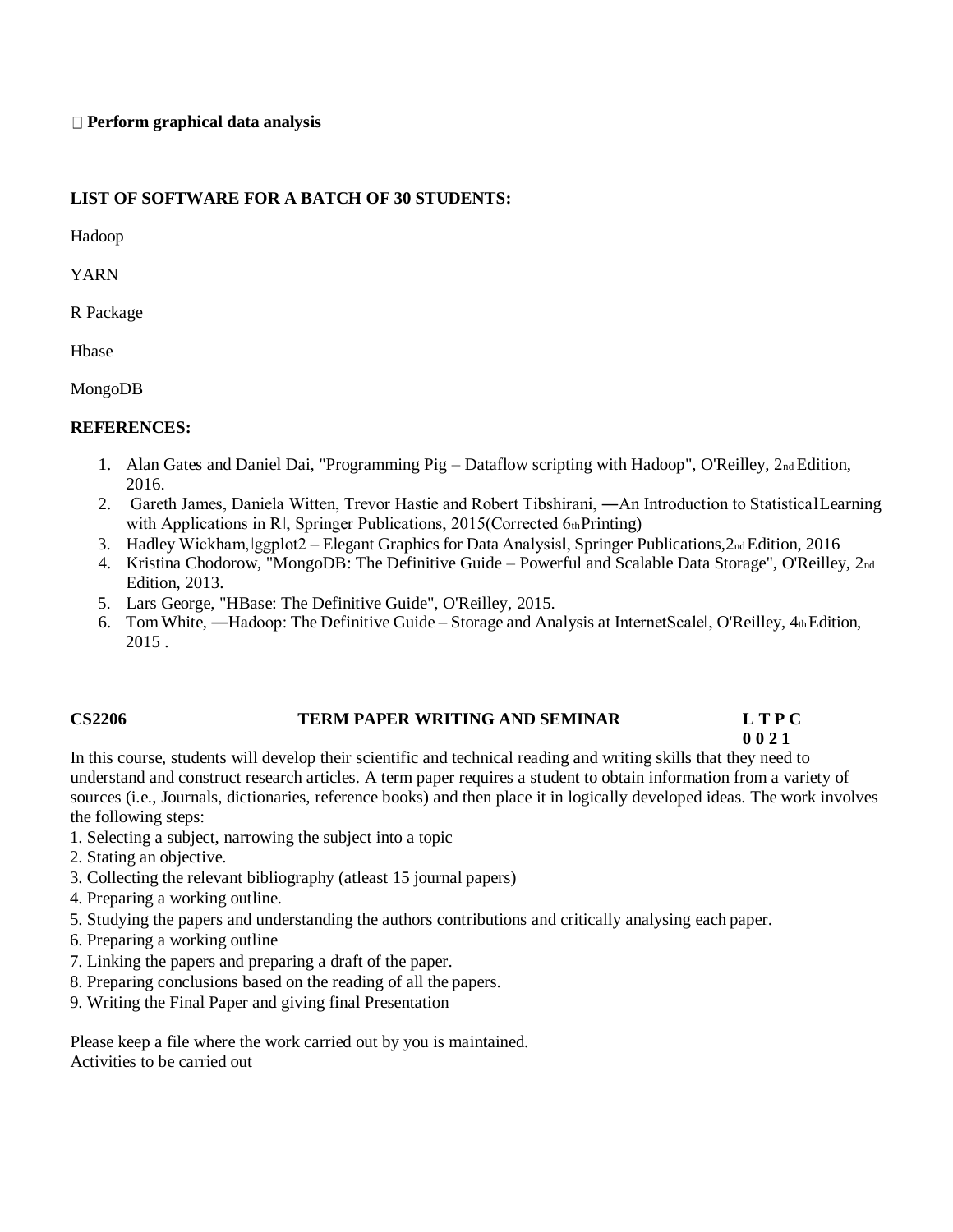| <b>Activity</b>   | <b>Instructions</b>                                            | Submission               | <b>Evaluation</b>                         |
|-------------------|----------------------------------------------------------------|--------------------------|-------------------------------------------|
| Selection of      |                                                                | week<br>$2nd$ week       | $3\%$                                     |
|                   | You are requested to select an area of                         |                          |                                           |
| area of           | interest, topic and state an objective                         |                          | Based on clarity of                       |
| interest and      |                                                                |                          | thought, current<br>relevance and clarity |
| Topic             |                                                                |                          |                                           |
| Stating an        |                                                                |                          | in writing                                |
| Objective         |                                                                | $3rd$ week               | 3%                                        |
| Collecting        | 1. List 1 Special Interest Groups or                           |                          |                                           |
| Information       | professional society                                           |                          | (the selected<br>information must be      |
| about your        | 2. List 2 journals                                             |                          |                                           |
| area & topic      | 3. List 2 conferences, symposia or                             |                          | area specific and of<br>international and |
|                   | workshops                                                      |                          |                                           |
|                   | 4. List 1 thesis title                                         |                          | national standard)                        |
|                   | 5. List 3 web presences (mailing lists,                        |                          |                                           |
|                   | forums, news sites)                                            |                          |                                           |
|                   | 6. List 3 authors who publish regularly in                     |                          |                                           |
|                   | your area                                                      |                          |                                           |
|                   | 7. Attach a call for papers (CFP) from                         |                          |                                           |
|                   | your area.                                                     |                          |                                           |
| Activity          | Instructions                                                   | Submission               | <b>Evaluation</b>                         |
|                   |                                                                | week                     |                                           |
| Collection of     | • You have to provide a complete list of                       | $4th$ week               | 6%                                        |
| Journal papers    | references you will be using- Based on your                    |                          | (the list of standard                     |
| in the topic in   | objective -Search various digital libraries and                |                          | papers and reason for                     |
| the context of    | Google Scholar                                                 |                          | selection)                                |
| the objective $-$ | • When picking papers to read - try to:                        |                          |                                           |
| collect 20 &      | Pick papers that are related to each other in                  |                          |                                           |
| then filter       | some ways and/or that are in the same field                    |                          |                                           |
|                   | so that you can write a meaningful survey                      |                          |                                           |
|                   | out of them,                                                   |                          |                                           |
|                   | Favour papers from well-known journals<br>$\bullet$            |                          |                                           |
|                   | and conferences,                                               |                          |                                           |
|                   |                                                                |                          |                                           |
|                   | Favour -first or -foundational papers in                       |                          |                                           |
|                   | the field (as indicated in other people's                      |                          |                                           |
|                   | survey paper),                                                 |                          |                                           |
|                   | Favour more recent papers,                                     |                          |                                           |
|                   | Pick a recent survey of the field so you can                   |                          |                                           |
|                   | quickly gain an overview,                                      |                          |                                           |
|                   | Find relationships with respect to each                        |                          |                                           |
|                   | other and to your topic area (classification                   |                          |                                           |
|                   | scheme/categorization)                                         |                          |                                           |
|                   | Mark in the hard copy of papers whether                        |                          |                                           |
|                   | complete work or section/sections of the                       |                          |                                           |
|                   | paper are being considered                                     |                          |                                           |
| Reading<br>and    | <b>Reading Paper Process</b>                                   | $\overline{5^{th}}$ week | 8%                                        |
| notes for first   | each<br>Table<br>For<br>form<br>$\bullet$<br>paper<br>$\rm{a}$ |                          | (the table given should                   |
| 5 papers          | answering the following questions:                             |                          | indicate your                             |
|                   | What is the main topic of the article?                         |                          | understanding of the                      |
|                   | What was/were the main issue(s) the                            |                          | paper and the evaluation                  |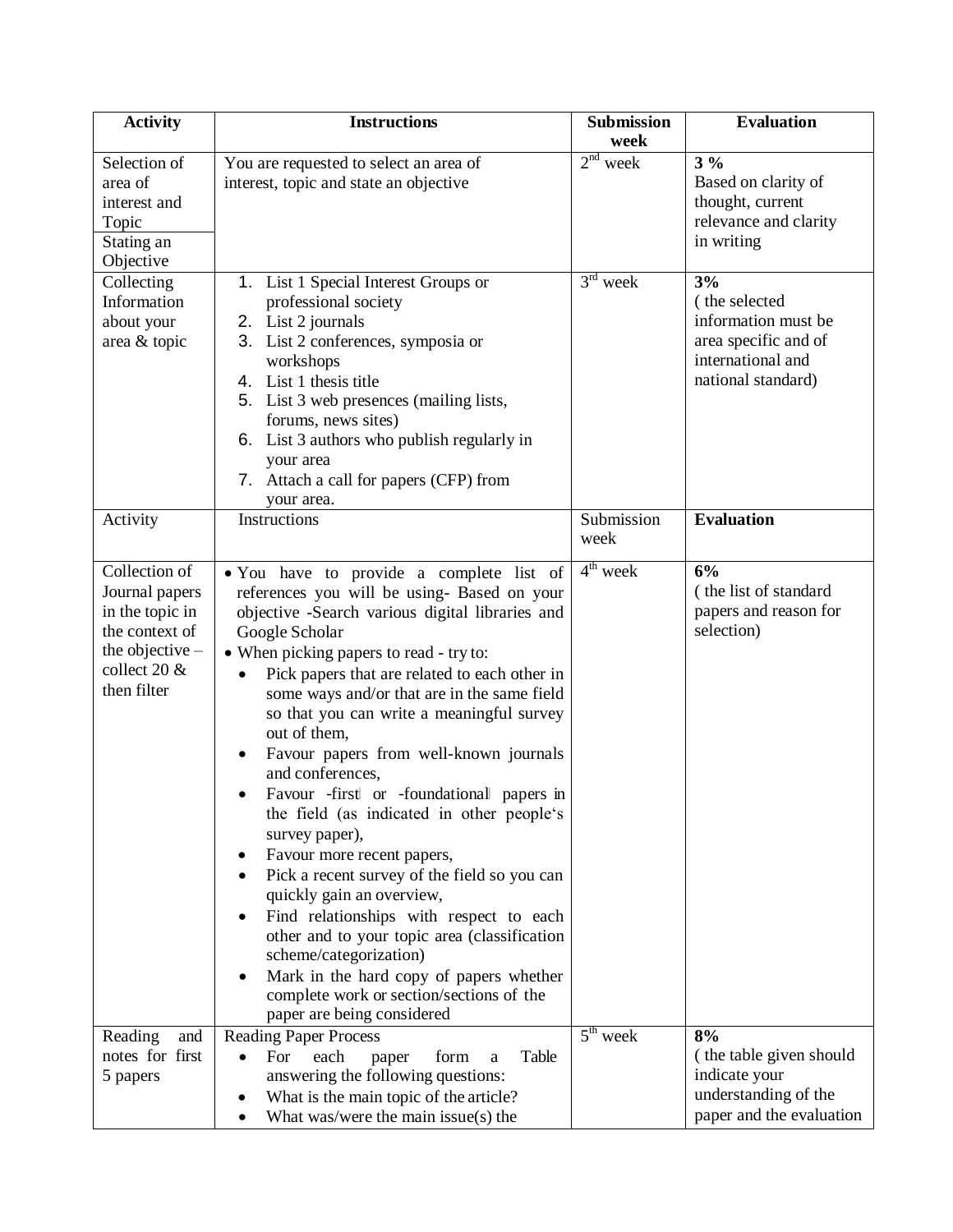|                 | author said they want to discuss?             |                | is based on your         |
|-----------------|-----------------------------------------------|----------------|--------------------------|
|                 | Why did the author claim it was               |                | conclusions about each   |
|                 | important?                                    |                | paper)                   |
|                 | How does the work build on other's            |                |                          |
|                 | work, in the author's opinion?                |                |                          |
|                 | What simplifying assumptions does the<br>٠    |                |                          |
|                 | author claim to be making?                    |                |                          |
|                 | What did the author do?                       |                |                          |
|                 | How did the author claim they were            |                |                          |
|                 | going to evaluate their work and              |                |                          |
|                 | compare it to others?                         |                |                          |
|                 | What did the author say were the<br>٠         |                |                          |
|                 | limitations of their research?                |                |                          |
|                 | What did the author say were the              |                |                          |
|                 | important directions for future               |                |                          |
|                 | research?                                     |                |                          |
|                 | Conclude with limitations/issues not          |                |                          |
|                 | addressed by the paper (from the              |                |                          |
|                 | perspective of your survey)                   |                |                          |
| Reading and     | <b>Repeat Reading Paper Process</b>           | $6th$ week     | 8%                       |
| notes for       |                                               |                | (the table given should  |
| next5 papers    |                                               |                | indicate your            |
|                 |                                               |                | understanding of the     |
|                 |                                               |                | paper and the evaluation |
|                 |                                               |                | is based on              |
|                 |                                               |                | your conclusions         |
|                 |                                               |                | about each paper)        |
| Reading and     | <b>Repeat Reading Paper Process</b>           | $7th$ week     | 8%                       |
| notes for final |                                               |                | (the table given should  |
| 5 papers        |                                               |                | indicate your            |
|                 |                                               |                | understanding of the     |
|                 |                                               |                | paper and the evaluation |
|                 |                                               |                | is based on              |
|                 |                                               |                | your conclusions         |
|                 |                                               |                | about each paper)        |
| Draft outline 1 | Prepare a draft Outline, your survey goals,   | $8th$ week     | 8%                       |
| and Linking     | along with a classification / categorization  |                | (this component will     |
| papers          | diagram                                       |                | be evaluated based on    |
|                 |                                               |                | the linking and          |
|                 |                                               |                | classification among     |
|                 |                                               |                | the papers)              |
| Abstract        | Prepare a draft abstract and give a           | $9th$ week     | 6%                       |
|                 | presentation                                  |                | (Clarity, purpose and    |
|                 |                                               |                | conclusion)              |
|                 |                                               |                | 6% Presentation &        |
|                 |                                               |                | Viva Voce                |
| Introduction    | Write an introduction and background          | $10^{th}$ week | $5\%$                    |
| Background      | sections                                      |                | (clarity)                |
| Sections of     | Write the sections of your paper based on the | $11^{th}$ week | 10%                      |
| the paper       | classification / categorization diagram in    |                | (this component will     |
|                 |                                               |                |                          |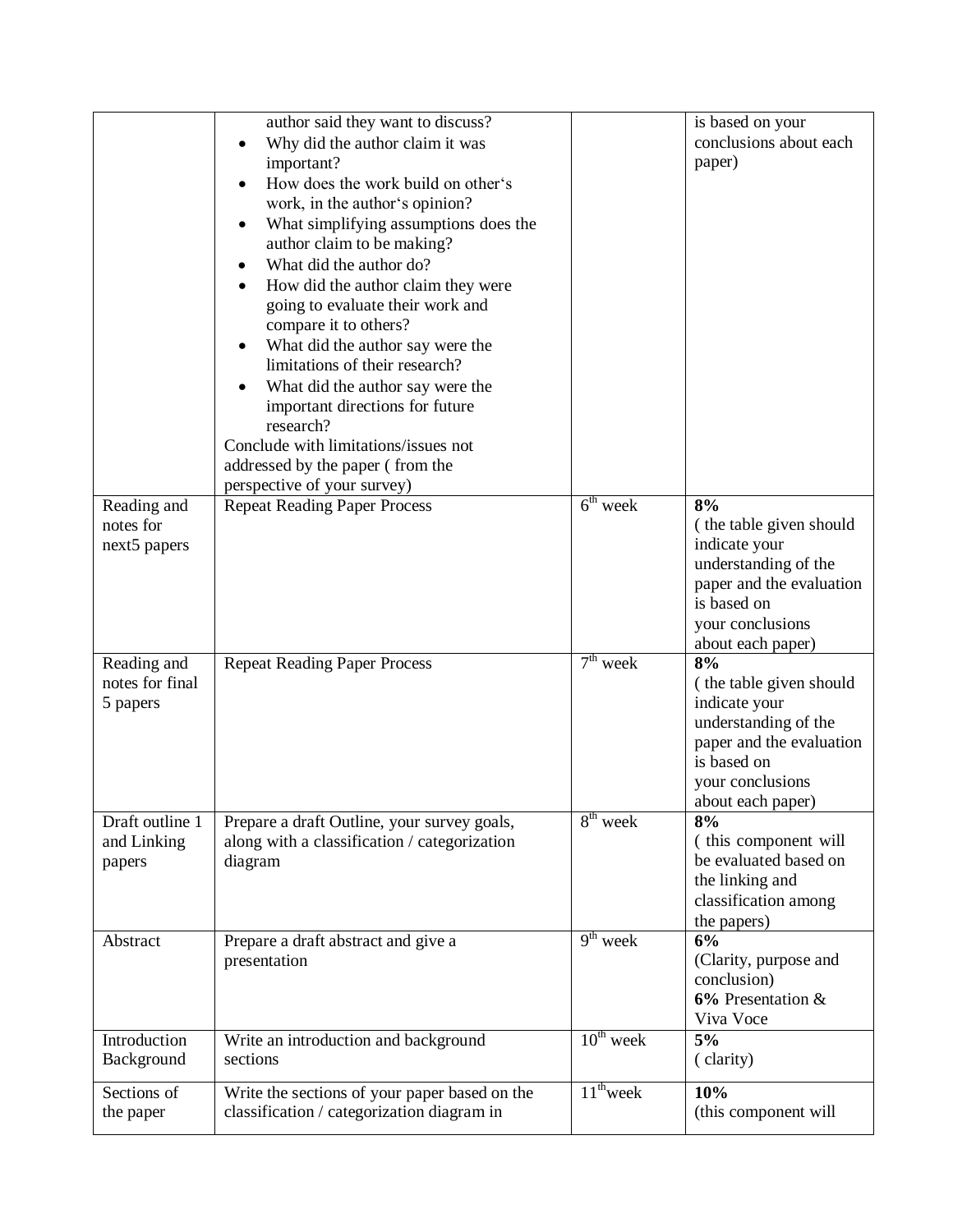|                     | keeping with the goals of your survey  |                             | be evaluated based on<br>the linking and<br>classification among<br>the papers)       |
|---------------------|----------------------------------------|-----------------------------|---------------------------------------------------------------------------------------|
| Your<br>conclusions | Write your conclusions and future work | $12^{\text{th}}$ week       | $5\%$ (conclusions –<br>clarity and your ideas)                                       |
| <b>Final Draft</b>  | Complete the final draft of your paper | $13^{\text{th}}$ week       | 10% (formatting,<br>English, Clarity and<br>linking)<br>4% Plagiarism Check<br>Report |
| Seminar             | A brief 15 slides on your paper        | $14^{th} & 15^{th}$<br>week | 10%<br>(based on<br>presentation and<br>Viva-voce)                                    |

# **TOTAL: 30 PERIODS**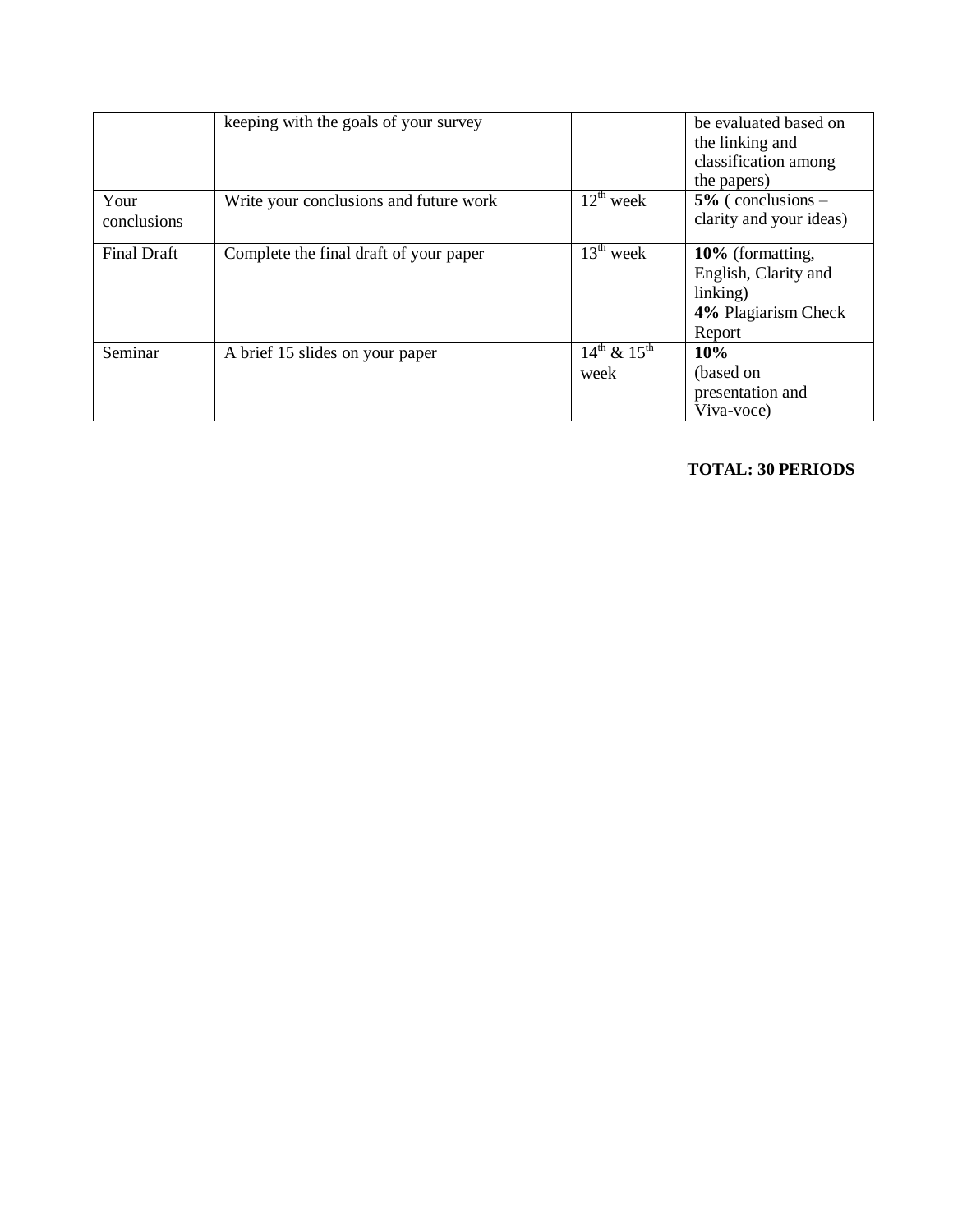#### **CS2202 SECURITY PRACTICES L T P C**

**3 0 0 3**

#### **OBJECTIVES:**

 $\Box$  To learn the core fundamentals of system and web security concepts

- □ To have through understanding in the security concepts related to networks
- To deploy the security essentials in IT Sector
- □ To be exposed to the concepts of Cyber Security and encryption Concepts
- To perform a detailed study of Privacy and Storage security and related Issues.

### **UNIT I SYSTEM SECURITY 9**

Building a secure organization- A Cryptography primer- detecting system Intrusion- Preventing system Intrusion - Fault tolerance and Resilience in cloud computing environments- Security web applications, services and servers.

# **UNIT II NETWORK SECURITY** 9

Internet Security - Botnet Problem- Intranet security- Local Area Network Security - Wireless Network Security - Wireless Sensor Network Security- Cellular Network Security- Optical Network Security-Optical wireless Security.

# **UNIT III SECURITY MANEGEMENT** 9 Information security essentials for IT Managers- Security Management System - Policy Driven System Management- IT Security - Online Identity and User Management System - Intrusion and Detection and Prevention System.

# **UNIT IV CYBER SECURITY AND CRYPTOGRAPHY 9**

Cyber Forensics- Cyber Forensics and Incidence Response - Security e-Discovery - Network Forensics - Data Encryption- Satellite Encryption - Password based authenticated Key establishment Protocols.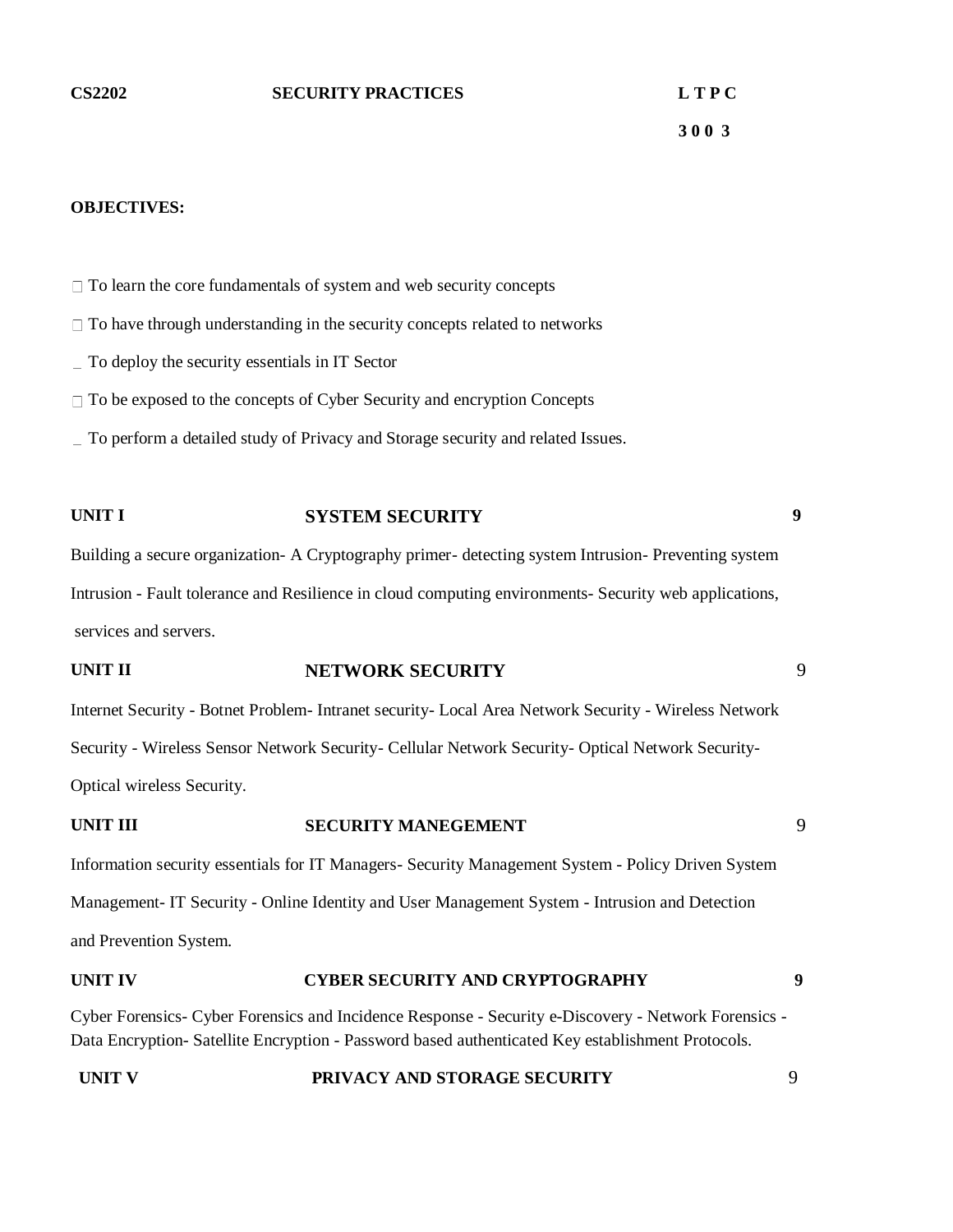Privacy on the Internet - Privacy Enhancing Technologies - Personal privacy Policies - Detection of Conflicts in security policies- privacy and security in environment monitoring systems. Storage Area Network Security - Storage Area Network Security Devices - Risk management - Physical Security Essentials.

# **TOTAL : 45 PERIODS**

#### **OUTCOMES:**

Upon completion of this course the students should be able to

 $\Box$  Understand the core fundamentals of system security

 $\Box$  Apply the security concepts related to networks in wired and wireless scenario

 $\Box$  Implement and Manage the security essentials in IT Sector

 $\Box$  Able to explain the concepts of Cyber Security and encryption Concepts

Able to attain a through knowledge in the area of Privacy and Storage security and related Issues.

#### **REFERENCES:**

1. John R.Vacca, Computer and Information Security Handbook, Second Edition, Elsevier 2013.

2. Michael E. Whitman, Herbert J. Mattord, Principal of Information Security, Fourth Edition, Cengage Learning, 2012.

3. Richard E.Smith, Elementary Information Security, Second Edition, Jones and Bartlett Learning, 2016.

| <b>CS2207</b> | <b>ADVANCED DATABASES</b> |  |  |
|---------------|---------------------------|--|--|
|               |                           |  |  |

#### **OBJECTIVES:**

- To understand the design of databases.
- To acquire knowledge on parallel and distributed databases and its applications.
- To study the usage and applications of Object Oriented and Intelligent databases.
- To understand the emerging databases like Mobile, XML, Cloud and Big Data

### **UNIT I PARALLEL AND DISTRIBUTED DATABASES 9**

Database System Architectures: Centralized and Client-Server Architectures – Server System Architectures – Parallel Systems- Distributed Systems – Parallel Databases: I/O Parallelism – Inter and Intra Query Parallelism – Inter and Intra operation Parallelism – Design of Parallel Systems Distributed Database Concepts - Distributed Data Storage – Distributed Transactions – Commit Protocols – Concurrency Control – Distributed Query Processing – Case Studies

#### **UNIT II INTELLIGENT DATABASES 9**

Active Databases: Syntax and Semantics (Starburst, Oracle, DB2)- Taxonomy- Applications- Design Principles for Active Rules- Temporal Databases: Overview of Temporal Databases TSQL2- Deductive Databases-Recursive Queries in SQL- Spatial Databases- Spatial Data Types - Spatial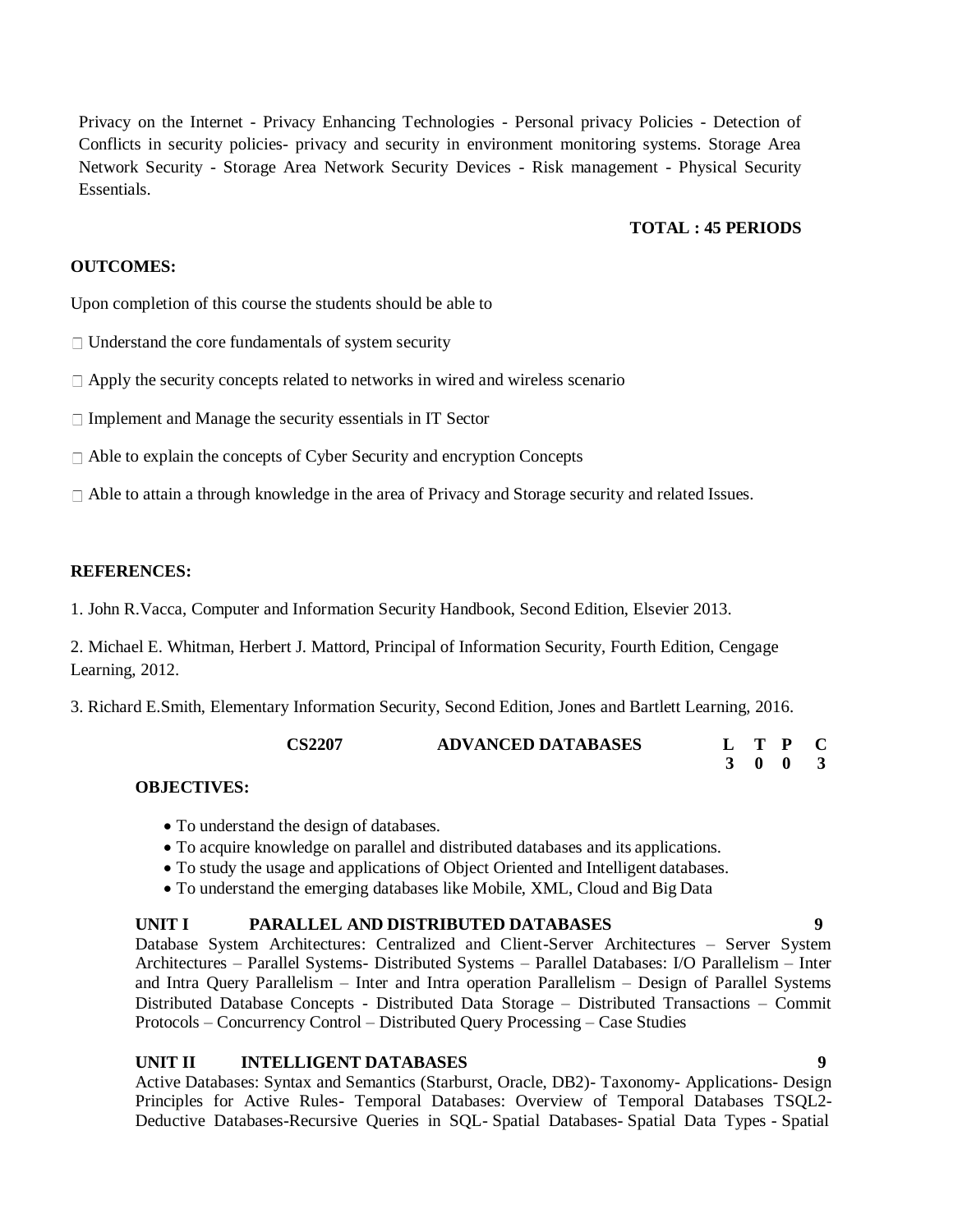- 3. Henry F Korth, Abraham Silberschatz, S. Sudharshan, -Database System Concepts, Sixth Edition, McGraw Hill, 2011.
- 4. R. Elmasri, S.B. Navathe, -Fundamentals of Database Systems, Sixth Edition, Pearson Education/Addison Wesley, 2010.
- 5. Vijay Kumar, -Mobile Database Systems, John Wiley & Sons, 2006.

# **CS2208 PRINCIPLES OF PROGRAMMING LANGUAGES**

### **OBJECTIVES:**

- To understand and describe syntax and semantics of programming languages.
- To understand Data, Data types, and Bindings.
- To learn the concepts of functional and logical programming.
- To explore the knowledge about concurrent Programming paradigms.

# **UNIT I ELEMENTS OF PROGRAMMING LANGUAGES 9**

Reasons for studying, concepts of programming languages, Language Evaluation Criteria, influences on Language design, Language categories. Programming Language Implementation – Compilation, Hybrid Implementation, Pure Interpretation and Virtual Machines. Describing Syntax and Semantics - Introduction - The General Problem of Describing Syntax-Formal Methods of Describing Syntax - Attribute Grammars - Describing

the Meanings of Programs: Dynamic Semantics.

# **UNIT III XML DATABASES 9**

XML Databases: XML Data Model – DTD – XML Schema – XML Querying – Web Databases – Open Database Connectivity.

Relationships- Spatial Data Structures-Spatial Access Methods- Spatial DB Implementation.

# **UNIT IV MOBILE DATABASES 9**

Mobile Databases: Location and Handoff Management - Effect of Mobility on Data Management - Location Dependent Data Distribution - Mobile Transaction Models - Concurrency Control - Transaction Commit Protocols

# **UNIT V MULTIMEDIA DATABASES 9**

Multidimensional Data Structures – Image Databases – Text / Document Databases – Video Databases – Audio Databases – Multimedia Database Design.

#### **TOTAL : 45 PERIODS**

#### **Upon completion of this course, a students should be able:**

- To develop skills on databases to optimize their performance in practice.
- To analyze each type of databases and its necessity
- To design faster algorithms in solving practical database problems

#### **REFERENCES:**

**OUTCOMES:**

- 1. C.J.Date, A.Kannan, S.Swamynathan, -An Introduction to Database Systems, Eighth Edition, Pearson Education, 2006.
- 2. Carlo Zaniolo, Stefano Ceri, Christos Faloutsos, Richard T.Snodgrass, V.S.Subrahmanian, Roberto Zicari, -Advanced Database Systems, Morgan Kaufmann publishers,2006.
- 
- 
- 

**L T P C**

**3 0 0 3**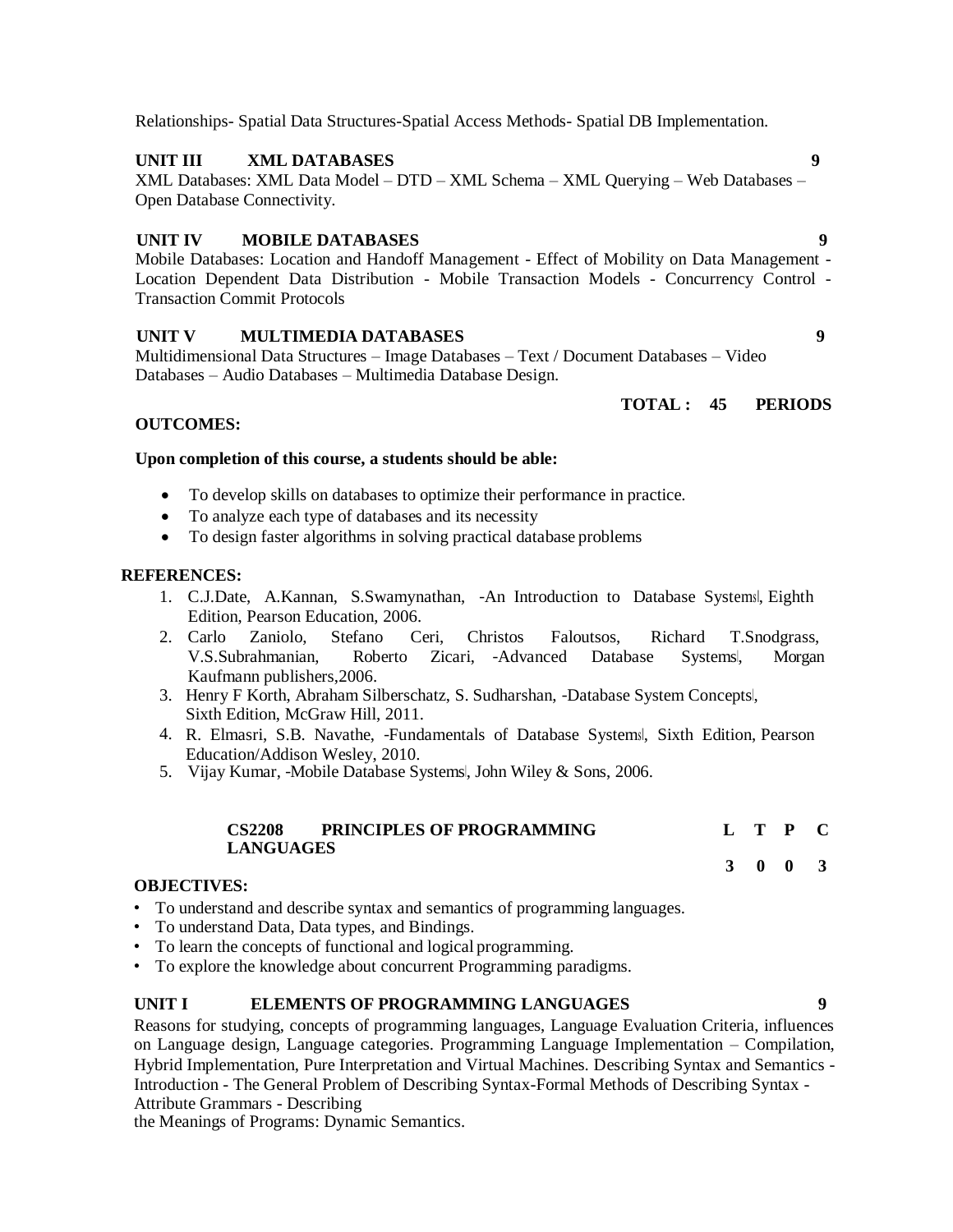#### **UNIT II DATA TYPES-ABSTRACTION 9**

Introduction - Primitive Data Types- Character String Types- User-Defined Ordinal Types- Array types- Associative Arrays-Record Types- Tuple Types-List Types -Union Types - Pointer and Reference Types -Type Checking- Strong Typing -Type Equivalence - Theory and Data Types-Variables-The Concept of Binding -Scope - Scope and Lifetime - Referencing Environments - Named Constants- The Concept of Abstraction- Parameterized Abstract Data Types- Encapsulation Constructs-Naming Encapsulations

## **UNIT III FUNCTIONAL PROGRAMMING 9**

Introduction- Mathematical Functions- Fundamentals of Functional Programming Languages- The First Functional Programming Language: LISP- An Introduction to Scheme- Common LISP- Haskell-F# - ML : Implicit Types- Data Types- Exception Handling in ML. Functional Programming with Lists**-**Scheme, a Dialect of Lisp- The Structure of Lists- List

Manipulation- A Motivating Example: Differentiation- Simplification of Expressions- Storage Allocation for Lists.

# **UNIT IV LOGIC PROGRAMMING 9**

Relational Logic Programming- Syntax- Basics- Facts- Rules- Syntax- Operational Semantics-Relational logic programs and SQL operations- Logic Programming- Syntax- Operational semantics-Data Structures-Meta-tools: Backtracking optimization (cuts); Unify; Meta-circular interpreters- The Origins of Prolog- Elements- of Prolog-Deficiencies of Prolog- Applications of Logic Programming.

# **UNIT V CONCURRENT PROGRAMMING 9**

Parallelism in Hardware- Streams: Implicit Synchronization-Concurrency as Interleaving- Liveness Properties- Safe Access to Shared Data- Concurrency in Ada- Synchronized Access to Shared Variables- Synthesized Attributes- Attribute Grammars- Natural Semantics- Denotational Semantics -A Calculator in Scheme-Lexically Scoped Lambda

Expressions- An Interpreter-Recursive Functions.

### **TOTAL: 45 PERIODS**

### **OUTCOMES:**

### **Upon completion of this course, the students will be able to**

- Describe syntax and semantics of programming languages
- Explain data, data types, and basic statements of programming languages
- Design and implement subprogram constructs, Apply object oriented, concurrency, pro
- and event handling programming constructs
- Develop programs in LISP, ML, and Prolog.

- 1. Ghezzi, -Programming Languages, 3rd Edition, John Wiley, 2008
- 2. John C. Mitchell, -Concepts in Programming Languages, Cambridge University Press, 2004.
- 3. Louden, -Programming Languages, 3rd Edition, 2012.
- 4. Ravi Sethi, ―Programming Languages: Concepts and Constructs‖, 2nd Edition, Addison Wesley, 1996.
- 5. Robert .W. Sebesta, -Concepts of Programming Languages, 10th Edition, Pearson Education, 2002.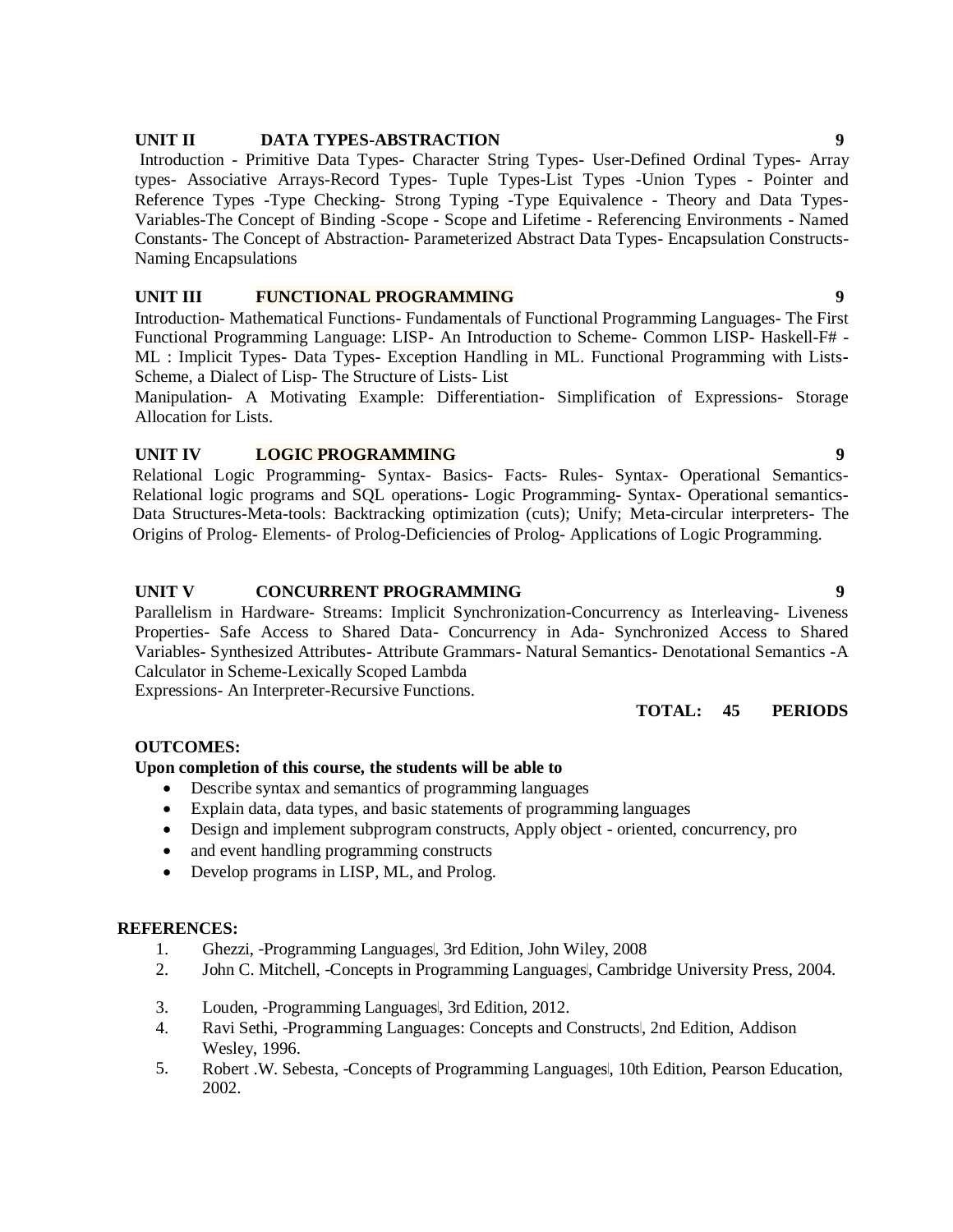#### **CS2209 IMAGE PROCESSING AND ANALYSIS L T P**

#### **OBJECTIVES:**

- To understand the image processing concepts and analysis
- To understand the image processing techniques
- To familiarize the image processing environment and their applications,
- To appreciate the use of image processing in various applications

#### **UNIT I IMAGE PROCESSING FUNDAMENTALS 9**

Introduction – Elements of visual perception, Steps in Image Processing Systems – Digital Imaging System - Image Acquisition – Sampling and Quantization – Pixel Relationships – File Formats – colour images and models - Image Operations – Arithmetic, logical, statistical and spatial operations.

#### **UNIT II IMAGE ENHANCEMENT AND RESTORATION 9**

Image Transforms -Discrete and Fast Fourier Transform and Discrete Cosine Transform ,Spatial Domain - Gray level Transformations Histogram Processing Spatial Filtering – Smoothing and Sharpening. Frequency Domain: Filtering in Frequency Domain – Smoothing and Sharpening filters – Homomorphic Filtering., Noise models, Constrained and Unconstrained restoration models.

### **UNIT III IMAGE SEGMENTATION AND MORPHOLOGY 9**

Detection of Discontinuities – Edge Operators – Edge Linking and Boundary Detection – Thresholding – Region Based Segmentation – Motion Segmentation, Image Morphology: Binary and Gray level morphology operations - Erosion, Dilation, Opening and Closing Operations Distance Transforms- Basic morphological Algorithms. Features – Textures - Boundary representations and Descriptions- Component Labeling – Regional descriptors and Feature Selection Techniques.

# **UNIT IV IMAGE ANALYSIS AND CLASSIFICATION 9**

Image segmentation- pixel based, edge based, region based segmentation. Active contour models and Level sets for medical image segmentation, Image representation and analysis, Feature extraction and representation, Statistical, Shape, Texture, feature and statistical image classification.

#### **UNIT V IMAGE REGISTRATION AND VISUALIZATION 9**

Rigid body visualization, Principal axis registration, Interactive principal axis registration, Feature based registration, Elastic deformation based registration, Image visualization – 2D display methods, 3D display methods, virtual reality based interactive visualization.

**TOTAL : 45 PERIODS**

#### **OUTCOMES:**

**C 3**

**3 0 0**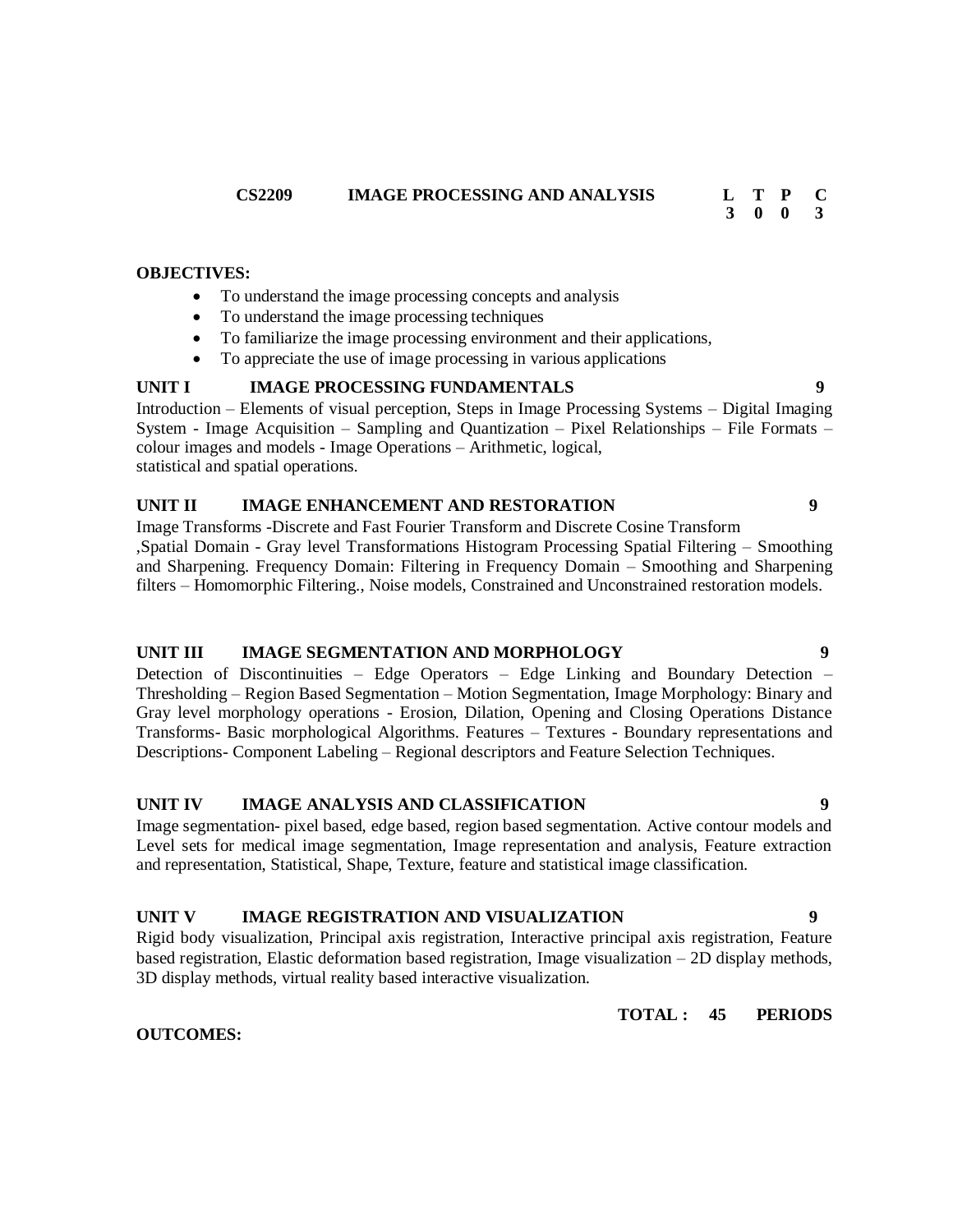#### **Upon completion of this course, a students should be able to:**

- Design and implement algorithms for image processing applications that incorporates different concepts of medical Image Processing
- Familiar with the use of MATLAB and its equivalent open source tools
- Critically analyze different approaches to image processing applications
- Explore the possibility of applying Image processing concepts in various applications

#### **REFERENCES:**

- 1. Alasdair McAndrew, —Introduction to Digital Image Processing with Matlabl, Cengage Learning 2011,India
- 2. Anil J Jain, —Fundamentals of Digital Image Processingl, PHI, 2006.
- 3. Kavyan Najarian and Robert Splerstor,‖ Biomedical signals and Image processing‖,CRC – Taylor and Francis, New York, 2006
- 4. Rafael C.Gonzalez and Richard E.Woods, —Digital Image Processingl, Third Edition, Pearson Education, 2008, New Delhi
- 5. S.Sridhar, -Digital Image Processing, Oxford University Press, 2011

#### **CS2210 WEB ENGINEERING L T P C 3 0 0 3**

#### **OBJECTIVES:**

- Understand the characteristics of web applications
- Learn to Model web applications
- Be aware of Systematic design methods
- Be familiar with the testing techniques for web applications

### **UNIT I INTRODUCTION TO WEB ENGINEERING 9**

Motivation, Categories of Web Applications, Characteristics of Web Applications. Requirements of Engineering in Web Applications- Web Engineering-Components of Web Engineering-Web Engineering Process-Communication-Planning.

#### **UNIT II WEB APPLICATION ARCHITECTURES & MODELLING WEB APPLICATIONS 9**

Introduction- Categorizing Architectures- Specifics of Web Application Architectures, Components of a Generic Web Application Architecture- Layered Architectures, 2-Layer Architectures, N-Layer Architectures-Data-aspect Architectures, Database-centric Architectures- Architectures for Web Document Management- Architectures for Multimedia Data- Modeling Specifics in Web Engineering, Levels, Aspects, Phases Customization, Modeling Requirements, Hypertext Modeling, Hypertext Structure Modeling Concepts, Access Modeling Concepts, Relation to Content Modeling, Presentation Modeling, Relation to Hypertext Modeling, Customization Modeling, Modelling Framework-Modeling languages- Analysis Modeling for Web Apps-The Content Model-The Interaction Model-Configuration Model.

# **UNIT III WEB APPLICATION DESIGN 9**

Design for WebApps- Goals-Design Process-Interactive Design- Principles and Guidelines-Workflow-Preliminaries-Design Steps- Usability- Issues- Information Design- Information Architecture- structuring- Accessing Information-Navigation Design- Functional Design-Wep App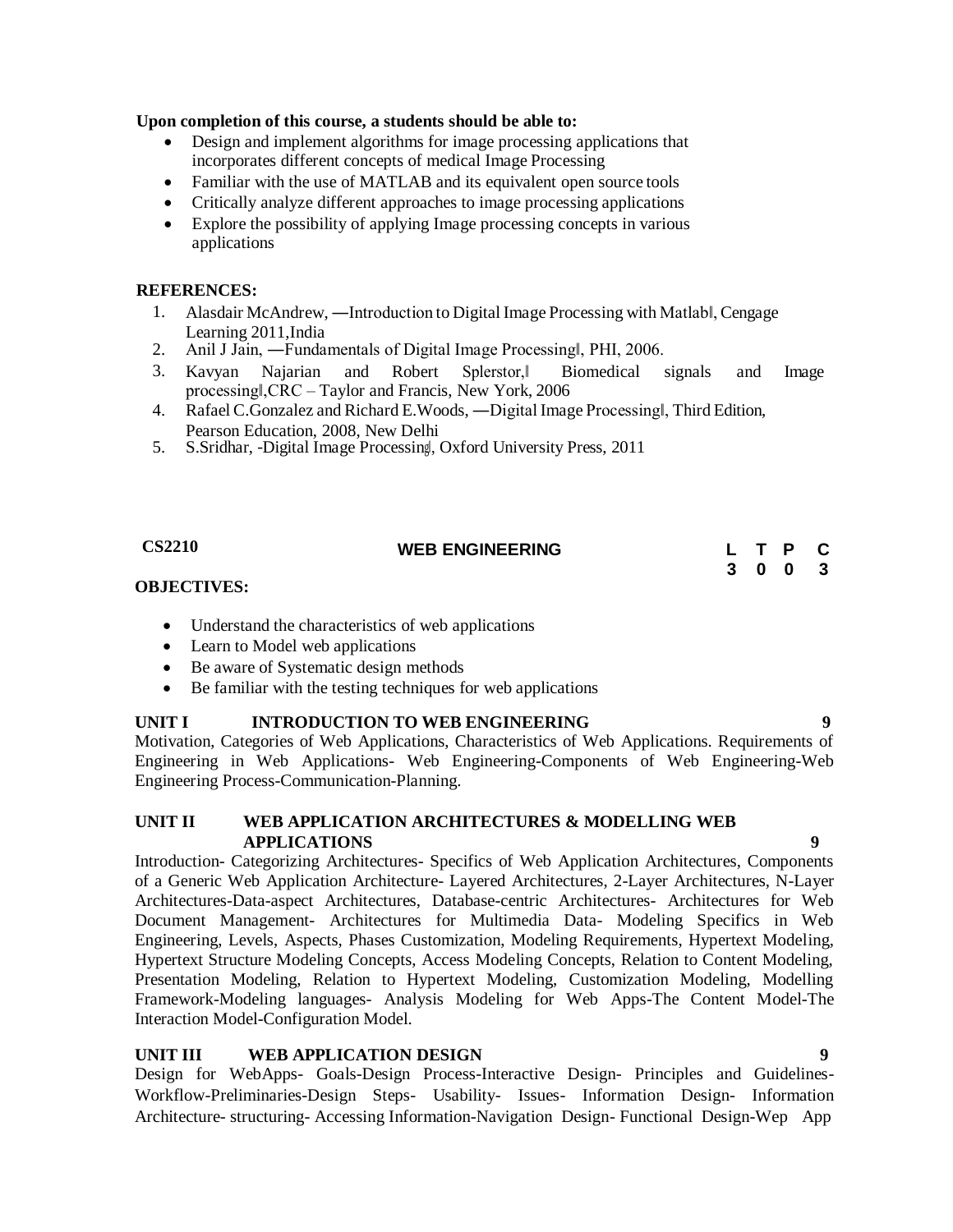Functionality- Design Process- Functional Architecture- Detailed Functional Design.

## **UNIT IV TESTING WEB APPLICATIONS 9**

Introduction-Fundamentals-Test Specifics in Web Engineering-Test Approaches- Conventional Approaches, Agile Approaches- Testing concepts- Testing Process -Test Scheme- Test Methods and Techniques- Link Testing- Browser Testing-Usability Testing- Load, Stress, and Continuous Testing, Testing Security, Test-driven Development, -Content Testing-User Interface testing-Usability Testing-Compatibility Testing-Component Level Testing-Navigation Testing-Configuration testing-Security and Performance Testing- Test Automation.

#### **UNIT V PROMOTING WEB APPLICATIONS AND WEB PROJECT MANAGEMENT 9**

Introduction-challenges in launching the web Application-Promoting Web Application- Content Management-Usage Analysis-Web Project Management-Challenges in Web Project Management-Managing Web Team- Managing the Development Process of a Web Application- Risk, Developing a Schedule, Managing Quality, Managing Change, Tracking the Project. Introduction to node JS web sockets.

# **TOTAL : 45 PERIODS**

### **OUTCOMES:**

#### **Upon completion of this course, the students should be able to:**

- Explain the characteristics of web applications.
- Model web applications.
- Design web applications.
- Test web applications.

### **REFERENCES:**

- 1. Chris Bates, -Web Programming: Building Internet Applications, Third Edition, Wiley India Edition, 2007.
- 2. Gerti Kappel, Birgit Proll, -Web Engineering, John Wiley and Sons Ltd, 2006.
- 3. Guy W. Lecky-Thompson, -Web Programming, Cengage Learning, 2008.
- 4. John Paul Mueller, -Web Development with Microsoft Visual Studio 2005, Wiley Dream tech, 2006.
- 5. Roger S. Pressman, David Lowe, -Web Engineering, Tata McGraw Hill Publication, 2007.

| <b>CS2211</b> | CLOUD COMPUTING TECHNOLOGIES L T |  |  |
|---------------|----------------------------------|--|--|
|               |                                  |  |  |

### **OBJECTIVES:**

- To understand the concepts of virtualization and virtual machines
- To gain expertise in server, network and storage virtualization.
- To understand and deploy practical virtualization solutions and enterprise solutions
- To gain knowledge on the concept of virtualization that is fundamental to cloud computing
- To understand the various issues in cloud computing
- To be able to set up a private cloud
- To understand the security issues in the grid and the cloud environment

### **UNIT I VIRTUALIZATION 9**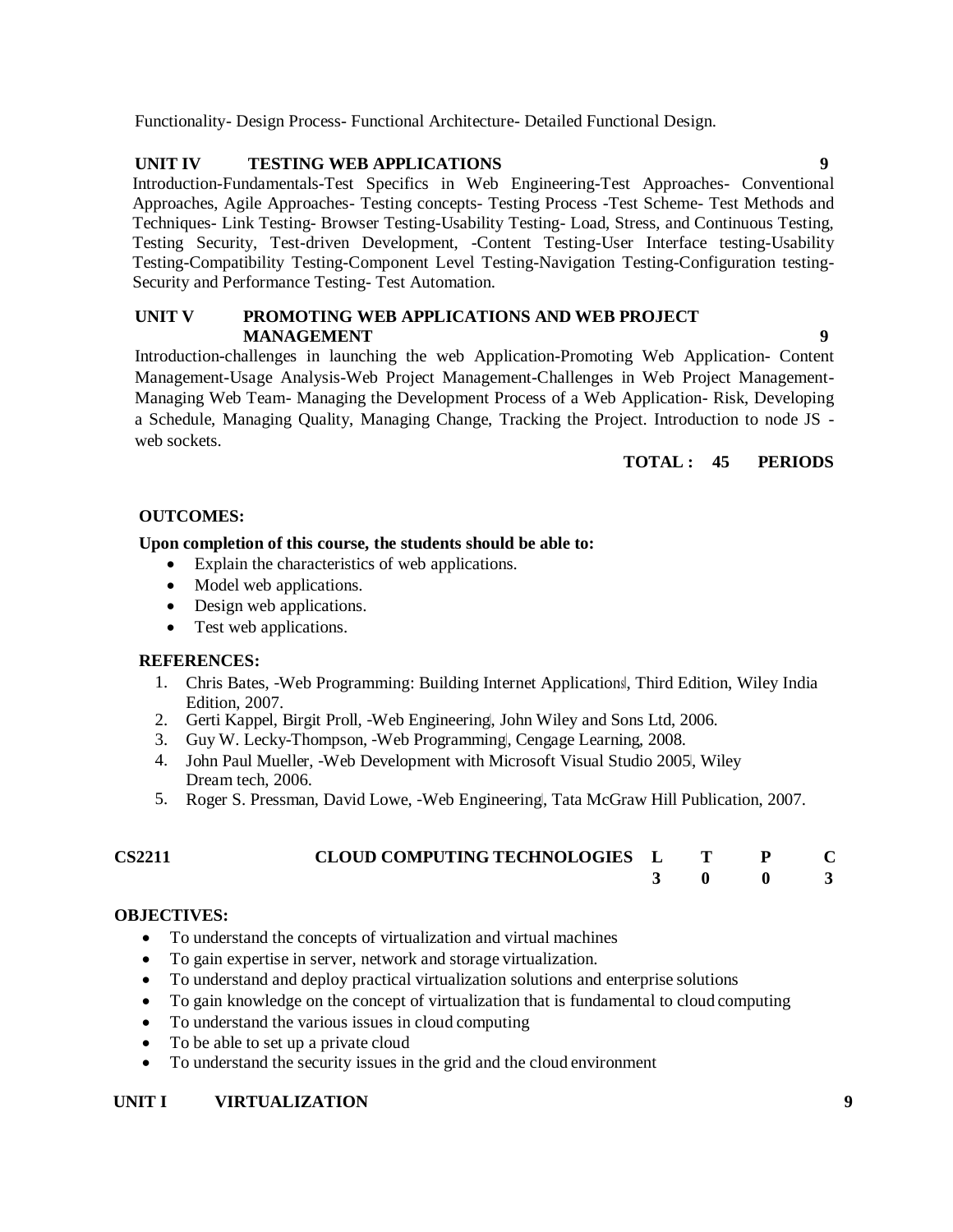Basics of Virtual Machines - Process Virtual Machines – System Virtual Machines –Emulation – Interpretation – Binary Translation - Taxonomy of Virtual Machines. Virtualization –Management Virtualization –– Hardware Maximization – Architectures – Virtualization Management – Storage Virtualization – Network Virtualization

# **UNIT II VIRTUALIZATION INFRASTRUCTURE 9**

Comprehensive Analysis – Resource Pool – Testing Environment –Server Virtualization – Virtual Workloads – Provision Virtual Machines – Desktop Virtualization – Application Virtualization - Implementation levels of virtualization – virtualization structure – virtualization of CPU, Memory

and I/O devices – virtual clusters and Resource Management – Virtualization for data center automation.

# **UNIT III CLOUD PLATFORM ARCHITECTURE 9**

Cloud deployment models: public, private, hybrid, community – Categories of cloud computing: Everything as a service: Infrastructure, platform, software- A Generic Cloud Architecture Design – Layered cloud Architectural Development – Virtualization Support and Disaster Recovery –

Architectural Design Challenges - Public Cloud Platforms : GAE,AWS – Inter-cloud Resource Management<br>UNIT IV

# **PROGRAMMING MODEL 9**

Introduction to Hadoop Framework - Mapreduce, Input splitting, map and reduce functions, specifying input and output parameters, configuring and running a job –Developing Map Reduce Applications - Design of Hadoop file system –Setting up Hadoop Cluster - Cloud Software Environments -Eucalyptus, Open Nebula, Open Stack, Nimbus

#### **UNIT V CLOUD SECURITY 9**

Cloud Infrastructure security: network, host and application level – aspects of data security, provider data and its security, Identity and access management architecture, IAM practices in the cloud, SaaS, PaaS, IaaS availability in the cloud - Key privacy issues in the cloud –Cloud Security and Trust Management

# **TOTAL : 45 PERIODS**

#### **OUTCOMES:**

**Upon completion of this course, the students should be able to:**

- Employ the concepts of storage virtualization, network virtualization and itsmanagement
- Apply the concept of virtualization in the cloud computing
- Identify the architecture, infrastructure and delivery models of cloud computing
- Develop services using Cloud computing
- Apply the security models in the cloud environment

- 1. Danielle Ruest, Nelson Ruest, -Virtualization: A Beginner"s Guide, McGraw-Hill Osborne Media, 2009.
- 2. Jim Smith, Ravi Nair , "Virtual Machines: Versatile Platforms for Systems and Processes", Elsevier/Morgan Kaufmann, 2005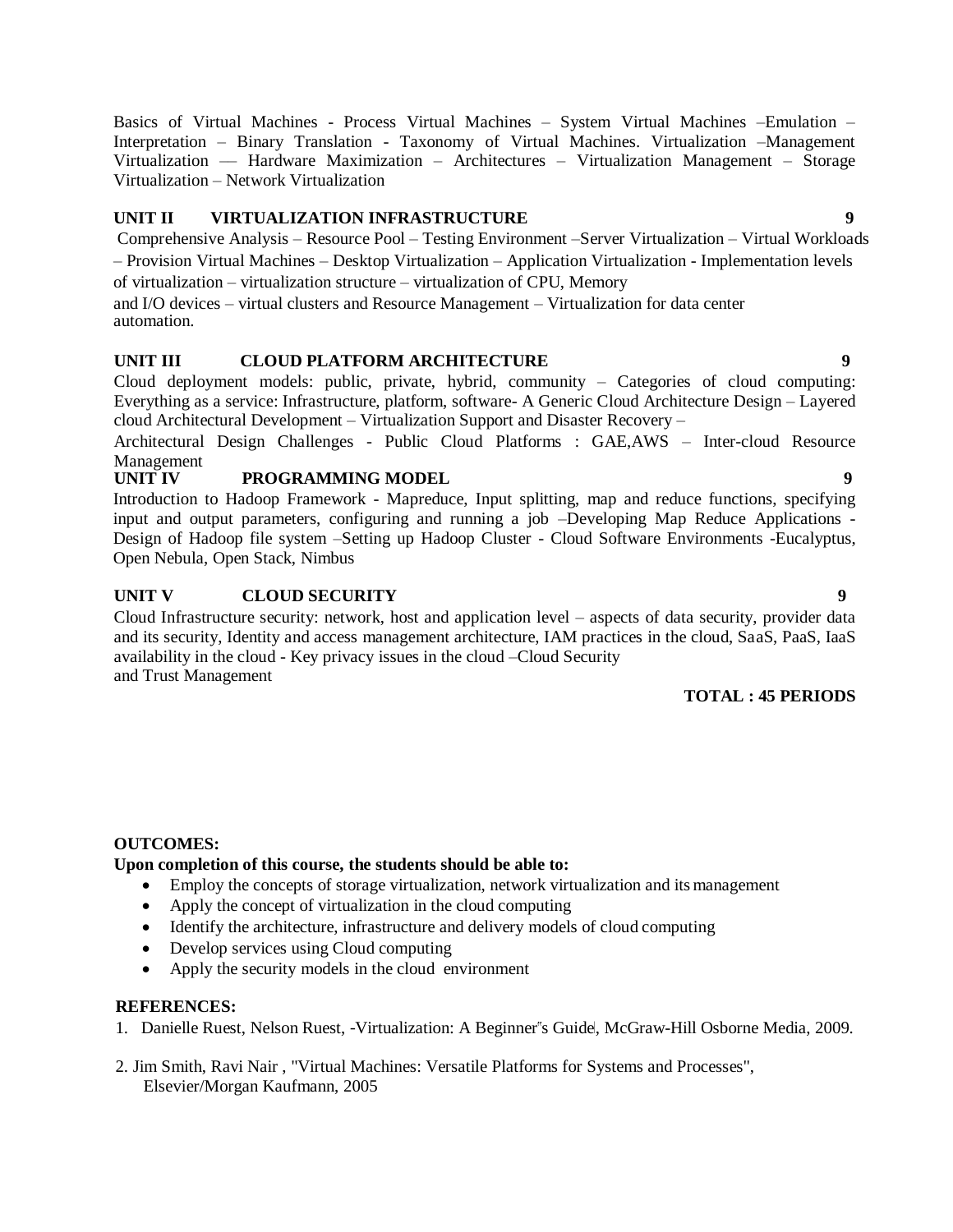- 3. John W.Rittinghouse and James F.Ransome, "Cloud Computing: Implementation, Management, and Security", CRC Press, 2010.
- 4. Kai Hwang, Geoffrey C Fox, Jack G Dongarra, "Distributed and Cloud Computing, From Parallel Processing to the Internet of Things", Morgan Kaufmann Publishers, 2012.
- 5. Tim Mather, Subra Kumaraswamy, and Shahed Latif ,"Cloud Security and Privacy", O'Reilly Media, Inc.,2009.
- 6. Toby Velte, Anthony Velte, Robert Elsenpeter, "Cloud Computing, A Practical Approach", McGraw-Hill Osborne Media, 2009.
- 7. Tom White, "Hadoop: The Definitive Guide", Yahoo Press, 2012.

#### **CS2212 REAL TIME SYSTEMS L T P C**

# **OBJECTIVES:**

- To learn real time operating system concepts, the associated issues & Techniques.
- To understand design and synchronization problems in Real Time System.
- To explore the concepts of real time databases.
- To understand the evaluation techniques present in Real Time System.

#### **UNIT I REAL TIME SYSTEM AND SCHEDULING 9**

Introduction– Structure of a Real Time System –Task classes – Performance Measures for Real Time Systems – Estimating Program Run Times – Issues in Real Time Computing – Task Assignment and Scheduling – Classical uniprocessor scheduling algorithms –Fault Tolerant Scheduling.

# **UNIT II SOFTWARE REQUIREMENTS ENGINEERING 9**

Requirements engineering process – types of requirements – requirements specification for real time systems – Formal methods in software specification – structured Analysis and Design – object oriented analysis and design and unified modelling language – organizing the requirements document – organizing and writing documents – requirements validation and revision.

#### **UNIT III INTERTASK COMMUNICATION AND MEMORY MANAGEMENT**

Buffering data – Time relative Buffering- Ring Buffers – Mailboxes – Queues – Critical regions – Semaphores – other Synchronization mechanisms – deadlock – priority inversion

– process stack management – run time ring buffer – maximum stack size – multiple stack arrangement – memory management in task control block - swapping – overlays – Block page management – replacement algorithms – memory locking – working sets – real time garbage collection – contiguous file systems.

#### **UNIT IV REAL TIME DATABASES 9**

Real time Databases – Basic Definition, Real time Vs General Purpose Databases, Main Memory Databases, Transaction priorities, Transaction Aborts, Concurrency control issues, Disk Scheduling Algorithms, Two– phase Approach to improve Predictability – Maintaining Serialization Consistency – Databases for Hard Real Time Systems.

# **UNIT V EVALUATION TECHNIQUES AND CLOCK SYNCHRONIZATION 9**

**9**

**3 0 0 3**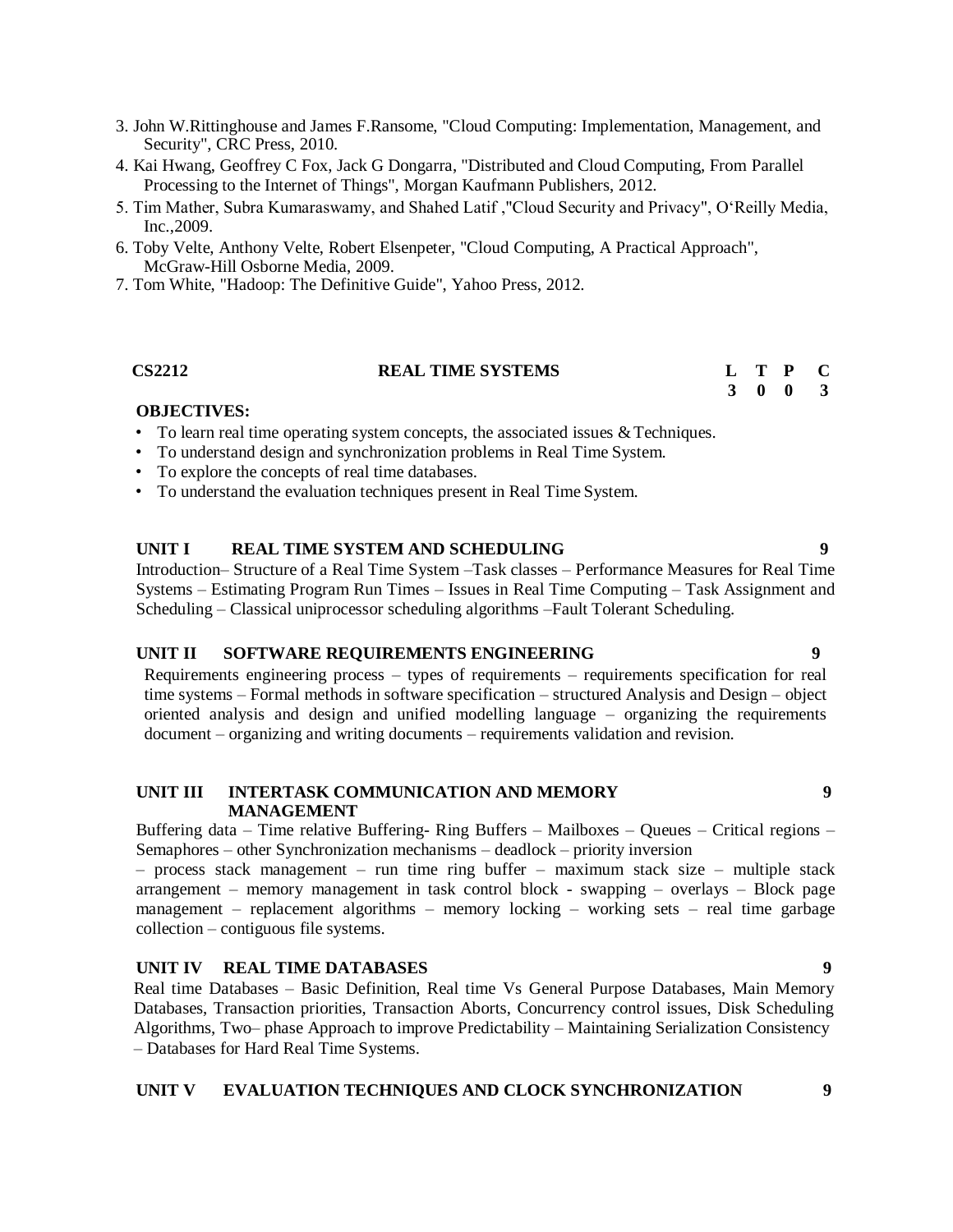Reliability Evaluation Techniques – Obtaining parameter values, Reliability models for Hardware Redundancy–Software error models. Clock Synchronization–Clock, A Nonfault– Tolerant Synchronization Algorithm – Impact of faults – Fault Tolerant Synchronization in Hardware – Fault Tolerant Synchronization in software. **TOTAL: 45 PERIODS**

## **OUTCOMES:**

### **Upon completion of this course, the students should be able to:**

- Apply principles of real time system design techniques to develop real time applications.
- Make use of database in real time applications.
- Make use of architectures and behaviour of real time operating systems.
- Apply evaluation techniques in application.

#### **REFERENCES:**

- 1. C.M. Krishna, Kang G. Shin, -Real-Time Systems, McGraw-Hill International Editions, 1997
- 2. Philip.A.Laplante, -Real Time System Design and Analysis, Prentice Hall of India,  $3<sup>rd</sup>$ Edition, 2004
- 3. Rajib Mall, -Real-time systems: theory and practice, Pearson Education, 2009
- 4. R.J.A Buhur, D.L Bailey, -An Introduction to Real-Time Systems, Prentice Hall International, 1999
- 5. Stuart Bennett, ―Real Time Computer Control-An Introduction‖, Prentice Hall of India, 1998
- 6. Allen Burns, Andy Wellings, -Real Time Systems and Programming Languages, Pearson Education, 2003.

| <b>CS2213</b> |                  | <b>MOBILE AND PERVASIVE</b> |         | L T P C |  |
|---------------|------------------|-----------------------------|---------|---------|--|
|               | <b>COMPUTING</b> |                             | 3 0 0 3 |         |  |

### **OBJECTIVES:**

- To learn the basic architecture and concepts till Third Generation Communicationsystems.
- To understand the latest 4G Telecommunication System Principles.
- To introduce the broad perspective of pervasive concepts and management
- To explore the HCI in Pervasive environment
- To apply the pervasive concepts in mobile environment

### **UNIT I INTRODUCTION 9**

History – Wireless communications: GSM – DECT – TETRA – UMTS – IMT – 2000 – Blue tooth, WiFi, WiMAX, 3G ,WATM.- Mobile IP protocols -WAP push architecture-Wml scripts and applications. Data networks – SMS – GPRS – EDGE – Hybrid Wireless100 Networks – ATM – Wireless ATM.

### **UNIT II OVERVIEW OF A MODERN 4G TELECOMMUNICATIONS SYSTEM 9**

Introduction. LTE-A System Architecture. LTE RAN. OFDM Air Interface. Evolved Packet Core. LTE Requirements. LTE-Advanced. LTE-A in Release. OFDMA – Introduction. OFDM Principles. LTE Uplink—SC-FDMA. Summary of OFDMA.

### **UNIT III PERVASIVE CONCEPTS AND ELEMENTS 9**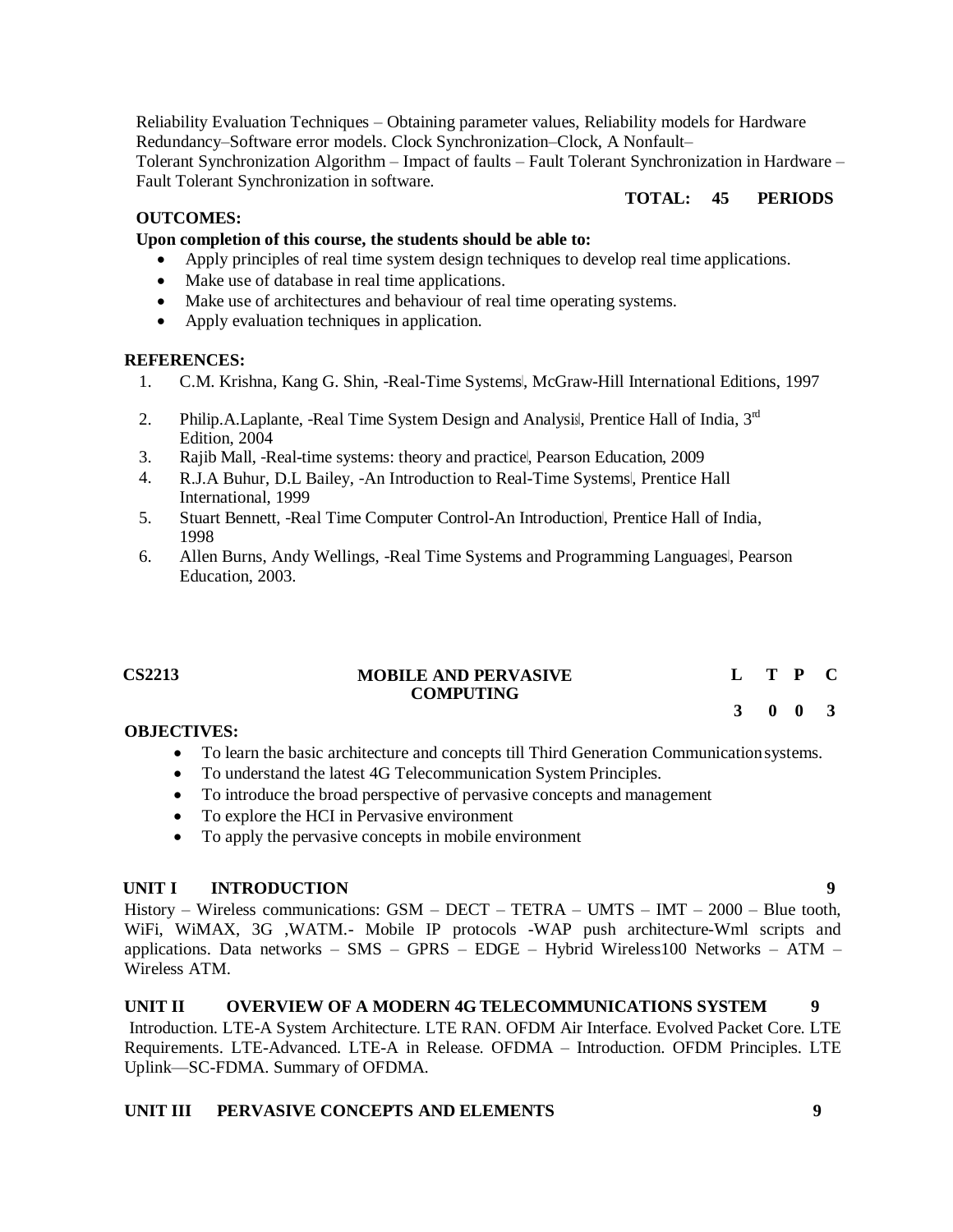Technology Trend Overview - Pervasive Computing: Concepts - Challenges - Middleware - Context Awareness - Resource Management - Human–Computer Interaction - Pervasive Transaction Processing - Infrastructure and Devices - Wireless Networks - Middleware for Pervasive Computing Systems - Resource Management - User Tracking- Context Management -Service Management - Data Management - Security Management – Pervasive Computing Environments - Smart Car Space - Intelligent Campus

# **UNIT IV HCI IN PERVASIVE COMPUTING 9**

Prototype for Application Migration - Prototype for Multimodalities - Human–Computer Interface in Pervasive Environments - HCI Service and Interaction Migration - Context- Driven HCI Service Selection - Interaction Service Selection Overview - User Devices - Service-Oriented Middleware Support - User History and Preference - Context Manager - Local Service Matching - Global Combination - Effective Region - User Active Scope - Service Combination Selection Algorithm

### **UNIT V PERVASIVE MOBILE TRANSACTIONS 9**

Pervasive Mobile Transactions - Introduction to Pervasive Transactions - Mobile Transaction Framework - Unavailable Transaction Service - Pervasive Transaction Processing Framework - Context-Aware Pervasive Transaction Model - Context Model for Pervasive Transaction Processing - Context-Aware Pervasive Transaction Model - A Case of Pervasive Transactions - Dynamic Transaction Management - Context-Aware Transaction Coordination Mechanism - Coordination Algorithm for Pervasive Transactions - Participant Discovery - Formal Transaction Verification - Petri Net with Selective Transition.

### **TOTAL :45 PERIODS**

# **OUTCOMES:**

# **Upon completion of this course the students should be able to:**

- Obtain a through understanding of Basic architecture and concepts of till Third Generation Communication systems.
- Explain the latest 4G Telecommunication System Principles.
- Incorporate the pervasive concepts.
- Implement the HCI in Pervasive environment.
- Work on the pervasive concepts in mobile environment.

- 1. Alan Colman, Jun Han, and Muhammad Ashad Kabir, Pervasive Social Computing Socially-Aware Pervasive Systems and Mobile Applications, Springer, 2016.
- 2. J.Schiller, -Mobile Communication, Addison Wesley, 2000.
- 3. Juha Korhonen, ―Introduction to 4G Mobile Communications‖ , Artech House Publishers, 2014
- 4. Kolomvatsos, Kostas, Intelligent Technologies and Techniques for Perv asive Computing, IGI Global, 2013.
- 5. M. Bala Krishna, Jaime Lloret Mauri, ―Advances in Mobile Computing and Communications: Perspectives and Emerging Trends in 5G Networks‖, CRC 2016
- 6. Minyi Guo, Jingyu Zhou, Feilong Tang, Yao Shen, ― Pervasive Computing: Concepts, Technologies and Applications ‖ CRC Press, 2016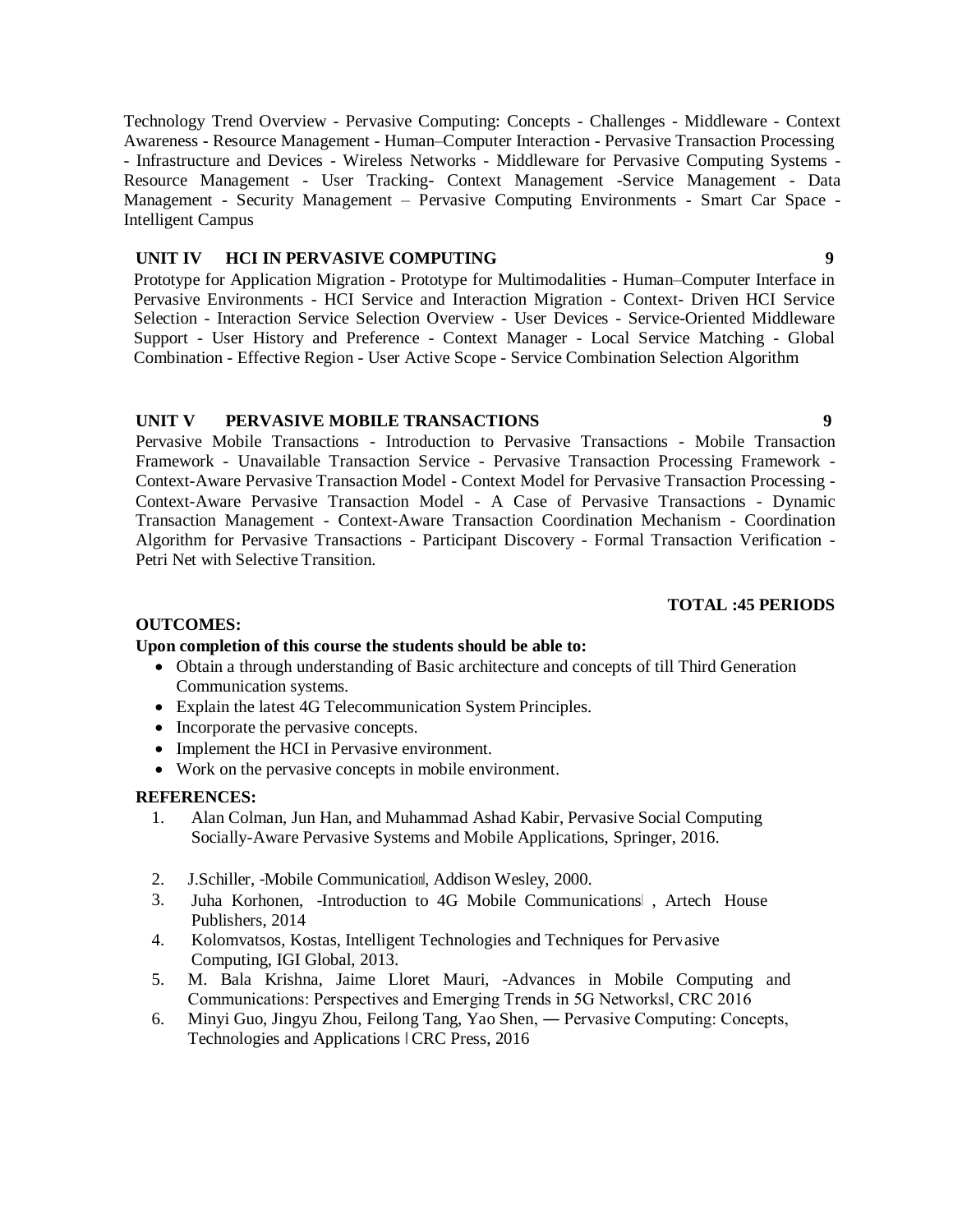#### **CS2214 PARALLEL PROGRAMMING PARADIGMS**

**L T P C 3 0 0 3**

## **OBJECTIVES:**

- To familiarize the issues in parallel computing.
- To describe distributed memory programming using MPI.
- To understand shared memory paradigm with Pthreads and with OpenMP.
- To learn the GPU based parallel programming using OpenCL.

#### **UNIT I FOUNDATIONS OF PARALLEL PROGRAMMING 9**

Motivation for parallel programming – Need-Concurrency in computing – Basics of processes, multitasking and threads – cache – cache mappings – caches and programs – virtual memory – Instruction level parallelism – hardware multi-threading – Parallel Hardware-SIMD – MIMD – Interconnection networks – cache coherence –Issues in shared memory model and distributed memory model –Parallel Software- Caveats- coordinating processes/ threads- hybrid model – shared memory model and distributed memory model - I/O – performance of parallel programs-– parallel program design.

# **UNIT II DISTRIBUTED MEMORY PROGRAMMING WITH MPI 9**

Basic MPI programming – MPI\_Init and MPI\_Finalize – MPI communicators – SPMD- programs– MPI\_Send and MPI\_Recv – message matching – MPI- I/O – parallel I/O – collective communication – Tree-structured communication -MPI\_Reduce – MPI\_Allreduce, broadcast, scatter, gather, allgather – MPI derived types – dynamic process management – performance evaluation of MPI programs- A

Parallel Sorting Algorithm

#### **UNIT III SHARED MEMORY PARADIGM WITH PTHREADS 9**

Basics of threads, Pthreads – thread synchronization – critical sections – busy waiting – mutex – semaphores – barriers and condition variables – read write locks with examples - Caches, cache coherence and false sharing – Thread safety-Pthreads case study.

### **UNIT IV SHARED MEMORY PARADIGM: OPENMP 9**

Basics OpenMP – Trapezoidal Rule-scope of variables – reduction clause – parallel for directive – loops in OpenMP – scheduling loops –Producer Consumer problem – cache issues – threads safety in OpenMP – Two- body solvers- Tree Search

# **UNIT V GRAPHICAL PROCESSING PARADIGMS: OPENCL AND INTRODUCTION TO CUDA**

Introduction to OpenCL – Example-OpenCL Platforms- Devices-Contexts - OpenCL programming – Built-In Functions-Programs Object and Kernel Object – Memory Objects - Buffers and Images – Event model – Command-Queue - Event Object - case study. Introduction to CUDA programming.

### **OUTCOMES:**

# **Upon completion of this course, the students should be able to**:

- Identify issues in parallel programming.
- Develop distributed memory programs using MPI framework.
- Design and develop shared memory parallel programs using Pthreads and using OpenMP.
- Implement Graphical Processing OpenCL programs.

#### **REFERENCES:**

**9**

**TOTAL: 45 PERIODS**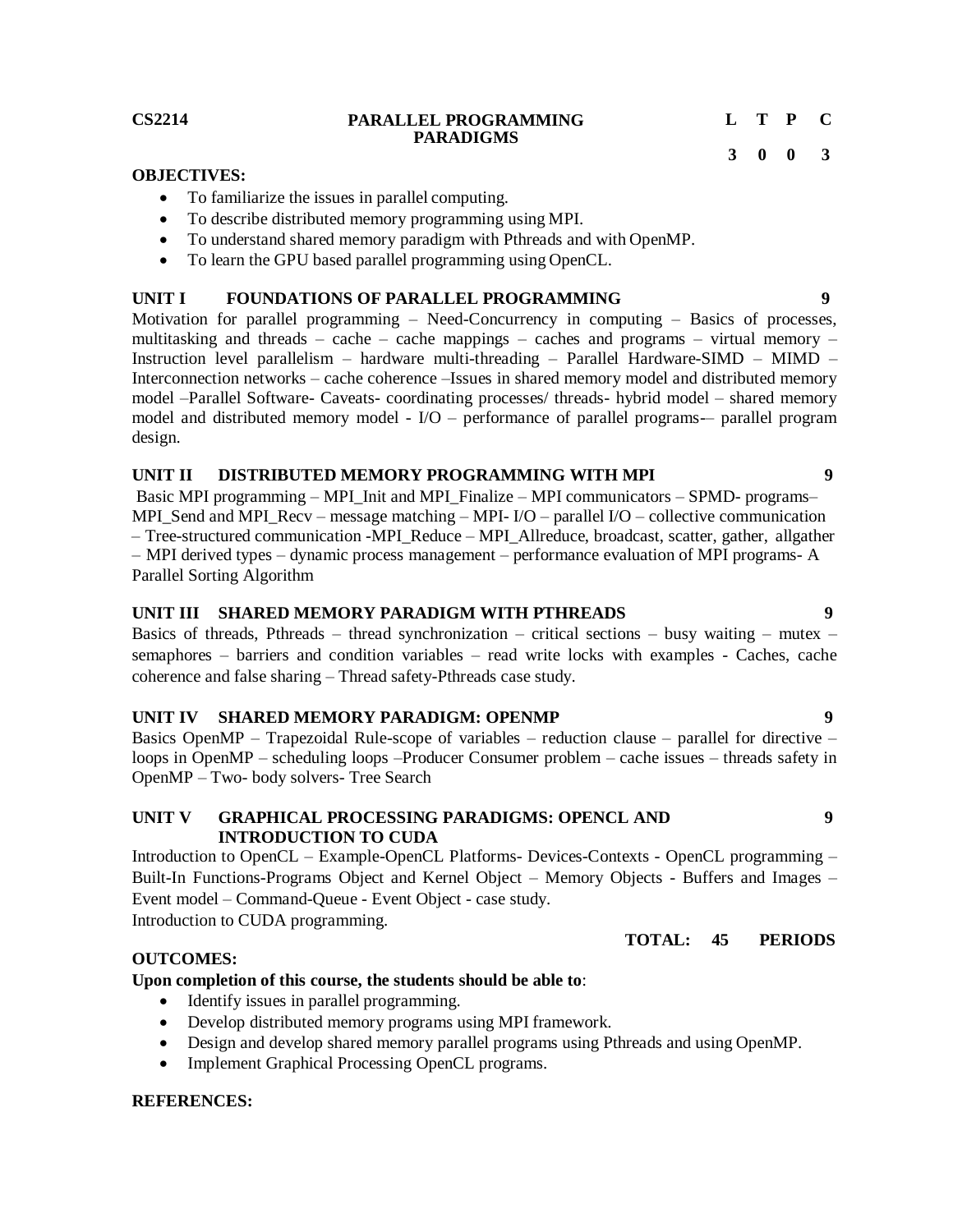- 1. A. Munshi, B. Gaster, T. G. Mattson, J. Fung, and D. Ginsburg, -OpenCL programming guide‖, Addison Wesley, 2011
- 2. M. J. Quinn, -Parallel programming in C with MPI and OpenMP, Tata McGraw Hill, 2003.
- 3. Peter S. Pacheco, -An introduction to parallel programming, Morgan Kaufmann, 2011.
- 4. Rob Farber, -CUDA application design and development, Morgan Haufmann, 2011.
- 5. W. Gropp, E. Lusk, and A. Skjellum, -Using MPI: Portable parallel programming with the message passing interface‖, Second Edition, MIT Press, 1999

#### **CS2215 INFORMATION RETRIEVAL TECHNIQUES <sup>L</sup> <sup>T</sup> <sup>P</sup> <sup>C</sup> 3 0 0 3**

### **OBJECTIVES:**

- To understand the basics of information retrieval with pertinence to modeling, query operations and indexing
- To get an understanding of machine learning techniques for text classification andclustering.
- To understand the various applications of information retrieval giving emphasis to multimedia IR, web search
- To understand the concepts of digital libraries

# **UNIT I INTRODUCTION: MOTIVATION 9**

Basic Concepts – Practical Issues - Retrieval Process – Architecture - Boolean Retrieval – Retrieval Evaluation – Open Source IR Systems–History of Web Search – Web Characteristics– The impact of the web on IR ––IR Versus Web Search–Components of a Search engine

# **UNIT II MODELING 9**

Taxonomy and Characterization of IR Models – Boolean Model – Vector Model - Term Weighting – Scoring and Ranking –Language Models – Set Theoretic Models - Probabilistic Models – Algebraic Models – Structured Text Retrieval Models – Models for Browsing

## **UNIT III INDEXING 9**

Static and Dynamic Inverted Indices – Index Construction and Index Compression. Searching - Sequential Searching and Pattern Matching. Query Operations -Query Languages – Query Processing - Relevance Feedback and Query Expansion - Automatic Local and Global Analysis – Measuring Effectiveness and Efficiency

# **UNIT IV CLASSIFICATION AND CLUSTERING 9**

Text Classification and Naïve Bayes – Vector Space Classification – Support vector machines and Machine learning on documents. Flat Clustering – Hierarchical Clustering –Matrix decompositions and latent semantic indexing – Fusion and Meta learning

# **UNIT V SEARCHING THE WEB 9**

Searching the Web –Structure of the Web –IR and web search – Static and Dynamic Ranking – Web Crawling and Indexing – Link Analysis - XML Retrieval Multimedia IR: Models and Languages – Indexing and Searching Parallel and Distributed IR – Digital Libraries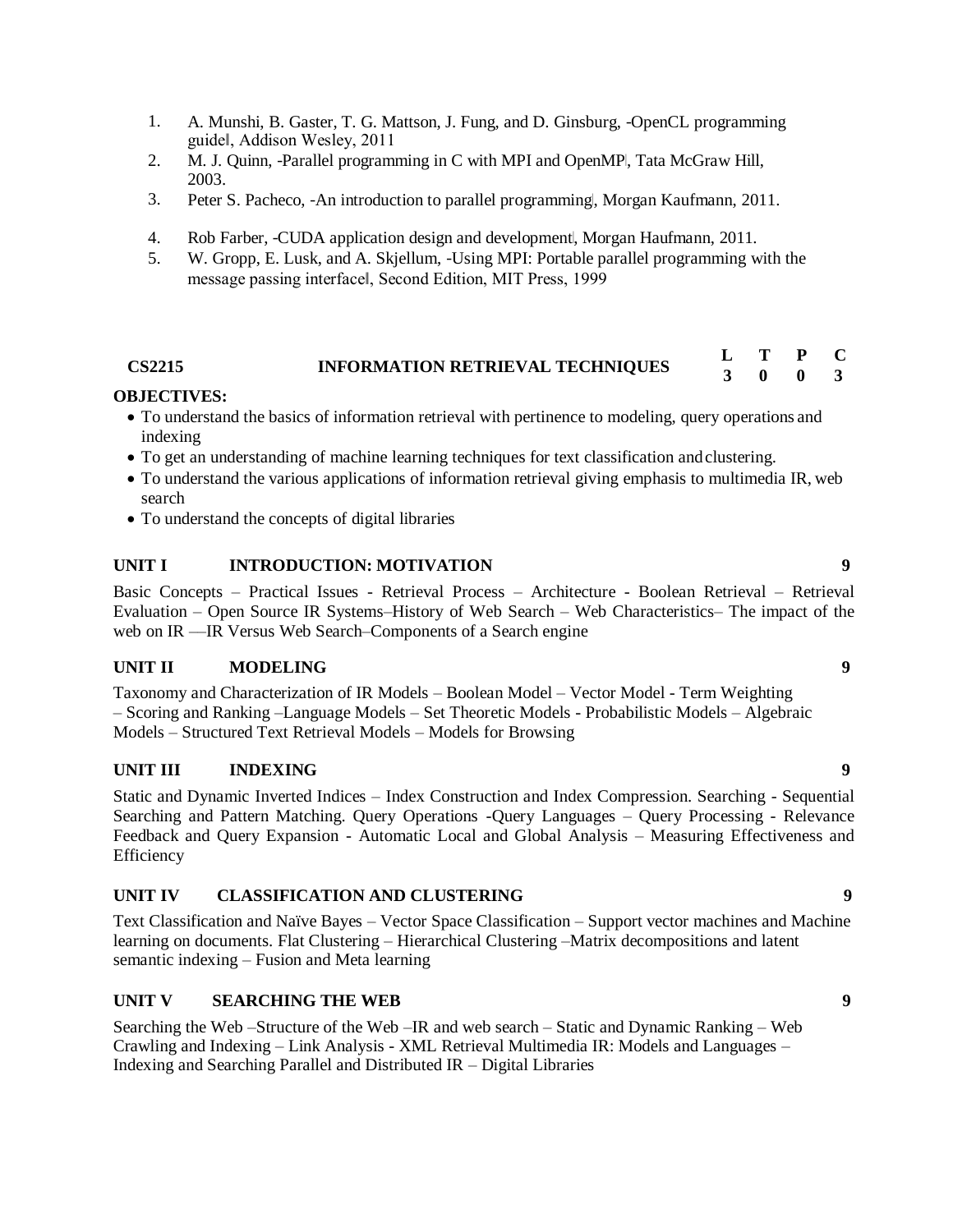## **TOTAL : 45 PERIODS**

#### **OUTCOMES:**

#### **Upon completion of this course, the students should be able to:**

- Build an Information Retrieval system using the available tools.
- Identify and design the various components of an Information Retrieval system.
- Apply machine learning techniques to text classification and clustering which is used for efficient Information Retrieval.
- Design an efficient search engine and analyze the Web content structure.

#### **REFERENCES:**

- 1. Christopher D. Manning, Prabhakar Raghavan, Hinrich Schutze, -Introduction to Information Retrievall, Cambridge University Press, First South Asian Edition, 2008.
- 2. Implementing and Evaluating Search Engines‖, The MIT Press, Cambridge, Massachusetts London, England, 2010
- 3. Ricardo Baeza Yates, Berthier Ribeiro Neto, ―Modern Information Retrieval: The concepts and Technology behind Search‖ (ACM Press Books), Second Edition,2011.
- 4. Stefan Buttcher, Charles L. A. Clarke, Gordon V. Cormack, ―Information Retrieval

# **CS2216 SOFTWARE ARCHITECTURES AND DESIGN L T P C**

**3 0 0 3**

#### **OBJECTIVES:**

- To understand the need, design approaches for software architecture to bridge the dynamic requirements and implementation.
- To learn the design principles and to apply for large scale systems
- To design architectures for distributed heterogeneous systems , environment through brokerage interaction
- To build design knowledge on service oriented and model driven architectures and the aspect oriented architecture.
- To develop appropriate architectures for various Case studies like semantic web services, supply chain cloud services.

#### **UNIT I 10**

Introduction to Software Architecture-Bridging Requirements and Implementation, Design Guidelines, Software Quality attributes. Software Architecture Design Space. Agile Approach to Software Architecture Design, Models for Software Architecture Description Languages (ADL).

### **UNIT II 8**

Object-Oriented Paradigm -Design Principles. Data-Centered Software Architecture: Repository Architecture, Blackboard Architecture. Hierarchical Architecture Main-Subroutine, Master-Slave, Layered, Virtual Machine. Interaction-Oriented Software Architectures: Model-View-Controller (MVC), Presentation-Abstraction-Control (PAC ).

### **UNIT III 9**

Distributed Architecture: Client-Server, Middleware, Multi-tiers, Broker Architecture – MOM,CORBA Message Broker Architecture- Service-Oriented Architecture (SOA), SOAP, UDDI, SOA Implementation in Web Services, Grid/cloud Service Computing. Heterogeneous Architecture- Methodology of Architecture Decision, Quality Attributes.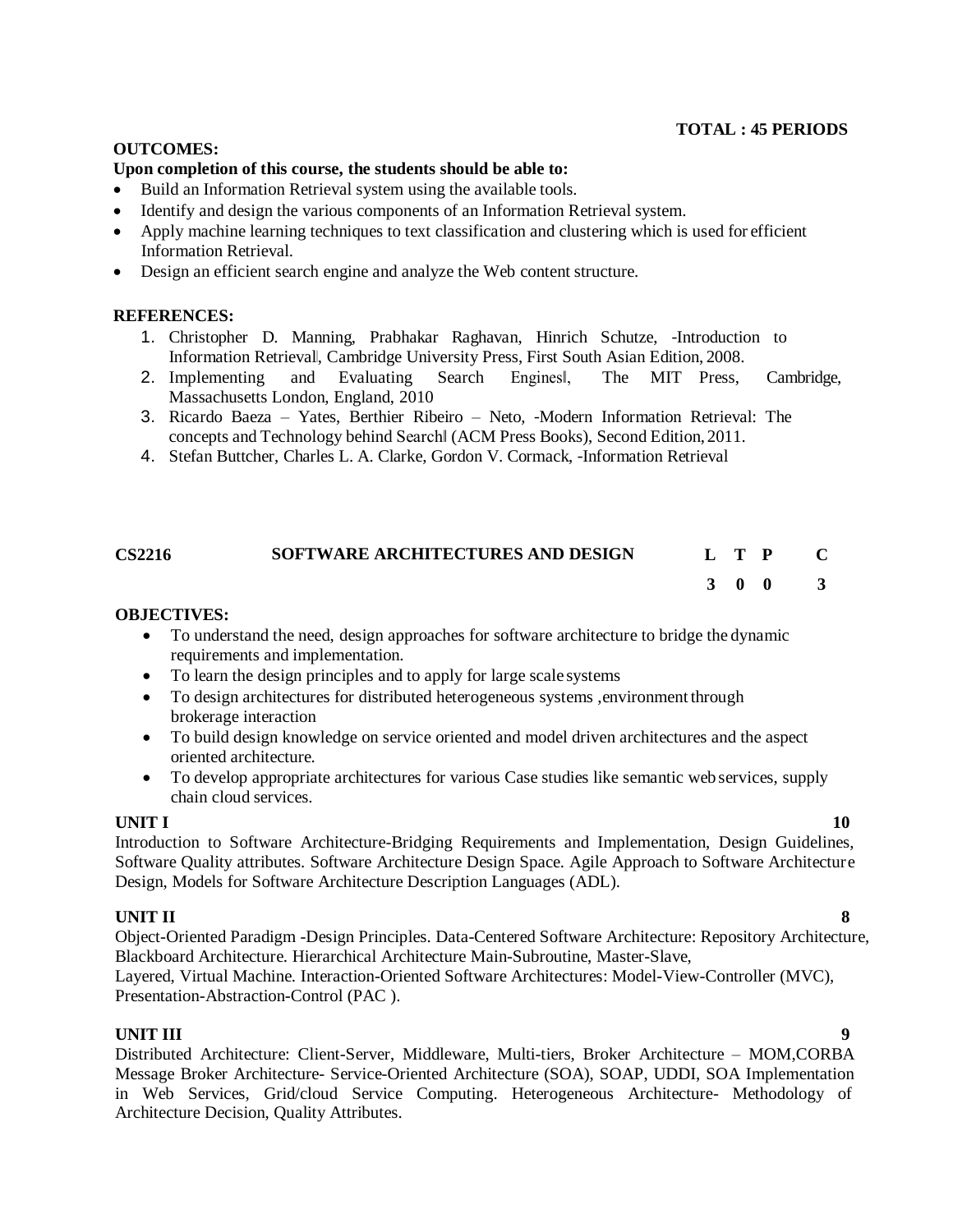# **UNIT IV 9**

Architecture of User Interfaces containers, case study-web service. Product Line Architectures methodologies, processes and tools. Software Reuse and Product Lines -Product Line Analysis, Design and implementation, configuration Models. Model Driven Architectures (MDA) –why MDA- Model transformation and software architecture, SOA and MDA. Eclipse modeling framework.

# **UNIT V 9**

Aspect Oriented Architectures- AOP in UML,AOP tools, Architectural aspects and middleware Selection of Architectures, Evaluation of Architecture Designs, Case Study: Online Computer

Vendor, order processing, manufacture &shipping –inventory, supply chain cloud service Management, semantic web services

# **OUTCOMES:**

# **Upon completion of this course, the students should be able to:**

- Understand the need of software architecture for sustainable dynamic systems.
- Have a sound knowledge on design principles and to apply for large scale systems
- Design architectures for distributed heterogeneous systems
- Have good knowledge on service oriented and model driven architectures and the aspect oriented architecture.
- Have a working knowledge to develop appropriate architectures through various case studies.

## **REFERENCES :**

- 1. Essentials of software Architecture , Ion Gorton, Second Edition, Springer-verlag, 2011
- 2. Software Architecture Design Illuminated, Kai Qian Jones and Bartlett Publishers Canada, 2010.

#### **CS2302 PERFORMANCE ANALYSIS OF COMPUTER SYSTEMS L T P C 3 0 0 3**

### **OBJECTIVES:**

- To understand the mathematical foundations needed for performance evaluation of computer systems
- To understand the metrics used for performance evaluation
- To understand the analytical modeling of computer systems
- To enable the students to develop new queuing analysis for both simple and complex systems
- To appreciate the use of smart scheduling and introduce the students to analytical techniques for evaluating scheduling policies

**TOTAL : 45 PERIODS**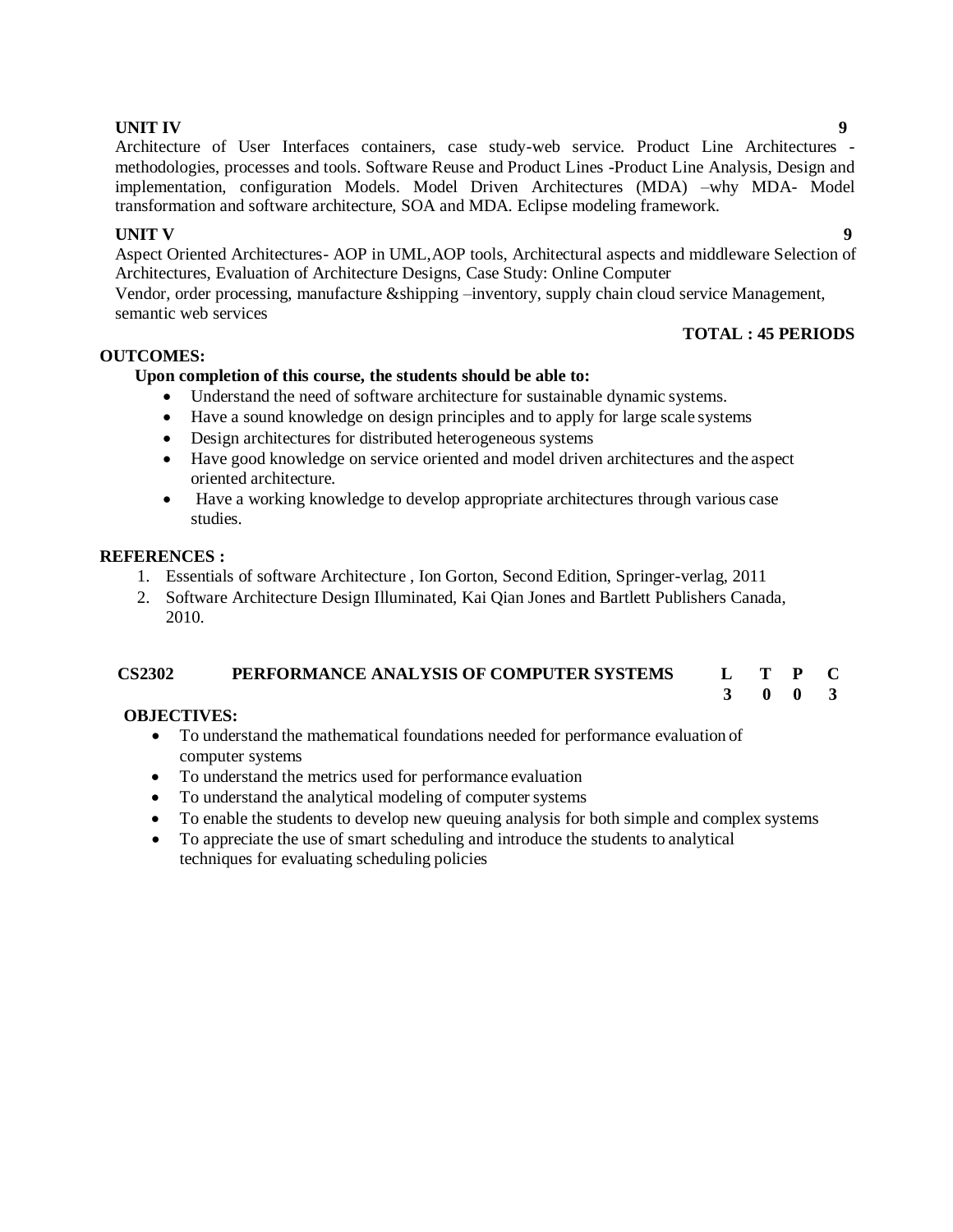# **UNIT I OVERVIEW OF PERFORMANCE EVALUATION 9**

Need for Performance Evaluation in Computer Systems – Overview of Performance Evaluation Methods – Introduction to Queuing – Probability Review – Generating Random Variables for Simulation – Sample Paths, Convergence and Averages – Little's Law and other Operational Laws – Modification for Closed Systems.

# **UNIT II MARKOV CHAINS AND SIMPLE QUEUES 9**

Discrete-Time Markov Chains – Ergodicity Theory – Real World Examples – Google, Aloha – Transition to Continuous-Time Markov Chain – M/M/1.

# **UNIT III MULTI-SERVER AND MULTI-QUEUE SYSTEMS 9**

Server Farms: M/M/k and M/M/k/k – Capacity Provisioning for Server Farms – Time Reversibility and Burke's Theorem – Networks of Queues and Jackson Product Form – Classed and Closed Networks of Queues.

# **UNIT IV REAL-WORLD WORKLOADS 9**

Case Study of Real-world Workloads – Phase-Type Distributions and Matrix-Alalytic Methods – Networks with Time-Sharing Servers –  $M/G/1$  Queue and the Inspection Paradox – Task Assignment Policies for Server Farms.

# **UNIT V SMART SCHEDULING IN THE M/G/1 9**

Performance Metrics – Scheduling Non-Preemptive and Preemptive Non-Size-Based Policies - . Scheduling Non-Preemptive and Preemptive Size-Based Policies – Scheduling - SRPT and Fairness.

# **TOTAL : 45 PERIODS**

# **OUTCOMES** :

# **Upon completion of this course, the students should be able to**

- Identify the need for performance evaluation and the metrics used for it
- Distinguish between open and closed queuing networks
- Use Little'e law and other operational laws
- Apply the operational laws to open and closed systems
- Use discrete-time and continuous-time Markov chains to model real world systems
- Develop analytical techniques for evaluating scheduling policies

- 1. K. S. Trivedi, -Probability and Statistics with Reliability, Queueing and Computer Science Applications‖, John Wiley and Sons, 2001.
- 2. Krishna Kant, -Introduction to Computer System Performance Evaluation, McGraw-Hill, 1992.
- 3. Lieven Eeckhout, -Computer Architecture Performance Evaluation Methods, Morgan and Claypool Publishers, 2010.
- 4. Mor Harchol Balter, -Performance Modeling and Design of Computer Systems Queueing Theory in Action, Cambridge University Press, 2013.
- 5. Paul J. Fortier and Howard E. Michel, -Computer Systems Performance Evaluation and Prediction, Elsevier, 2003.
- 6. Raj Jain, ―The Art of Computer Systems Performance Analysis: Techniques for Experimental Design, Measurement, Simulation and Modeling, Wiley-Interscience, 1991.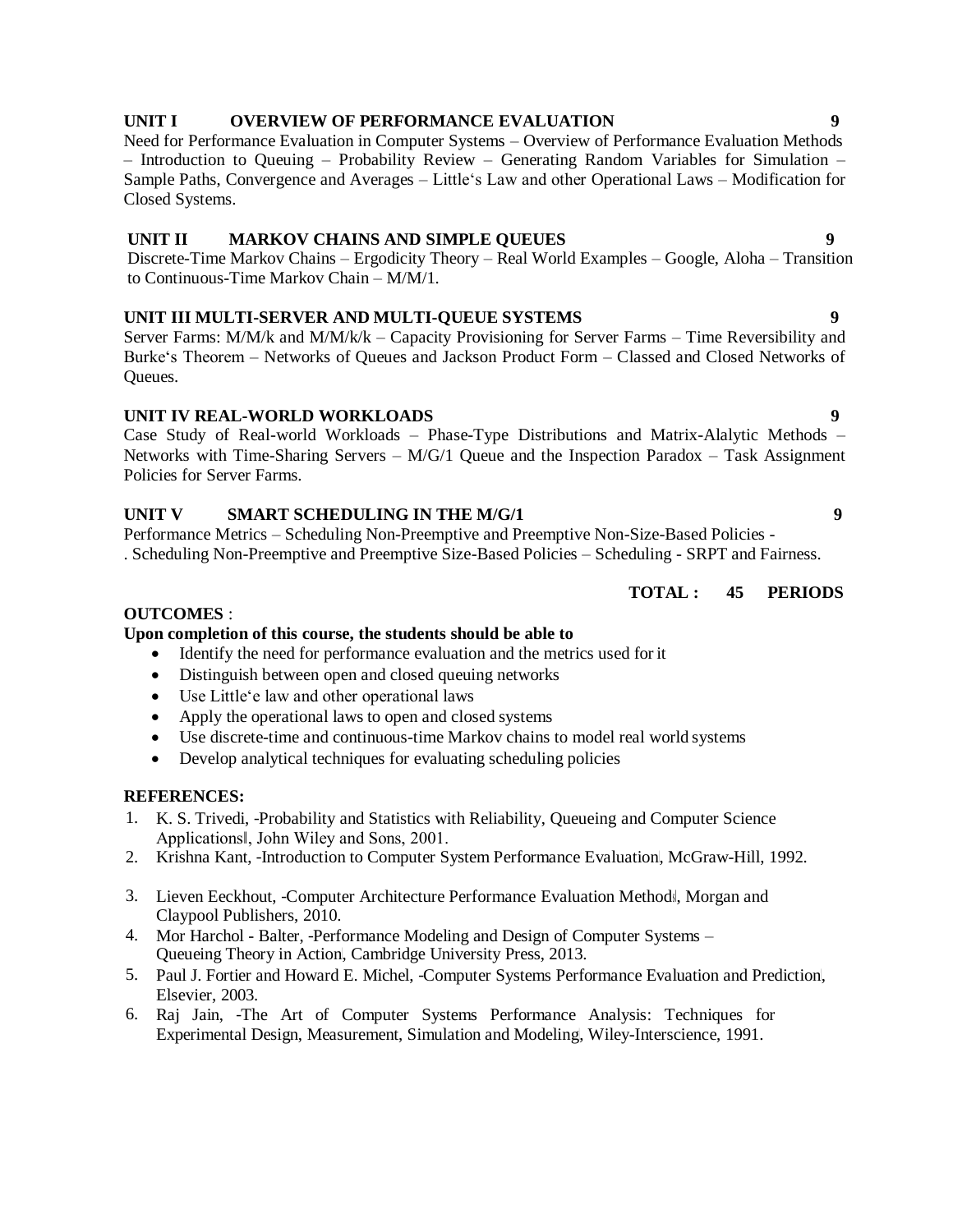| <b>LANGUAGE TECHNOLOGIES</b><br><b>CS2303</b><br>T<br>C<br>L<br>3<br>3<br>$\mathbf{0}$<br>$\mathbf{0}$                                                                                             |   |
|----------------------------------------------------------------------------------------------------------------------------------------------------------------------------------------------------|---|
| <b>OBJECTIVES:</b>                                                                                                                                                                                 |   |
| To learn the fundamentals of natural language processing<br>To appreciate the use of CFG and PCFG in NLP<br>$\bullet$<br>To understand the role of semantics and pragmatics<br>$\bullet$           |   |
| <b>UNIT I</b><br><b>INTRODUCTION</b><br>9<br>Words - Regular Expressions and Automata - Words and Transducers - N-grams - Part-of- Speech -<br>Tagging - Hidden Markov and Maximum Entropy Models. |   |
| <b>UNIT II</b><br><b>SPEECH</b><br>Speech – Phonetics - Speech Synthesis - Automatic Speech Recognition - Speech Recognition: -<br>Advanced Topics - Computational Phonology.                      | 9 |
| <b>UNIT III</b><br><b>SYNTAX</b><br>9                                                                                                                                                              |   |
| Formal Grammars of English - Syntactic Parsing - Statistical Parsing - Features and Unification -<br>Language and Complexity.                                                                      |   |
| <b>SEMANTICS AND PRAGMATICS</b><br>9<br><b>UNIT IV</b>                                                                                                                                             |   |
| The Representation of Meaning - Computational Semantics - Lexical Semantics - Computational<br>Lexical Semantics - Computational Discourse.                                                        |   |
| <b>UNIT V</b><br><b>APPLICATIONS</b><br>9                                                                                                                                                          |   |
| Information Extraction - Question Answering and Summarization - Dialogue and Conversational<br>Agents - Machine Translation.                                                                       |   |
| <b>TOTAL: 45 PERIODS</b>                                                                                                                                                                           |   |
| <b>OUTCOMES:</b>                                                                                                                                                                                   |   |
| Upon completion of this course, the students should be able to:                                                                                                                                    |   |
| To tag a given text with basic Language features                                                                                                                                                   |   |
| To design an innovative application using NLP components<br>٠                                                                                                                                      |   |
| To implement a rule based system to tackle morphology/syntax of a language<br>To design a tag set to be used for statistical processing for real-time applications                                 |   |

 To compare and contrast use of different statistical approaches for different types of NLP applications.

- 1. Breck Baldwin, "Language Processing with Java and LingPipe Cookbook", Atlantic Publisher, 2015.
- 2. Daniel Jurafsky, "Speech and Language Processing: An Introduction to Natural Language Processing, Computational Linguistics and Speech", Pearson Publication, 2014.
- 3. Nitin Indurkhya and Fred J. Damerau, "Handbook of Natural Language Processing", Second Edition, Chapman and Hall/CRC Press, 2010.
- 4. Richard M Reese, "Natural Language Processing with Java", O<sub>-Reilly</sub> Media, 2015.
- 5. Steven Bird, Ewan Klein and Edward Loper, -"Natural Language Processing with Python", First Edition, O Reilly Media, 2009.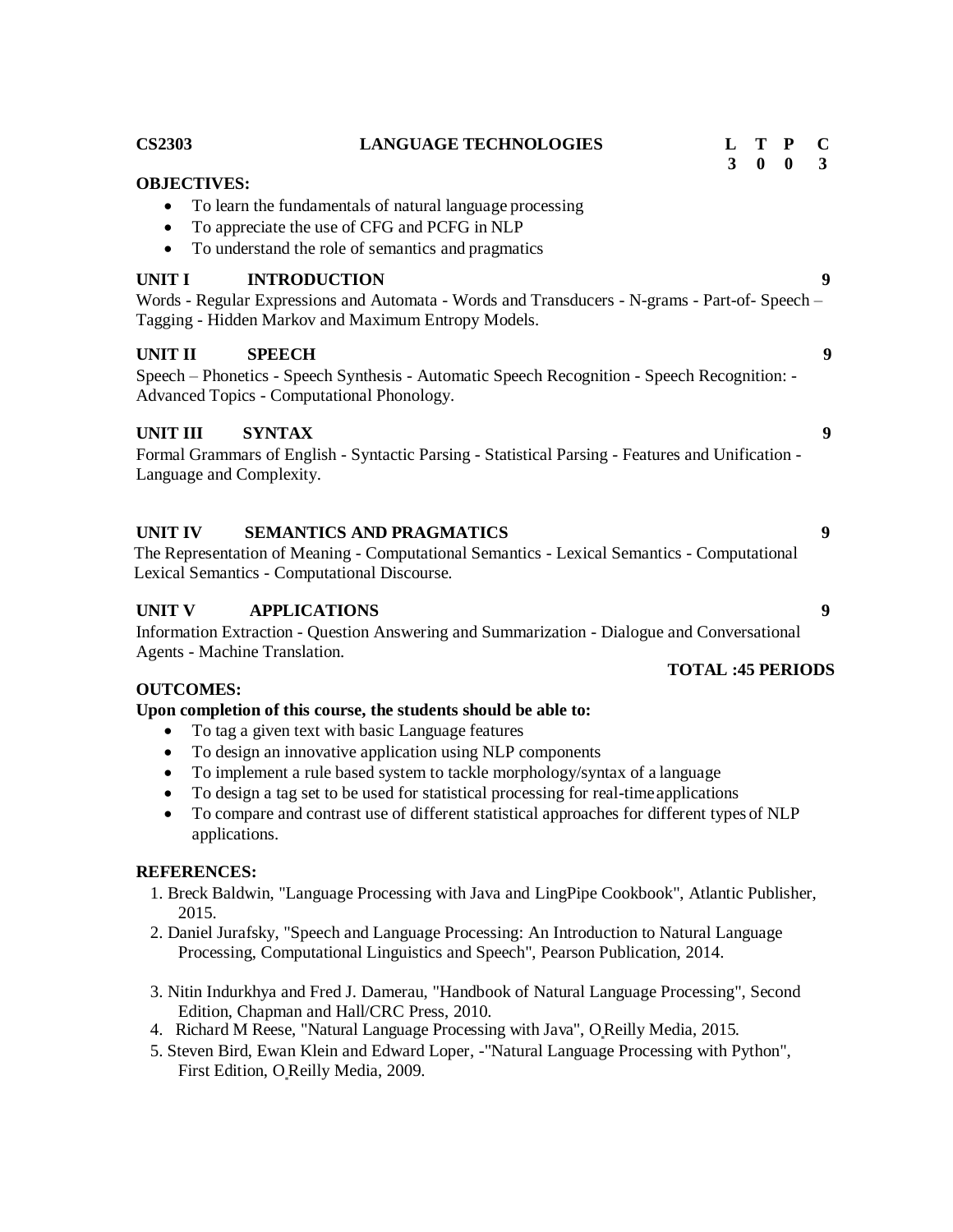### **CS2304 COMPUTER VISION L T P C**

## **OBJECTIVES:**

- $\Box$  To review image processing techniques for computer vision.
- $\Box$  To understand shape and region analysis.
- $\Box$  To understand Hough Transform and its applications to detect lines, circles, ellipses.
- $\Box$  To understand three-dimensional image analysis techniques.
- $\Box$  To understand motion analysis.
- $\Box$  To study some applications of computer vision algorithms.

# **UNIT I IMAGE PROCESSING FOUNDATIONS 9**

Review of image processing techniques – classical filtering operations – thresholding techniques – edge detection techniques – corner and interest point detection – mathematical morphology – texture.

# **UNIT II SHAPES AND REGIONS 9**

Binary shape analysis – connectedness – object labeling and counting – size filtering – distance functions – skeletons and thinning – deformable shape analysis – boundary tracking procedures – active contours – shape models and shape recognition – centroidal profiles – handling occlusion – boundary length measures – boundary descriptors – chain codes – Fourier descriptors – region descriptors – moments.

# **UNIT III HOUGH TRANSFORM 9**

Line detection – Hough Transform (HT) for line detection – foot-of-normal method – line localization – line fitting – RANSAC for straight line detection – HT based circular object detection

– accurate center location – speed problem – ellipse detection – Case study: Human Iris location – hole detection – generalized Hough Transform (GHT) – spatial matched filtering – GHT for ellipse detection – object location – GHT for feature collation.

### **UNIT IV 3D VISION AND MOTION 9**

Methods for 3D vision – projection schemes – shape from shading – photometric stereo – shape from texture – shape from focus – active range finding – surface representations – point-based representation – volumetric representations – 3D object recognition – 3D reconstruction – introduction to motion – triangulation – bundle adjustment – translational alignment – parametric motion – spline-based motion – optical flow – layered motion.

# **UNIT V APPLICATIONS 9**

Application: Photo album – Face detection – Face recognition – Eigen faces – Active appearance and 3D shape models of faces Application: Surveillance – foreground-background separation – particle filters – Chamfer matching, tracking, and occlusion – combining views from multiple cameras – human gait analysis Application: In-vehicle vision system: locating roadway – road markings – identifying road signs – locating pedestrians.

### **OUTCOMES:**

### **Upon completion of this course, the students should be able to**

- Implement fundamental image processing techniques required for computer vision.
- Perform shape analysis.
- Implement boundary tracking techniques.
- Apply chain codes and other region descriptors.
- Apply Hough Transform for line, circle, and ellipse detections.
- Apply 3D vision techniques.
- Implement motion related techniques.
- Develop applications using computer vision techniques.

**TOTAL : 45 PERIODS**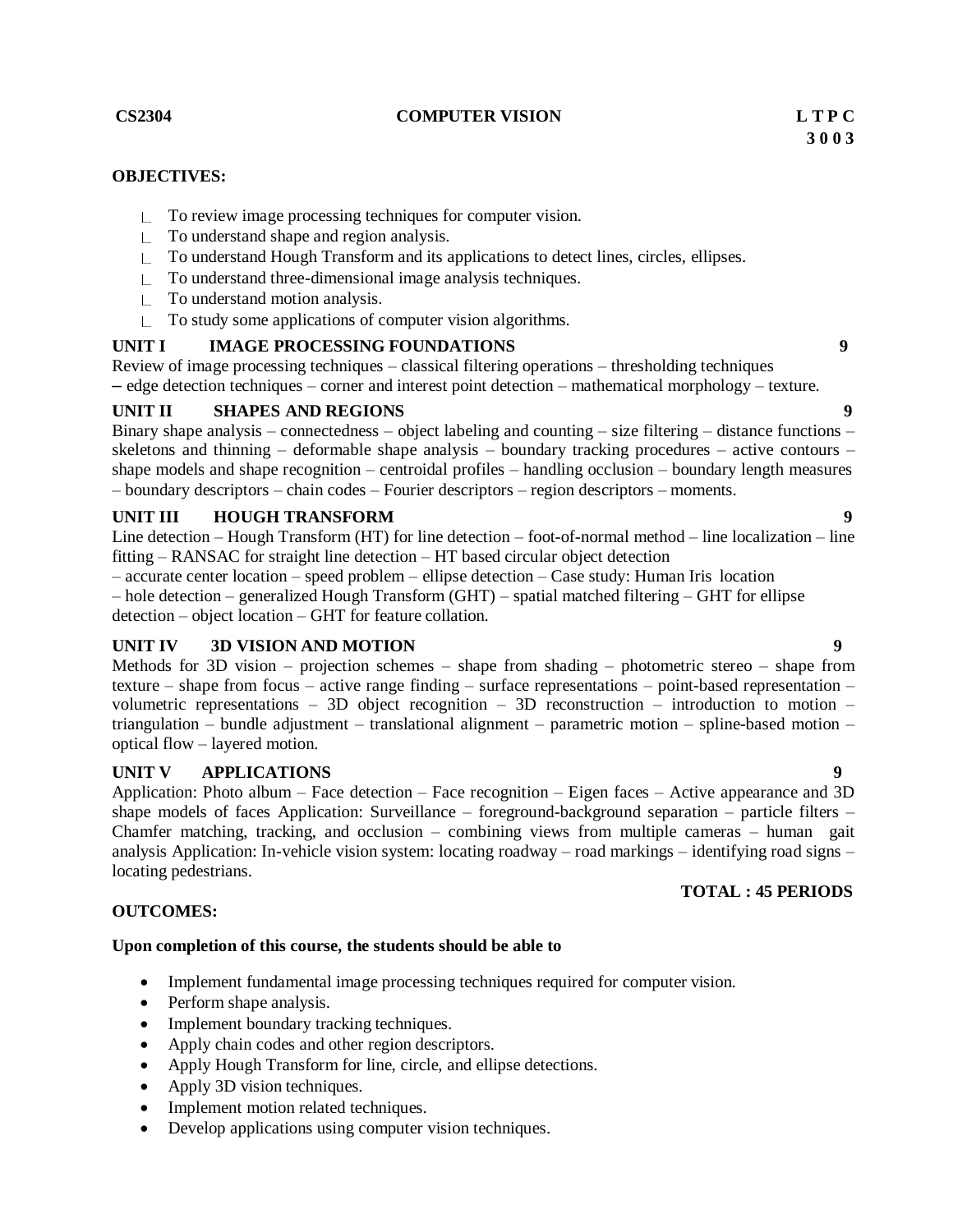# **REFERENCES:**

- 1. D. L. Baggio et al., -Mastering OpenCV with Practical Computer Vision Projects, Packt Publishing, 2012.
- 2. E. R. Davies, -Computer & Machine Vision, Fourth Edition, Academic Press, 2012.
- 3. Jan Erik Solem, ―Programming Computer Vision with Python: Tools and algorithms for analyzing images‖, O'Reilly Media, 2012.
- 4. Mark Nixon and Alberto S. Aquado, -Feature Extraction & Image Processing for Computer Vision, Third Edition, Academic Press, 2012.
- 5. R. Szeliski, -Computer Vision: Algorithms and Applications, Springer 2011.
- 6. Simon J. D. Prince, -Computer Vision: Models, Learning, and Inference, Cambridge University Press, 2012.

# **CS2305 SPEECH PROCESSING AND SYNTHESIS L T P C**

### **OBJECTIVES:**

- To understand the mathematical foundations needed for speech processing
- To understand the basic concepts and algorithms of speech processing and synthesis
- To familiarize the students with the various speech signal representation, coding and recognition techniques
- To appreciate the use of speech processing in current technologies and toexpose the students to real– world applications of speech processing

#### **UNIT I FUNDAMENTALS OF SPEECH PROCESSING 9**

Introduction – Spoken Language Structure – Phonetics and Phonology – Syllables and Words – Syntax and Semantics – Probability, Statistics and Information Theory – Probability Theory – Estimation Theory – Significance Testing – Information Theory.

# **UNIT II SPEECH SIGNAL REPRESENTATIONS AND CODING 9**

Overview of Digital Signal Processing – Speech Signal Representations – Short time Fourier Analysis – Acoustic Model of Speech Production – Linear Predictive Coding – Cepstral Processing – Formant Frequencies – The Role of Pitch – Speech Coding – LPC Coder.

# **UNIT III SPEECH RECOGNITION 9**

Hidden Markov Models – Definition – Continuous and Discontinuous HMMs – Practical Issues – Limitations. Acoustic Modeling – Variability in the Speech Signal – Extracting Features – Phonetic Modeling – Adaptive Techniques – Confidence Measures – Other Techniques.

# **UNIT IV TEXT ANALYSIS 9**

Lexicon – Document Structure Detection – Text Normalization – Linguistic Analysis – Homograph Disambiguation – Morphological Analysis – Letter-to-sound Conversion –

Prosody – Generation schematic – Speaking Style – Symbolic Prosody – Duration Assignment – Pitch Generation

**3 0 0 3**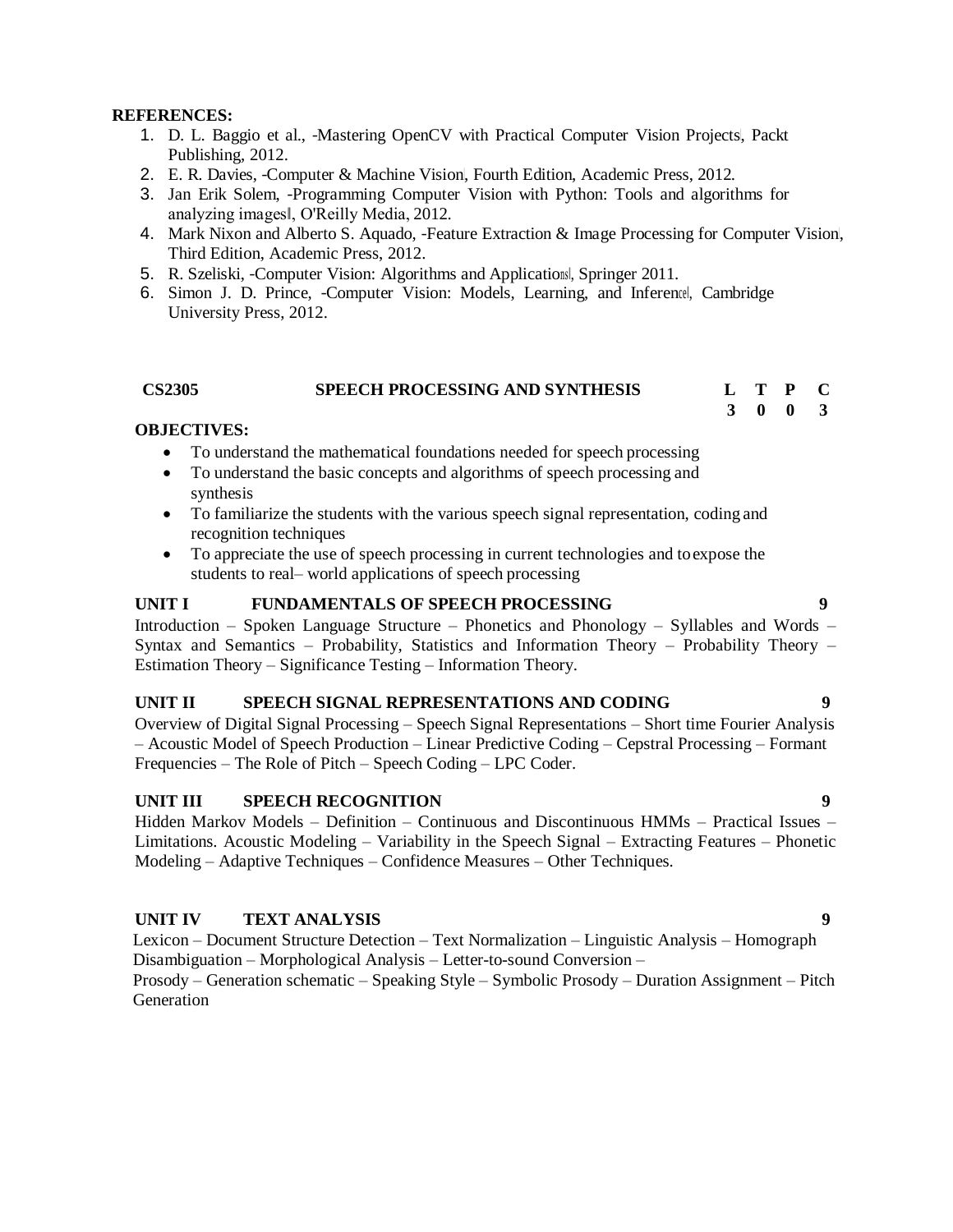# **UNIT V SPEECH SYNTHESIS 9**

Attributes – Formant Speech Synthesis – Concatenative Speech Synthesis – Prosodic Modification of Speech – Source-filter Models for Prosody Modification – Evaluation of TTS Systems.

## **TOTAL : 45 PERIODS**

# **OUTCOMES:**

# **Upon completion of this course, the students should be able to**

- Identify the various temporal, spectral and cepstral features required for identifying speech units – phoneme, syllable and word
- Determine and apply Mel-frequency cepstral coefficients for processing all types of signals
- Justify the use of formant and concatenative approaches to speech synthesis
- Identify the apt approach of speech synthesis depending on the language to be processed
- Determine the various encoding techniques for representing speech.

### **REFERENCES:**

- 1. Joseph Mariani, -Language and Speech Processing, Wiley, 2009.
- 2. Lawrence Rabiner and Biing-Hwang Juang, -Fundamentals of Speech Recognition, Prentice Hall Signal Processing Series, 1993.
- 3. Sadaoki Furui, ―Digital Speech Processing: Synthesis, and Recognition, Second Edition, (Signal Processing and Communications), Marcel Dekker, 2000.
- 4. Thomas F.Quatieri, -Discrete-Time Speech Signal Processing, Pearson Education, 2002.
- 5. Xuedong Huang, Alex Acero, Hsiao-Wuen Hon, ―Spoken Language Processing A guide to Theory, Algorithm and System Development, Prentice Hall PTR, 2001.

#### **CS2306 SOFTWARE QUALITY ASSURANCE AND TESTING L T P C 3 0 0 3**

### **OBJECTIVES:**

- To understand the basics of testing, test planning &design and test teamorganization
- To study the various types of test in the life cycle of the software product.
- To build design concepts for system testing and execution
- To learn the software quality assurance , metrics, defect prevention techniques
- To learn the techniques for quality assurance and applying for applications**.**

# **UNIT I SOFTWARE TESTING - CONCEPTS, ISSUES, AND TECHNIQUES 9**

Quality Revolution, Verification and Validation, Failure, Error, Fault, and Defect, Objectives of Testing, Testing Activities, Test Case Selection White-Box and Black ,test Planning and design, Test Tools and Automation, . Power of Test. Test Team Organization and Management**-**Test Groups, Software Quality Assurance Group ,System Test Team

Hierarchy, Team Building.

### **UNIT II SYSTEM TESTING 9**

System Testing - System Integration Techniques-Incremental, Top Down Bottom Up Sandwich and Big Bang, Software and Hardware Integration, Hardware Design Verification Tests, Hardware and Software Compatibility Matrix Test Plan for System Integration. Built- in Testing. functional testing - Testing a Function in Context. Boundary Value Analysis, Decision Tables. acceptance testing - Selection of Acceptance Criteria, Acceptance Test Plan, Test Execution Test. software reliability - Fault and Failure, Factors Influencing Software, Reliability Models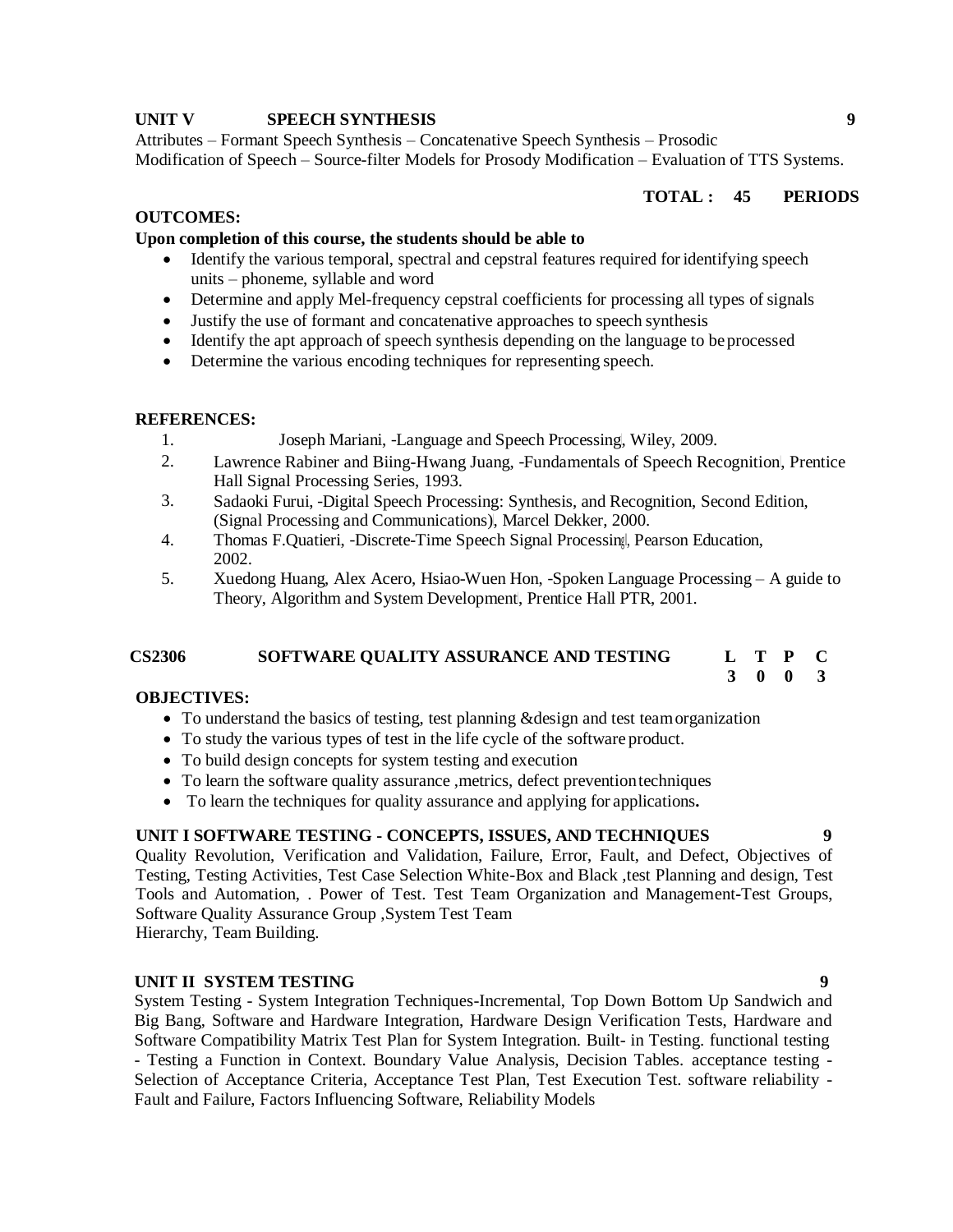#### **UNIT III SYSTEM TEST CATEGORIES 10**

System test categories Taxonomy of System Tests, Interface Tests Functionality Tests. GUI Tests, Security Tests Feature Tests, Robustness Tests, Boundary Value Tests Power Cycling Tests Interoperability Tests, Scalability Tests, Stress Tests, Load and Stability Tests, Reliability Tests, Regression Tests, Regulatory Tests.

Test Generation from FSM models**-** State-Oriented Model. Finite-State Machine Transition Tour Method, Testing with State Verification. Test Architectures-Local, distributed, Coordinated, Remote. system test design- Test Design Factors Requirement Identification, modeling a Test Design Process Test Design Preparedness, Metrics, Test Case Design Effectiveness. system test execution*-* Modeling Defects, Metrics for Monitoring Test Execution .Defect Reports, Defect Causal Analysis, Beta testing, measuring Test Effectiveness.

### **UNIT IV SOFTWARE QUALITY 8**

Software quality *-* People's Quality Expectations**,** Frameworks and ISO-9126, McCall's Quality Factors and Criteria – Relationship. Quality Metrics. Quality Characteristics ISO 9000:2000 Software Quality Standard. Maturity models**-** Test Process Improvement ,Testing Maturity Model.

### **UNIT V SOFTWARE QUALITY ASSURANCE 9**

Quality Assurance - Root Cause Analysis, modeling, technologies, standards and methodologies for defect prevention. Fault Tolerance and Failure Containment - Safety Assurance and Damage Control, Hazard analysis using fault-trees and event-trees. Comparing Quality Assurance Techniques and Activities**.** QA Monitoring and Measurement, Risk Identification for Quantifiable Quality Improvement. Case Study: FSM-Based Testing of Web-Based Applications.

#### **TOTAL :45 PERIODS**

### **OUTCOMES:**

### **Upon completion of this course, the students should be able to**

- Perform functional and nonfunctional tests in the life cycle of the softwareproduct.
- Understand system testing and test execution process.
- Identify defect prevention techniques and software quality assurance metrics.
- Apply techniques of quality assurance for typical applications.

- 1. Software Testing And Quality Assurance-Theory and Practice, Kshirasagar Nak Priyadarshi Tripathy, John Wiley & Sons Inc,2008
- 2. Software Quality Engineering: Testing, Quality Assurance, and Quantifiable Improvement, Jeff Tian, John Wiley & Sons, Inc., Hoboken, New Jersey. 2005.
- 3. Software Quality Assurance From Theory to Implementation, Daniel Galin, Pearson Education Ltd UK, 2004
- 4. Software Quality Assurance, Milind Limaye, TMH ,New Delhi, 2011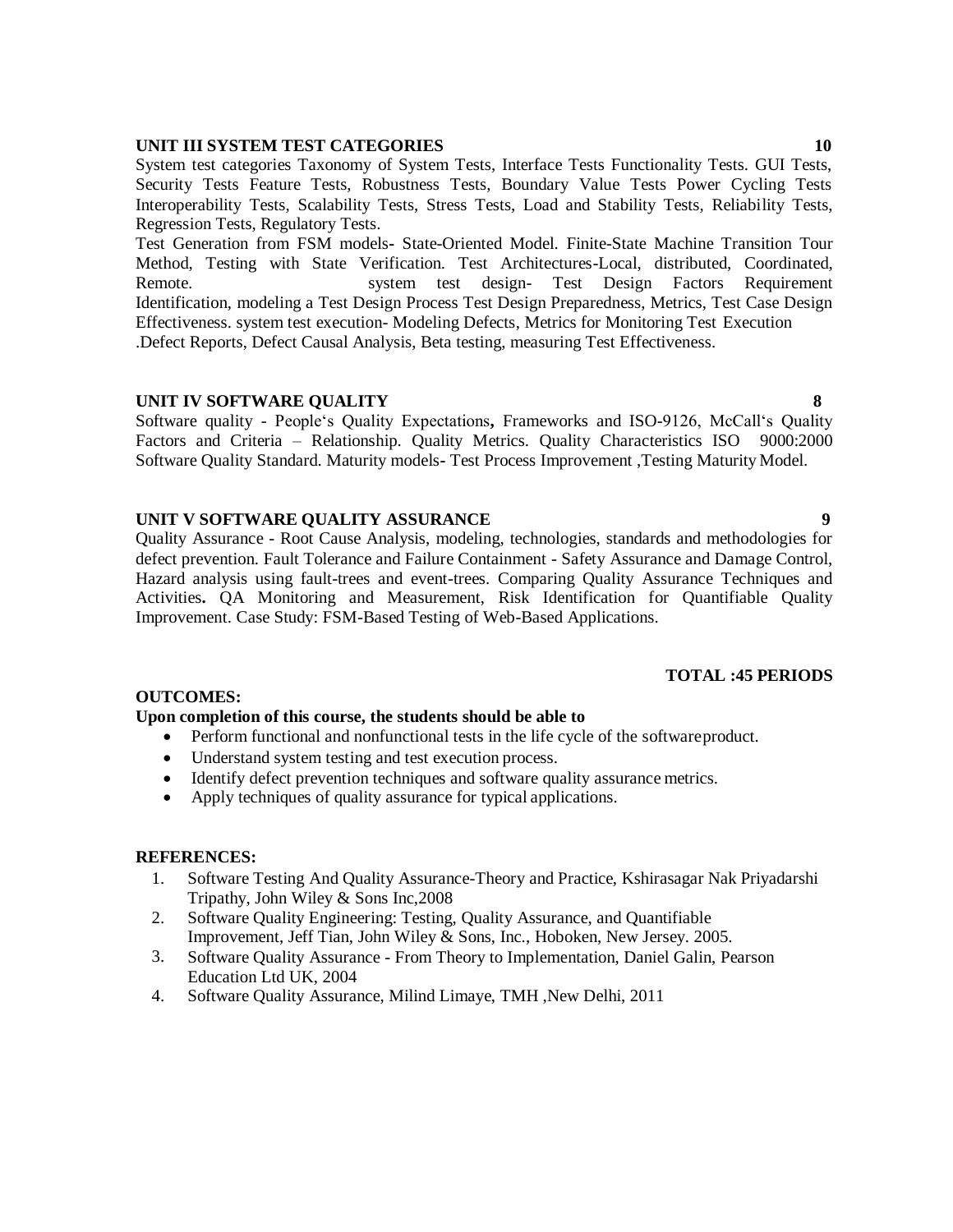#### **CS2307 FORMAL MODELS OF SOFTWARE SYSTEMS L T P C**

# **3 0 0 3**

#### **OBJECTIVES:**

- To understand the goals, complexity of software systems, the role of Specification activities and qualities to control complexity.
- To understand the fundamentals of abstraction and formal systems
- To learn fundamentals of logic reasoning- Propositional Logic, temporal logic and apply to models systems
- To understand formal specification models based on set theory, calculus and algebra and apply to a case study
- To learn Z, Object Z and B Specification languages with case studies.

#### **UNIT I SPECIFICATION FUNDAMENTALS 10**

Role of Specification- Software Complexity - Size, Structural, Environmental, Application, domain, Communication Complexity, How to Control Complexity. Software specification, Specification Activities-Integrating Formal Methods into the Software Life-Cycle. Specification Qualities- Process Quality Attributes of Formal Specification Languages, Model of Process Quality, Product Quality and Utility, Conformance to Stated Goals Quality Dimensions and Quality Model.

#### **UNIT II FORMAL METHODS 8**

Abstraction- Fundamental Abstractions in Computing. Abstractions for Software Construction. Formalism Fundamentals - Formal Systems, Formalization Process in Software Engineering

Components of a Formal System- Syntax, Semantics, and Inference Mechanism. Properties of Formal Systems - Consistency.

Automata-Deterministic Finite Accepters, State Machine Modeling Nondeterministic Finite Accepters, Finite State Transducers Extended Finite State Machine. Case Study—Elevator Control. Classification of C Methods-Property-Oriented Specification Methods, Model-Based Specification Techniques.

#### **UNIT III LOGIC 9**

Propositional Logic - Reasoning Based on Adopting a Premise, Inference Based on Natural Deduction. Predicate Logic - Syntax and Semantics, Policy Language Specification, knowledge Representation Axiomatic Specification. Temporal Logic -.Temporal Logic for Specification and Verification, Temporal Abstraction Propositional Temporal Logic (PTL), First Order Temporal Logic (FOTL).Formal Verification, Verification of Simple FOTL, Model Checking, Program Graphs, Transition Systems.

## **UNIT IV SPECIFICATION MODELS 9**

Mathematical Abstractions for Model-Based Specifications-Formal Specification Based on Set Theory, Relations and Functions. Property-Oriented Specifications- Algebraic Specification, Properties of Algebraic Specifications, Reasoning, Structured Specifications. Case Study—A Multiple Window Environment: requirements, Modeling Formal Specifications. Calculus of Communicating Systems: Specific Calculus for Concurrency. Operational Semantics of Agents, Simulation and Equivalence, Derivation Trees, Labeled Transition Systems.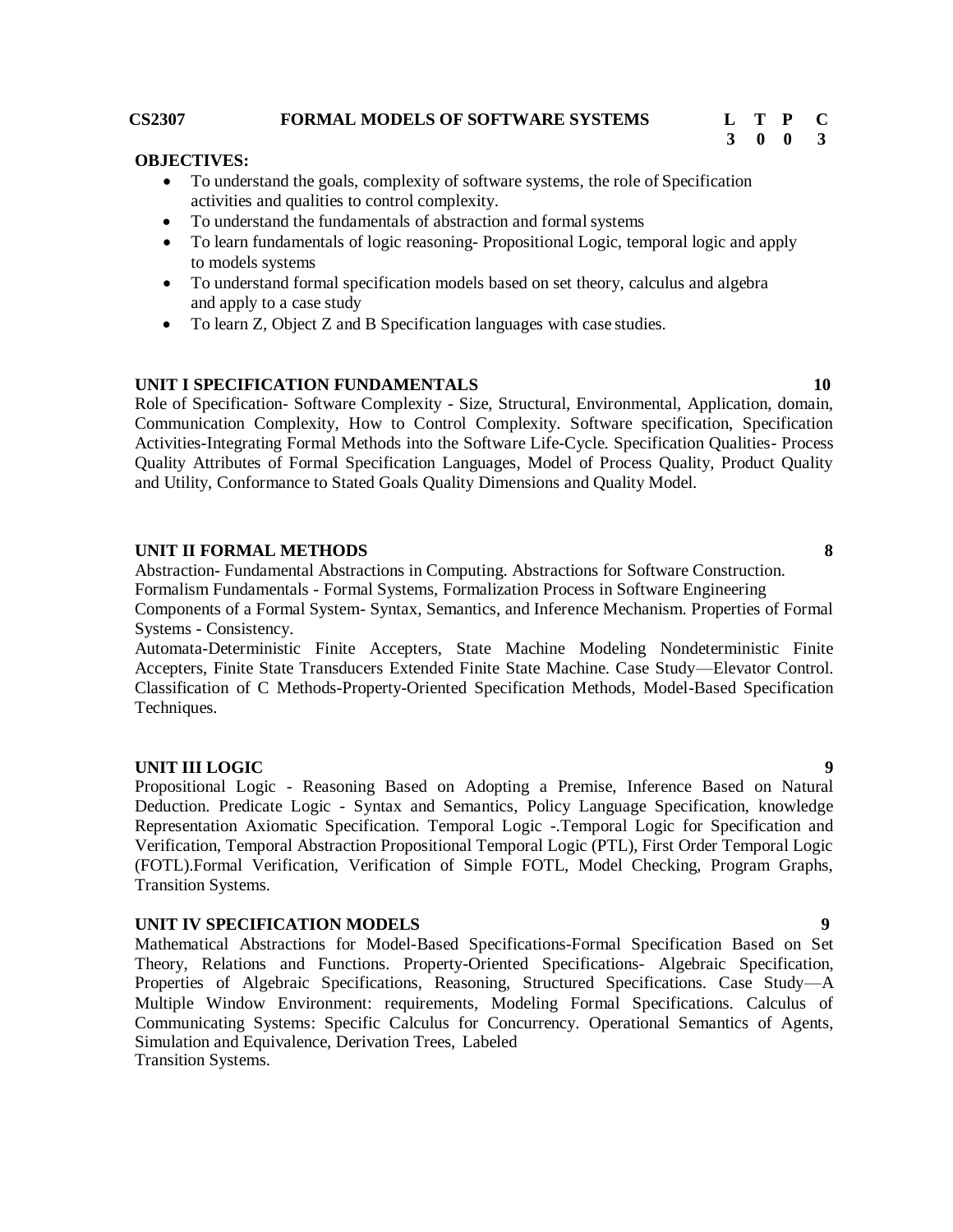### **UNIT V FORMAL LANGUAGES 9**

The Z Notation, abstractions in Z, Representational Abstraction, Types, Relations and Functions, Sequences, Bags. Free Types-Schemas, Operational Abstraction -Operations Schema Decorators, Generic Functions, Proving Properties from Z specifications, Consistency of Operations. Additional Features in Z. Case Study: An Automated Billing System. The Object-Z Specification

Language- Basic Structure of an Object-Z, Specification. Parameterized Class, Object-Orientation, composition of Operations-Parallel Communication Operator, Nondeterministic Choice Operator, and Environment Enrichment. The B-Method -Abstract Machine Notation (AMN), Structure of a B Specification, arrays, statements. Structured Specifications, Case Study- A Ticketing System in a Parking.

#### **TOTAL :45 PERIODS**

#### **OUTCOMES:**

#### **Upon completion of this course, the students should be able to**

- Understand the complexity of software systems, the need for formal specifications activities and qualities to control complexity.
- Gain knowledge on fundamentals of abstraction and formal systems
- Learn the fundamentals of logic reasoning- Propositional Logic, temporal logic and apply to models systems
- Develop formal specification models based on set theory, calculus and algebra and apply to a typical case study
- Have working knowledge on Z, Object Z and B Specification languages with case studies.

#### **REFERENCES:**

- 1 Mathematical Logic for computer science ,second edition, M.Ben-Ari ,Springer,2003.
- 2 Logic in Computer Science- modeling and reasoning about systems,  $2<sup>nd</sup>$  Edition, Cambridge University Press, 2004.
- 3 Specification of Software Systems, V.S. Alagar, K. Periyasamy, David Grises and Fred B Schneider, Springer –Verlag London, 2011
- 4 The ways Z: Practical programming with formal methods, Jonathan Jacky, Cambridge University Press,1996.
- 5 Using Z-Specification Refinement and Proof,Jim Woodcock and Jim Devies Prentice Hall, 1996
- 6 Z: An introduction to formal methods, Second Edition, Antoi Diller, Wiley, 1994.

#### **CS2308 EMBEDDED SOFTWARE DEVELOPMENT L T P C**

**3 0 0 3**

### **OBJECTIVES:**

- To understand the architecture of embedded processor, microcontroller and peripheral devices.
- To interface memory and peripherals with embedded systems.
- To study the embedded network environment.
- To understand challenges in Real time operating systems.
- To study, analyze and design applications on embedded systems.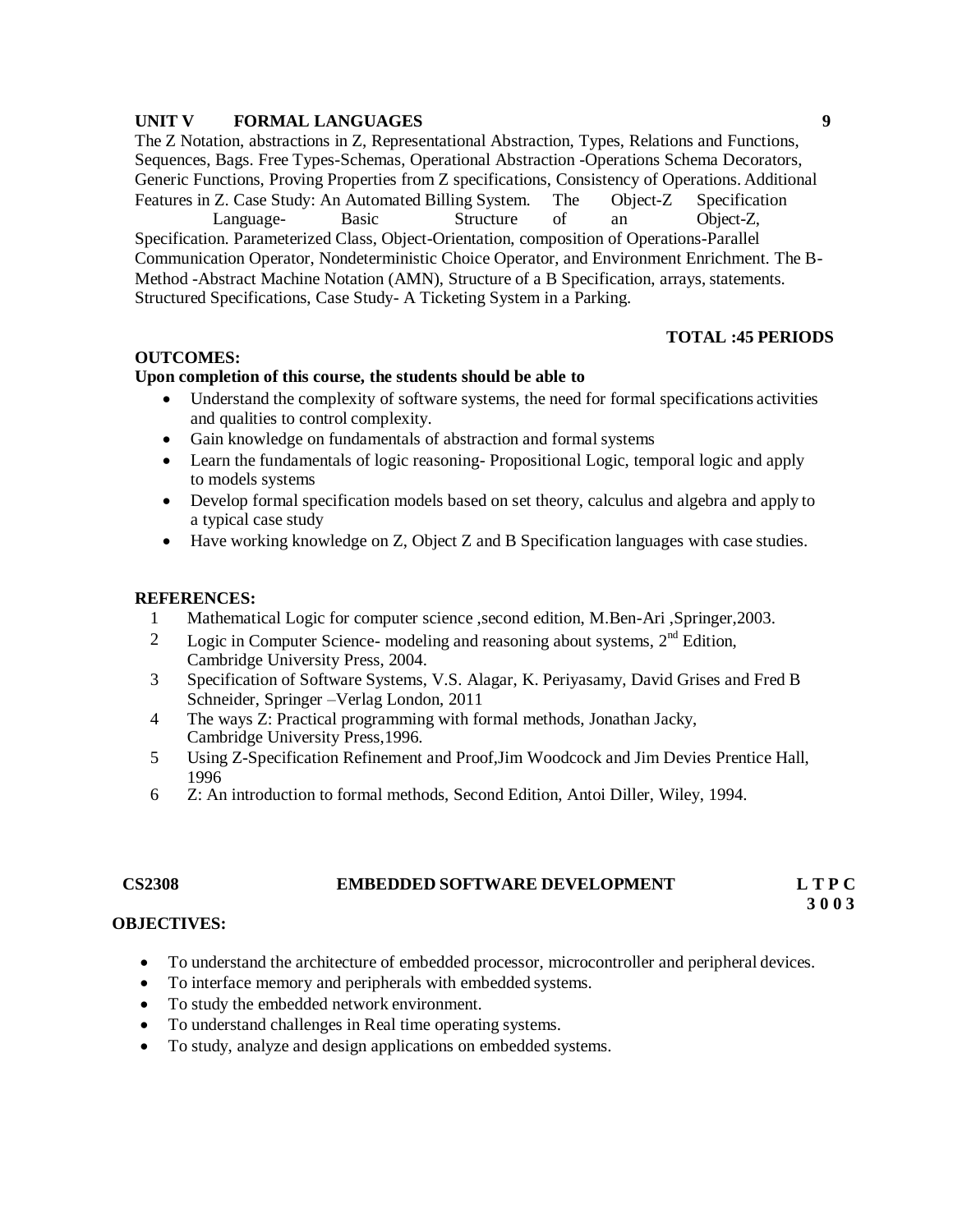# **UNIT I EMBEDDED PROCESSORS 9**

Embedded Computers - Characteristics of Embedded Computing Applications - Challenges in Embedded Computing System Design - Embedded System Design Process- Formalism for System Design - Structural Description - Behavioural Description - ARM Processor - Intel ATOM Processor.

# **UNIT II EMBEDDED COMPUTING PLATFORM 9**

CPU Bus Configuration - Memory Devices and Interfacing - Input/Output Devices and Interfacing - System Design - Development and Debugging – Emulator – Simulator - JTAG Design Example – Alarm Clock - Analysis and Optimization of Performance - Power and Program Size.

# **UNIT III EMBEDDED NETWORK ENIVIRONMENT 9**

Distributed Embedded Architecture - Hardware And Software Architectures - Networks for Embedded Systems - I2C - CAN Bus - SHARC Link Supports – Ethernet – Myrinet – Internet - Network-based Design - Communication Analysis - System Performance Analysis - Hardware Platform Design - Allocation and Scheduling - Design Example - Elevator Controller.

# **UNIT IV REAL-TIME CHARACTERISTICS 9**

Clock Driven Approach - Weighted Round Robin Approach - Priority Driven Approach - Dynamic versus Static Systems - Effective Release Times and Deadlines - Optimality of the Earliest Deadline First (EDF) Algorithm - Challenges in Validating Timing Constraints in Priority Driven Systems - Off-Line versus On-Line Scheduling.

# **UNIT V SYSTEM DESIGN TECHNIQUES 9**

Design Methodologies - Requirement Analysis – Specification - System Analysis and Architecture Design - Quality Assurance - Design Examples - Telephone PBX - Ink jet printer - Personal Digital Assistants - Set-Top Boxes.

### **TOTAL: 45 PERIODS**

## **OUTCOME:**

### **Upon completion of the course, the students should be able to**

- Understand different architectures of embedded processor, microcontroller and peripheral devices. Interface memory and peripherals with embedded systems.
- Work with embedded network environment.
- Understand challenges in Real time operating systems.
- Design and analyze applications on embedded systems.

- 1. [Adrian McEwen, Hakim Cassimally, "](http://as.wiley.com/WileyCDA/Section/id-302477.html?query=Adrian%2BMcEwen)Designing the Internet of Things" Wiley Publication, First edition, 2013
- 2. Andrew N Sloss, D. Symes, C. Wright, | Arm system developers guide, Morgan Kauffman/Elsevier, 2006.
- 3. ArshdeepBahga, Vijay Madisetti, " Internet of Things: A Hands-on-Approach**"** VPT First Edition, 2014
- 4. C. M. Krishna and K. G. Shin, -Real-Time Systems , McGraw-Hill, 1997
- 5. Frank Vahid and Tony Givargis, -Embedded System Design: A Unified Hardware/Software Introduction‖, John Wiley & Sons.
- 6. Jane.W.S. Liu, -Real-Time systems, Pearson Education Asia.
- 7. Michael J. Pont, -Embedded C. Pearson Education, 2007.
- 8. Muhammad [Ali Mazidi ,](http://www.flipkart.com/author/muhammad-ali-mazidi) [SarmadNaimi,](http://www.flipkart.com/author/sarmad-naimi) [SepehrNaimi,](http://www.flipkart.com/author/sarmad-naimi) "The AVR [Microcontroller](http://www.flipkart.com/avr-microcontroller-embedded-systems-using-assembly-c-english-1st/p/itmdx9xymthfney5?pid=9789332518407&srno=b_4&al=VI9czj2bJnIjMNyRjS3zK6ooLct2HXcsmA5ll9vq7PRMvv57zih0TIaLq2lx4bRfFLwHQxVDMNU%3D&ref=fdbb67e0-59cc-4280-aace-b704379767da) an[d](http://www.flipkart.com/avr-microcontroller-embedded-systems-using-assembly-c-english-1st/p/itmdx9xymthfney5?pid=9789332518407&srno=b_4&al=VI9czj2bJnIjMNyRjS3zK6ooLct2HXcsmA5ll9vq7PRMvv57zih0TIaLq2lx4bRfFLwHQxVDMNU%3D&ref=fdbb67e0-59cc-4280-aace-b704379767da) [Embedded Systems: Using Assembly](http://www.flipkart.com/avr-microcontroller-embedded-systems-using-assembly-c-english-1st/p/itmdx9xymthfney5?pid=9789332518407&srno=b_4&al=VI9czj2bJnIjMNyRjS3zK6ooLct2HXcsmA5ll9vq7PRMvv57zih0TIaLq2lx4bRfFLwHQxVDMNU%3D&ref=fdbb67e0-59cc-4280-aace-b704379767da) and C" Pearson Education, First edition, 2014
- 9. Steve Heath, -Embedded SystemDesign, Elsevier, 2005
- 10. Wayne Wolf, -Computers as Components: Principles of Embedded Computer System Design, Elsevier, 2006.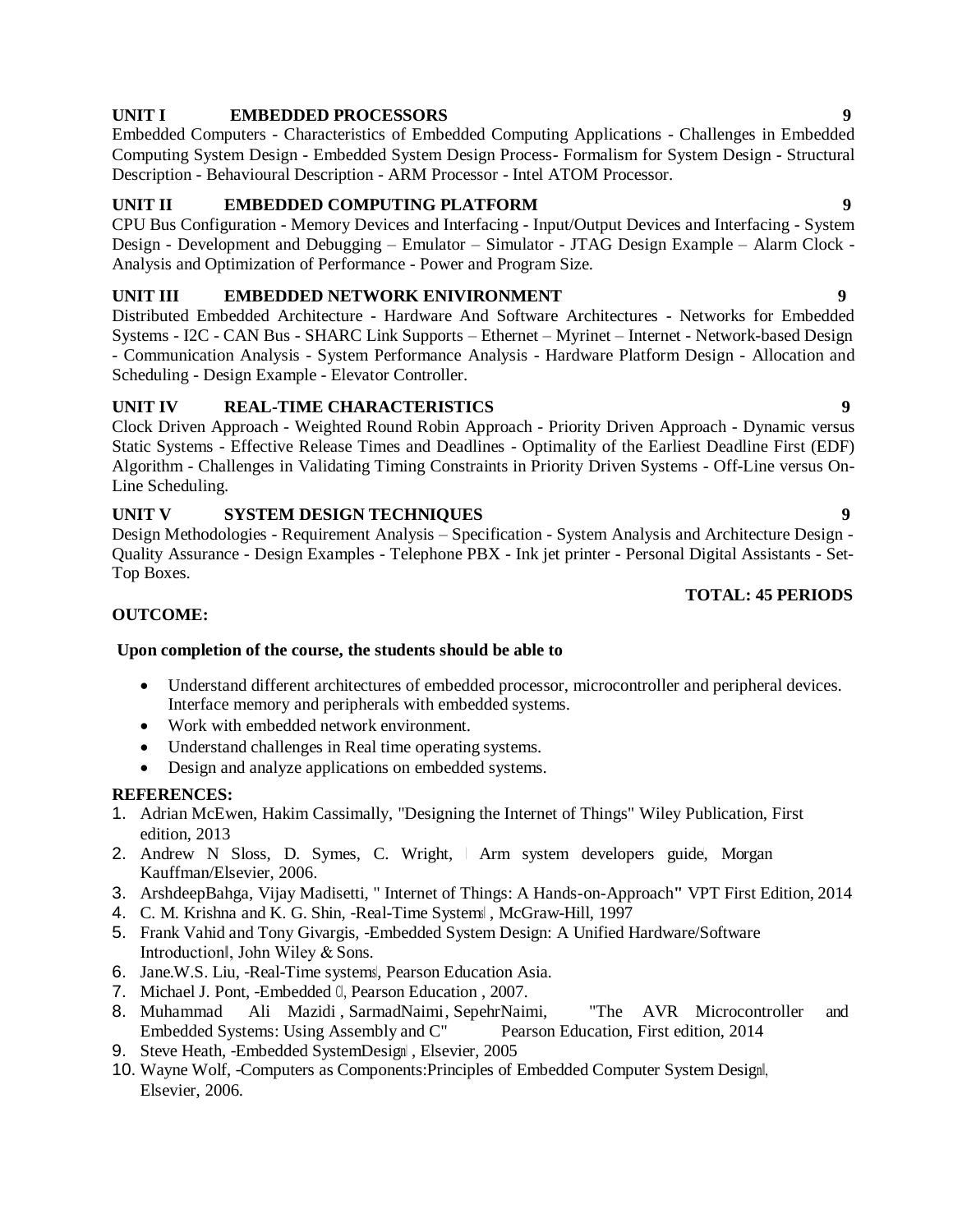#### **OBJECTIVES:**

- To understand the components of the social network.
- To model and visualize the social network.
- To mine the users in the social network.
- To understand the evolution of the social network.
- To know the applications in real time systems.

#### **UNIT I INTRODUCTION 9**

Introduction to Web - Limitations of current Web – Development of Semantic Web – Emergence of the Social Web – Statistical Properties of Social Networks -Network analysis - Development of Social Network Analysis - Key concepts and measures in network analysis - Discussion networks - Blogs and online communities - Web-based networks.

#### **UNIT II MODELING AND VISUALIZATION 9**

Visualizing Online Social Networks - A Taxonomy of Visualizations - Graph Representation - Centrality- Clustering - Node-Edge Diagrams - Visualizing Social Networks with Matrix- Based Representations- Node-Link Diagrams - Hybrid Representations - Modelling and aggregating social network data **–** Random Walks and their Applications –Use of Hadoop and Map Reduce - Ontological representation of social individuals and relationships.

# **UNIT III MINING COMMUNITIES 9**

Aggregating and reasoning with social network data, Advanced Representations – Extracting evolution of Web Community from a Series of Web Archive - Detecting Communities in Social Networks - Evaluating Communities – Core Methods for Community Detection & Mining - Applications of Community Mining Algorithms - Node Classification in Social Networks.

#### **UNIT IV EVOLUTION 9**

Evolution in Social Networks – Framework - Tracing Smoothly Evolving Communities - Models and Algorithms for Social Influence Analysis - Influence Related Statistics - Social Similarity and Influence - Influence Maximization in Viral Marketing - Algorithms and Systems for Expert Location in Social Networks - Expert Location without Graph Constraints

- with Score Propagation – Expert Team Formation - Link Prediction in Social Networks - Feature based Link Prediction – Bayesian Probabilistic Models - Probabilistic Relational Models.

#### **UNIT V APPLICATIONS 9**

A Learning Based Approach for Real Time Emotion Classification of Tweets, A New Linguistic Approach to Assess the Opinion of Users in Social Network Environments, Explaining Scientific and Technical Emergence Forecasting, Social Network Analysis for Biometric Template Protection

**TOTAL : 45 PERIODS**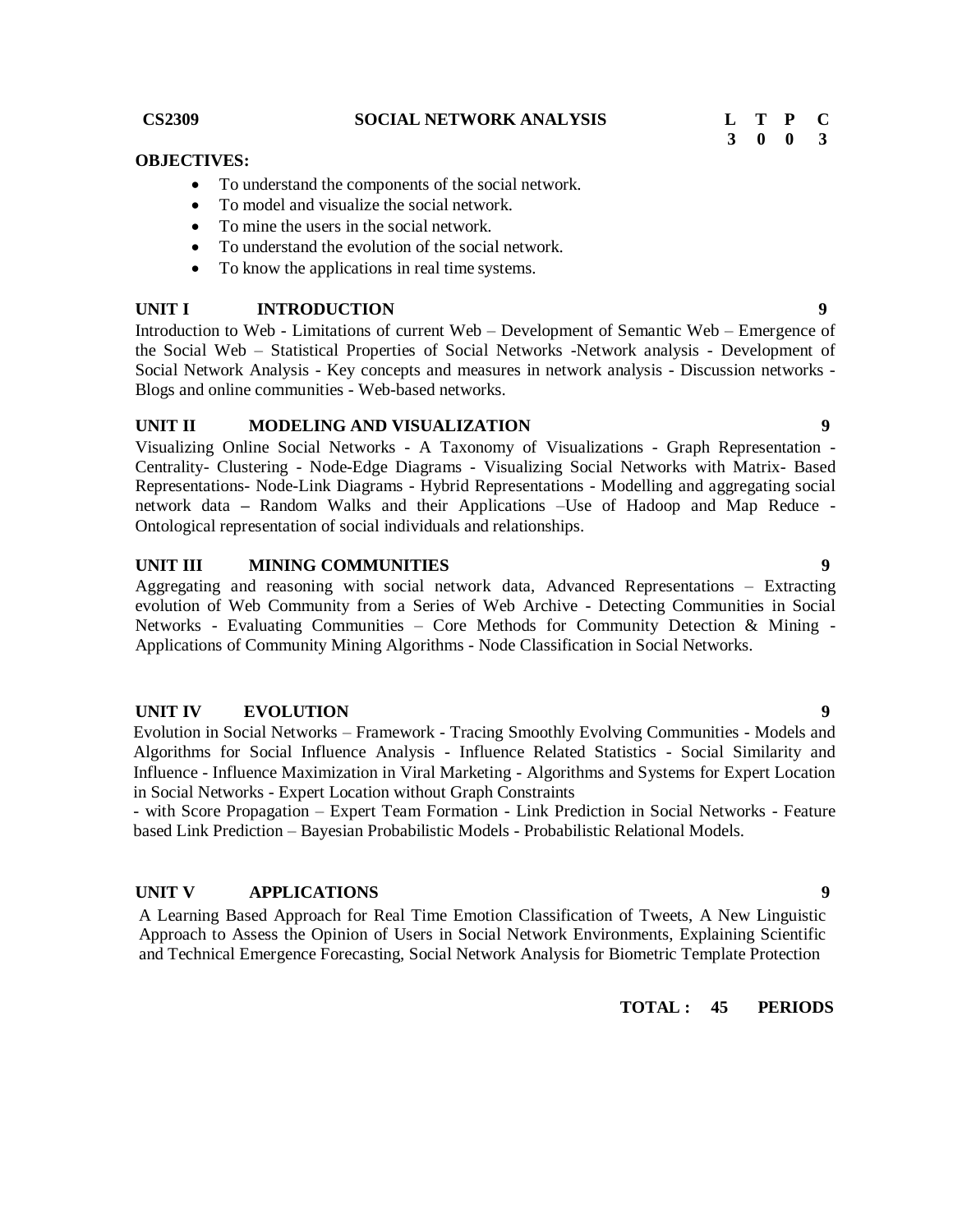#### **OUTCOMES:**

### **Upon Completion of the course, the students should be able to**

- Work on the internals components of the social network
- Model and visualize the social network
- Mine the behaviour of the users in the social network
- Predict the possible next outcome of the social network
- Apply social network in real time applications

#### **REFERENCES:**

- 1. Ajith Abraham, Aboul Ella Hassanien, Václav Snášel, ―Computational Social Network Analysis: Trends, Tools and Research Advances‖, Springer, 2012
- 2. Borko Furht, -Handbook of Social Network Technologies and Applications, Springer,  $1<sup>st</sup>$  edition, 2011
- 3. Charu C. Aggarwal, -Social Network Data Analytics, Springer; 2014
- 4. Giles, Mark Smith, John Yen, -Advances in Social Network Mining and Analysis, Springer, 2010.
- 5. Guandong Xu , Yanchun Zhang and Lin Li, ―Web Mining and Social Networking Techniques and applications‖, Springer, 1st edition, 2012
- 6. Peter Mika, -Social Networks and the Semantic Web, Springer, 1st edition, 2007.
- 7. Przemyslaw Kazienko, Nitesh Chawla, Applications of Social Media and Social Network Analysis‖, Springer,2015

| <b>CS2310</b> | <b>BIO-INSPIRED COMPUTING</b> |       | L T P C                 |
|---------------|-------------------------------|-------|-------------------------|
|               |                               | 3 0 0 | $\overline{\mathbf{3}}$ |

#### **OBJECTIVES:**

- To Learn bio-inspired theorem and algorithms
- To Understand random walk and simulated annealing
- To Learn genetic algorithm and differential evolution
- To Learn swarm optimization and ant colony for feature selection
- To understand bio-inspired application in image processing

## **UNIT I INTRODUCTION 9**

Introduction to algorithm - Newton' s method - optimization algorithm - No-Free-Lunch Theorems - Nature-Inspired Mataheuristics -Analysis of Algorithms -Nature Inspires Algorithms -Parameter tuning and parameter control.

# **UNIT II RANDOM WALK AND ANEALING 9**

Random variables - Isotropic random walks - Levy distribution and flights - Markov chains - step sizes and search efficiency - Modality and intermittent search strategy - importance of randomization-Eagle strategy-Annealing and Boltzmann Distribution - parameters -SA algorithm - Stochastic Tunneling.

### **UNIT III GENETIC ALOGORITHMS AND DIFFERENTIAL EVOLUTION 9**

Introduction to genetic algorithms and - role of genetic operators - choice of parameters - GA varients - schema theorem - convergence analysis - introduction to differential evolution

- varients - choice of parameters - convergence analysis - implementation.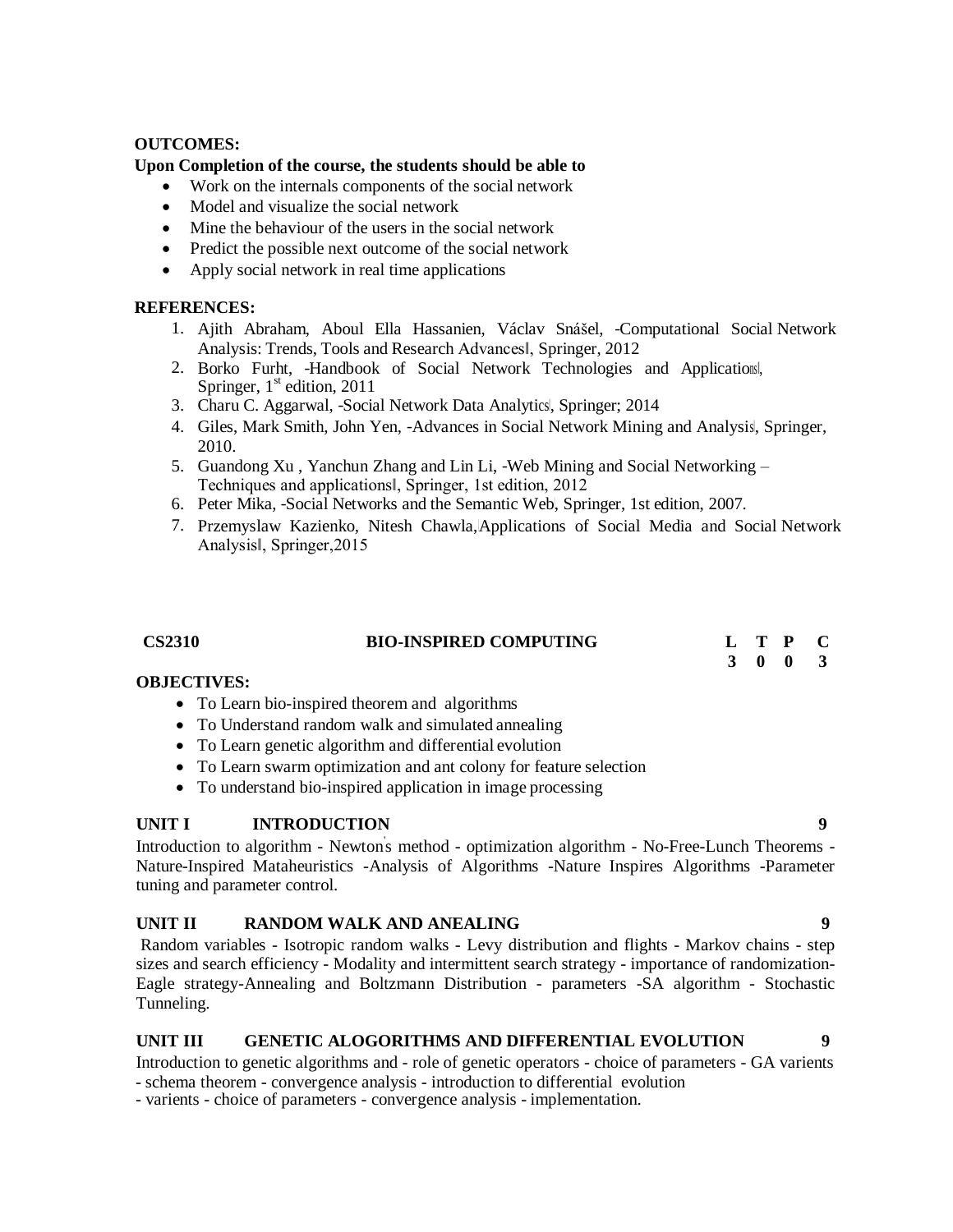# **UNIT IV SWARM OPTIMIZATION AND FIREFLY ALGORITHM 9**

Swarm intelligence - PSO algorithm - accelerated PSO - implementation - convergence analysis binary PSO - The Firefly algorithm - algorithm analysis - implementation - varients-Ant colony optimization toward feature selection.

# **UNIT V APPLICATION IN IMAGE PROCESSING 9**

Bio-Inspired Computation and its Applications in Image Processing: An Overview - Fine- Tuning Enhanced Probabilistic Neural Networks Using Meta-heuristic-driven Optimization - Fine-Tuning Deep Belief Networks using Cuckoo Search - Improved Weighted Thresholded Histogram Equalization Algorithm for Digital Image Contrast Enhancement

Using Bat Algorithm - Ground Glass Opacity Nodules Detection and Segmentation using Snake Model - Mobile Object Tracking Using Cuckoo Search

**TOTAL : 45 PERIODS**

### **OUTCOMES:**

## **Upon completion of the course, the students should be able to**

- Implement and apply bio-inspired algorithms
- Explain random walk and simulated annealing
- Implement and apply genetic algorithms
- Explain swarm intelligence and ant colony for feature selection
- Apply bio-inspired techniques in image processing.

### **REFERENCES:**

- 1. Eiben,A.E.,Smith,James E, "Introduction to Evolutionary Computing", Springer 2015.
- 2. [Helio J.C. Barbosa](http://www.intechopen.com/books/editor/ant-colony-optimization-techniques-and-applications)*, "*Ant Colony Optimization Techniques and Applications", Intech 2013
- 3. Xin-She Yang , Jaao Paulo papa, "Bio-Inspired Computing and Applications in Image Processing",Elsevier 2016
- 4. Xin-She Yang, "Nature Ispired Optimization Algorithm,Elsevier First Edition 2014
- 5. Yang ,Cui,XIao,Gandomi,Karamanoglu ,"Swarm Intelligence and Bio-Inspired Computing", Elsevier First Edition 2013

| <b>CS2311</b> | <b>COMPILER OPTIMIZATION</b> |  | L T P C |  |
|---------------|------------------------------|--|---------|--|
|               | <b>TECHNIQUES</b>            |  |         |  |
|               |                              |  | 3 0 0 3 |  |

#### **OBJECTIVES:**

- To be aware of different forms of intermediate languages and analyzing programs.
- To understand optimizations techniques for simple programblocks.
- To apply optimizations on procedures, control flow and parallelism.
- To learn the inter procedural analysis and optimizations.
- To explore the knowledge about resource utilization.

### **UNIT I INTERMEDIATE REPRESENTATIONS AND ANALYSIS 9**

Review of Compiler Structure- Structure of an Optimizing Compiler – Intermediate Languages - LIR, MIR, HIR – Control Flow Analysis – Iterative Data Flow Analysis – Static Single Assignment – Dependence Relations - Dependences in Loops and Testing-Basic Block Dependence DAGs – Alias Analysis.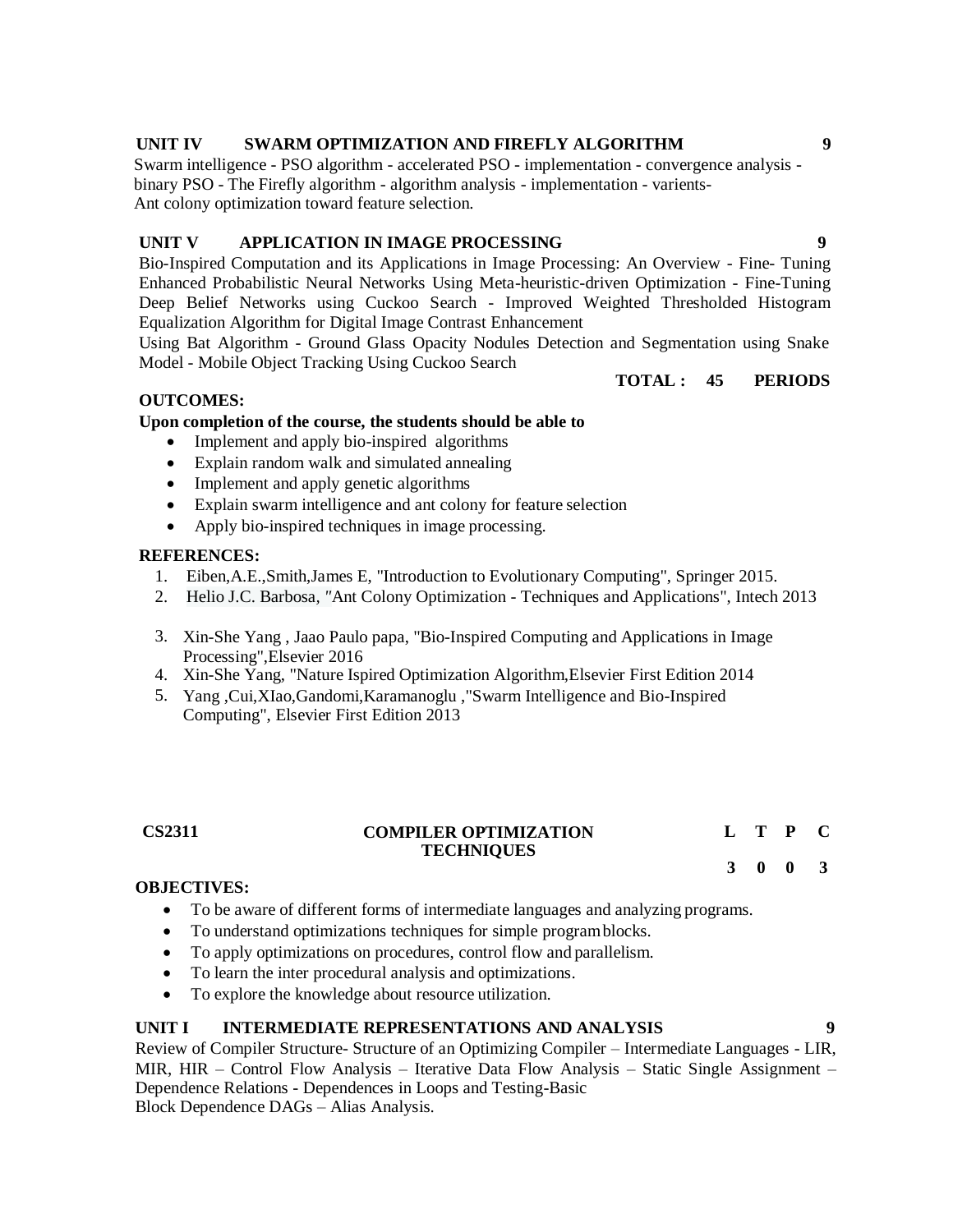# **UNIT II EARLY AND LOOP OPTIMIZATIONS 9**

Importance of Code Optimization Early Optimizations: Constant-Expression Evaluation - Scalar Replacement of Aggregates - Algebraic Simplifications and Re-association - Value Numbering - Copy Propagation - Sparse Conditional Constant Propagation. Redundancy Elimination: Common - Subexpression Elimination - Loop-Invariant Code Motion - Partial- Redundancy Elimination - Redundancy Elimination and Reassociation - Code Hoisting. Loop Optimizations: Induction Variable Optimizations - Unnecessary Bounds Checking Elimination.

# **UNIT III PROCEDURE OPTIMIZATION AND SCHEDULING 9**

Procedure Optimizations: Tail-Call Optimization and Tail-Recursion Elimination - Procedure Integration - In-Line Expansion - Leaf-Routine Optimization and Shrink Wrapping. Code Scheduling: Instruction Scheduling - Speculative Loads and Boosting - Speculative Scheduling - Software Pipelining - Trace Scheduling - Percolation Scheduling. Control-Flow and Low-Level Optimizations : Unreachable-Code Elimination - Straightening - If Simplifications - Loop Simplifications -Loop Inversion – Un-switching - Branch Optimizations

- Tail Merging or Cross Jumping - Conditional Moves - Dead-Code Elimination - Branch Prediction - Machine Idioms and Instruction Combining.

# **UNIT IV INTER PROCEDURAL OPTIMIZATION 9**

Symbol table – Runtime Support - Interprocedural Analysis and Optimization: Interprocedural Control Flow Analysis - The Call Graph - Interprocedural Data-FlowAnalysis

- Interprocedural Constant Propagation - Interprocedural Alias Analysis - Interprocedural Optimizations - Interprocedural Register Allocation - Aggregation of GlobalReferences.

# **UNIT V REGISTER ALLOCATION AND OPTIMIZING FOR MEMORY 9**

Register Allocation: Register Allocation and Assignment - Local Methods - Graph Coloring – Priority Based Graph Coloring - Other Approaches to Register Allocation. Optimization for the Memory Hierarchy: Impact of Data and Instruction Caches - Instruction-Cache Optimization - Scalar Replacement of Array Elements - Data-Cache Optimization - Scalar vs. Memory-Oriented Optimizations.

# **TOTAL : 45 PERIODS**

# **OUTCOMES:**

### **Upon completion of this course, the student should be able to:**

- Identify the different optimization techniques for simple program blocks.
- Design performance enhancing optimization techniques.
- Perform the optimization on procedures.
- Ensure better utilization of resources.

- 1. Alfred V. Aho, Ravi Sethi, Jeffrey D. Ullman, "Compilers: Principles, Techniques, and Tools", Addison Wesley, Second Edition, 2007.
- 2. Andrew W. Appel, Jens Palsberg, "Modern Compiler Implementation inJava", Cambridge University Press, Second Edition, 2002.
- 3. Keith Cooper, Linda Torczon, "Engineering a Compiler", Morgan Kaufmann, Second Edition, 2011. 5. Randy Allen and Ken Kennedy, -Optimizing Compilers for Modern Architectures: A Dependence based Approach, Morgan Kaufman, 2001.
- 4. Robert [Morgan](http://www.amazon.in/s/ref%3Ddp_byline_sr_book_1?ie=UTF8&field-author=Bob%2BMorgan&search-alias=stripbooks), Building an Optimizing Compiler , Digital Press, 1998
- 5. Steven Muchnick, -Advanced Compiler Design and Implementation, Morgan Kaufman Publishers, 1997.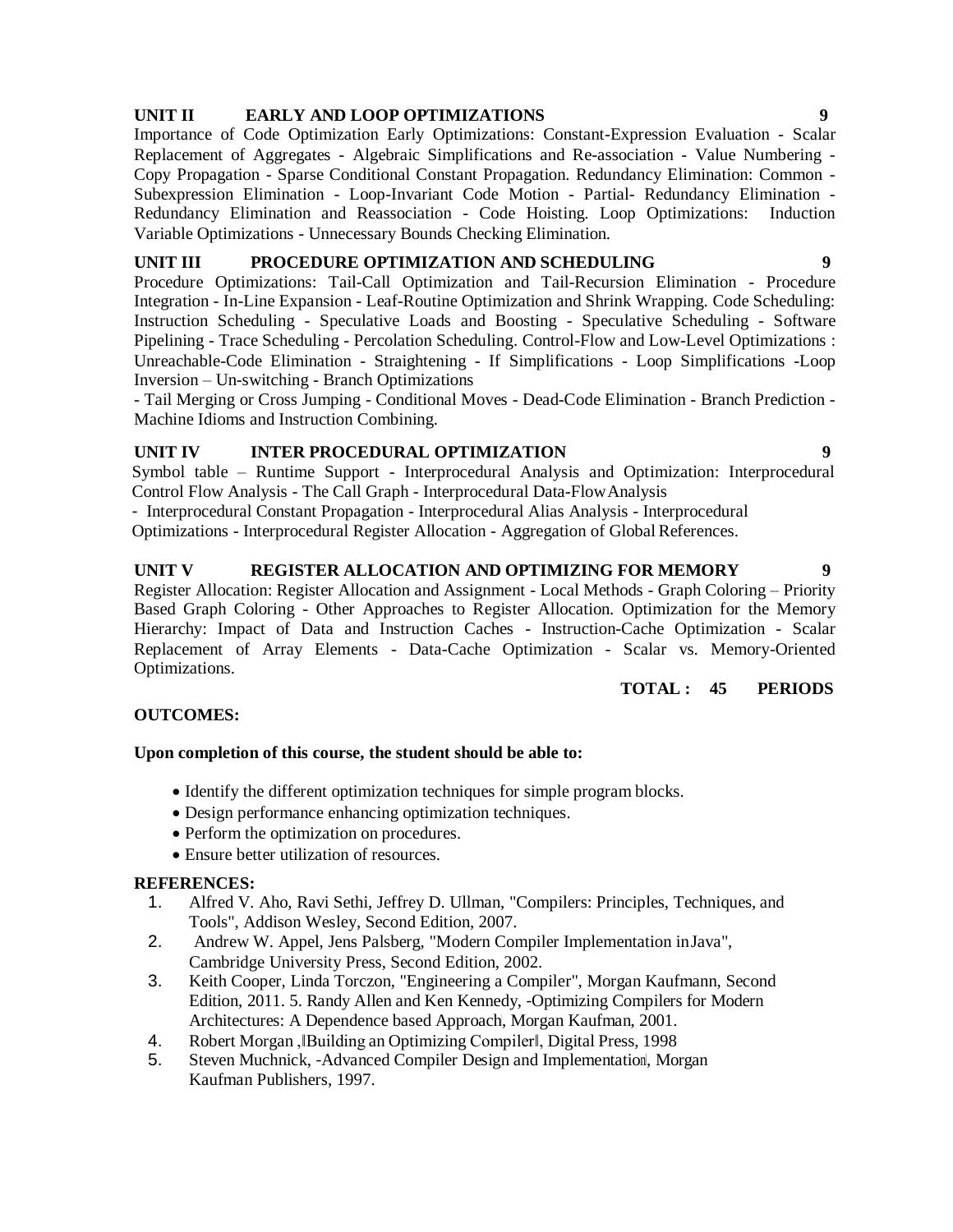#### **CS2312 DATA VISUALIZATION TECHNIQUES L T P C**

#### **OBJECTIVES:**

- To develop skills to both design and critique visualizations.
- To introduce visual perception and core skills for visual analysis.
- To understand visualization for time-series analysis.
- To understand visualization for ranking analysis.
- To understand visualization for deviation analysis.
- To understand visualization for distribution analysis.
- To understand visualization for correlation analysis.
- To understand visualization for multivariate analysis.
- To understand issues and best practices in information dashboard design.

# **UNIT I CORE SKILLS FOR VISUAL ANALYSIS 9**

Information visualization – effective data analysis – traits of meaningful data – visual perception – making abstract data visible – building blocks of information visualization – analytical interaction – analytical navigation – optimal quantitative scales – reference lines and regions – trellises and crosstabs – multiple concurrent views – focus and context – details on demand – over-plotting reduction – analytical patterns – pattern examples.

#### **UNIT II TIME-SERIES, RANKING, AND DEVIATION ANALYSIS 9**

Time-series analysis – time-series patterns – time-series displays – time-series best practices – partto-whole and ranking patterns – part-to-whole and ranking displays – best practices – deviation analysis – deviation analysis displays – deviation analysis best practices.

#### **UNIT III DISTRIBUTION, CORRELATION, AND MULTIVARIATE ANALYSIS**

Distribution analysis – describing distributions – distribution patterns – distribution displays – distribution analysis best practices – correlation analysis – describing correlations – correlation patterns – correlation displays – correlation analysis techniques and best practices – multivariate analysis – multivariate patterns – multivariate displays – multivariate analysis techniques and best practices.

# **UNIT IV INFORMATION DASHBOARD DESIGN 9**

Information dashboard – Introduction– dashboard design issues and assessment of needs – Considerations for designing dashboard-visual perception – Achieving eloquence.

### **UNIT V INFORMATION DASHBOARD DESIGN 9**

Advantages of Graphics \_Library of Graphs – Designing Bullet Graphs – Designing Sparklines – Dashboard Display Media –Critical Design Practices – Putting it all together-Unveiling the dashboard.

#### **OUTCOMES:**

#### **Upon completion of the course, the students should be able to:**

- Explain principles of visual perception
- Apply core skills for visual analysis
- Apply visualization techniques for various data analysis tasks
- Design information dashboard

# **TOTAL : 45 PERIODS**

# **9**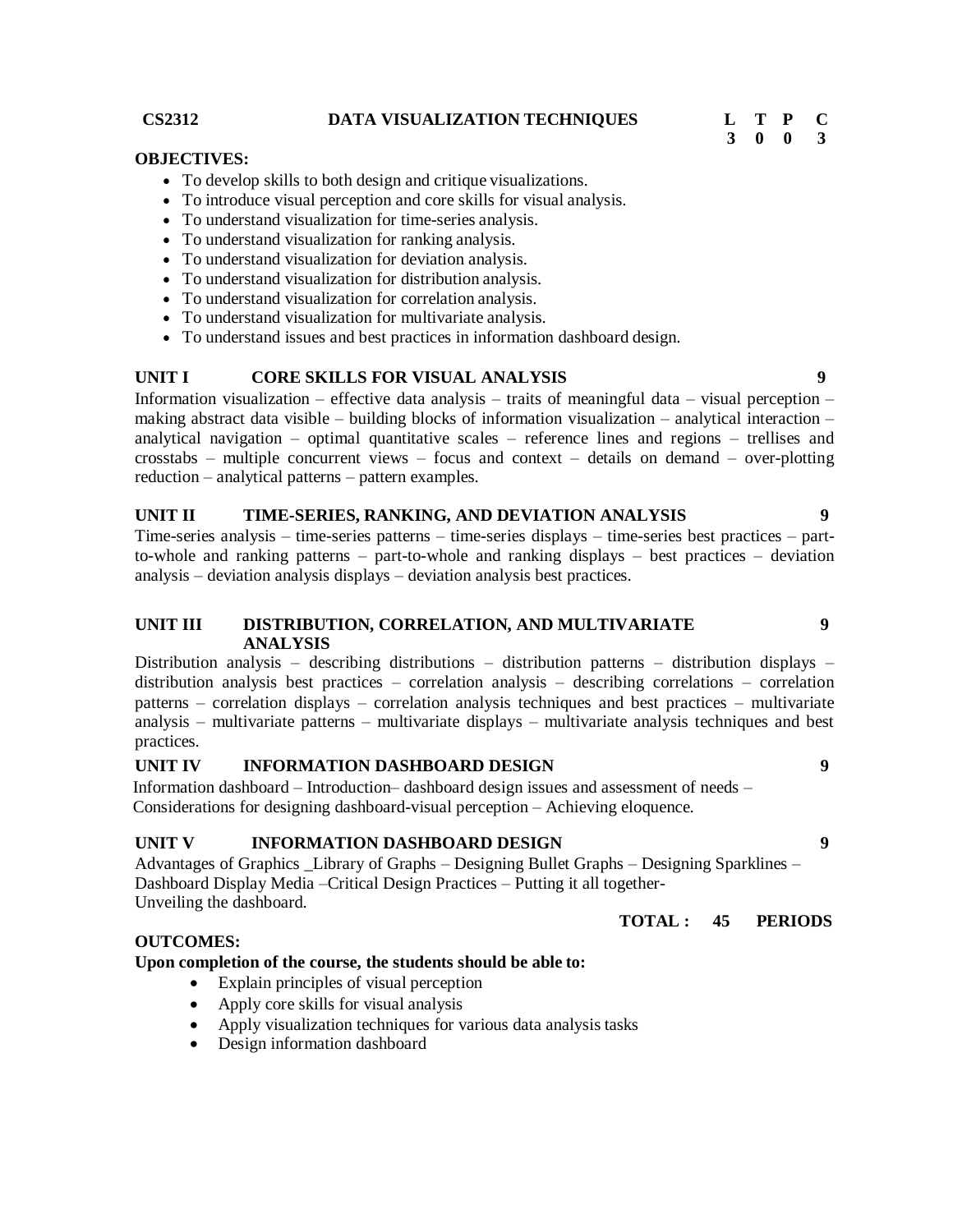- 1. Ben Fry, "Visualizing data: Exploring and explaining data with the processing environment", O'Reilly, 2008.
- 2. Edward R. Tufte, "The visual display of quantitative information", Second Edition, Graphics Press, 2001.
- 3. Evan Stubbs, "The value of business analytics: Identifying the path to profitability", Wiley, 2011.
- 4. Gert H. N. Laursen and Jesper Thorlund, "Business Analytics for Managers: Taking business intelligence beyond reporting", Wiley, 2010.
- 5. Nathan Yau, "Data Points: Visualization that means something", Wiley, 2013.
- 6. Stephen Few, "Information dashboard design: Displaying data for at-a-glance monitoring", second edition, Analytics Press, 2013.
- 7. Stephen Few, "Now you see it: Simple Visualization techniques for quantitative analysis", Analytics Press, 2009.
- 8. Tamara Munzner, Visualization Analysis and Design, AK Peters Visualization Series, CRC Press, Nov. 2014

| <b>CS2313</b>                                                                                                                        | RECONFIGURABLE COMPUTING                                                                                                                                                                                                                                                                                                                                                                                                  | L T P C<br>3003 |
|--------------------------------------------------------------------------------------------------------------------------------------|---------------------------------------------------------------------------------------------------------------------------------------------------------------------------------------------------------------------------------------------------------------------------------------------------------------------------------------------------------------------------------------------------------------------------|-----------------|
| <b>OBJECTIVES:</b>                                                                                                                   |                                                                                                                                                                                                                                                                                                                                                                                                                           |                 |
| $\bullet$<br>$\bullet$<br>$\bullet$<br>$\bullet$<br>architectures<br>$\bullet$<br>$\bullet$<br>environment<br>$\bullet$<br>$\bullet$ | To understand the need for reconfigurable computing<br>To expose the students to various device architectures<br>To examine the various reconfigurable computing systems<br>To understand the different types of compute models for programming reconfigurable<br>To expose the students to HDL programming and familiarize with the development<br>To expose the students to the various placement and routing protocols |                 |
| $\bullet$                                                                                                                            | To develop applications with FPGAs                                                                                                                                                                                                                                                                                                                                                                                        |                 |
| UNIT I                                                                                                                               | <b>DEVICE ARCHITECTURE</b><br>General Purpose Computing Vs Reconfigurable Computing – Simple Programmable Logic Devices –<br>Complex Programmable Logic Devices – FPGAs – Device Architecture - Case Studies.                                                                                                                                                                                                             | 9               |
| <b>UNIT II</b>                                                                                                                       | RECONFIGURABLE COMPUTING ARCHITECTURES AND SYSTEMS<br>Reconfigurable Processing Fabric Architectures – RPF Integration into Traditional Computing Systems –<br>Reconfigurable Computing Systems - Case Studies - Reconfiguration Management.                                                                                                                                                                              | 9               |
| UNIT III                                                                                                                             | PROGRAMMING RECONFIGURABLE SYSTEMS<br>Compute Models - Programming FPGA Applications in HDL - Compiling C for Spatial Computing<br>- Operating System Support for Reconfigurable Computing.                                                                                                                                                                                                                               | 9               |
| <b>UNIT IV</b>                                                                                                                       | <b>MAPPING DESIGNS TO RECONFIGURABLE PLATFORMS</b><br>The Design Flow - Technology Mapping – FPGA Placement and Routing – Configuration Bitstream<br>Generation – Case Studies with Appropriate Tools.                                                                                                                                                                                                                    | 9               |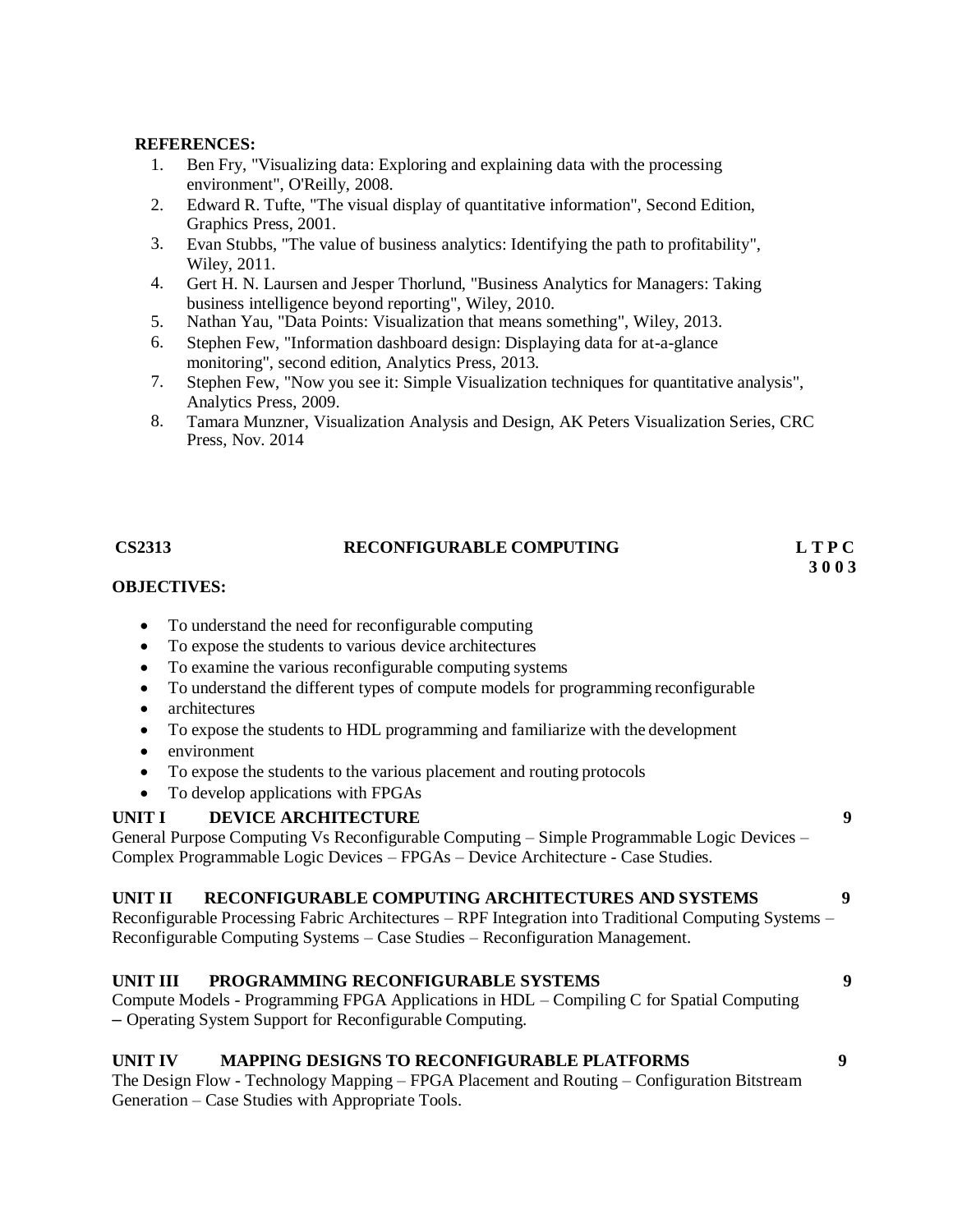# **UNIT V APPLICATION DEVELOPMENT WITH FPGAS 9**

Case Studies of FPGA Applications – System on a Programmable Chip (SoPC) Designs.

#### **TOTAL: 45 PERIODS**

#### **OUTCOMES:**

#### **Upon completion of the course, the students should be able to:**

- Identify the need for reconfigurable architectures.
- Discuss the architecture of FPGAs.
- Point out the salient features of different reconfigurable architectures.
- Build basic modules using any HDL.
- Develop applications using any HDL and appropriate tools.
- Design and build an SoPC for a particular application.

### **REFERENCES:**

- 1. Christophe Bobda, -Introduction to Reconfigurable Computing Architectures, Algorithms and Applications‖, Springer, 2010.
- 2. Maya B. Gokhale and Paul S. Graham, -Reconfigurable Computing: Accelerating Computation with Field-Programmable Gate Arrays‖, Springer,2005.
- **3.** FPGA Frontiers: New Applications in Reconfigurable Computing, 2017, [Nicole Hemsoth, Timothy](https://www.amazon.com/s/ref%3Ddp_byline_sr_book_1?ie=UTF8&text=Nicole%2BHemsoth&search-alias=books&field-author=Nicole%2BHemsoth&sort=relevancerank) [Prickett Morgan](https://www.amazon.com/s/ref%3Ddp_byline_sr_book_2?ie=UTF8&text=Timothy%2BPrickett%2BMorgan&search-alias=books&field-author=Timothy%2BPrickett%2BMorgan&sort=relevancerank), Next Platform**.**
- 4. Reconfigurable Computing: From FPGAs to Hardware/Software Codesign 2011 Edition by [Joao](https://www.amazon.com/s/ref%3Ddp_byline_sr_book_1?ie=UTF8&text=Joao%2BCardoso&search-alias=books&field-author=Joao%2BCardoso&sort=relevancerank) [Cardoso \(](https://www.amazon.com/s/ref%3Ddp_byline_sr_book_1?ie=UTF8&text=Joao%2BCardoso&search-alias=books&field-author=Joao%2BCardoso&sort=relevancerank)Editor), [Michael Hübne,](https://www.amazon.com/s/ref%3Ddp_byline_sr_book_2?ie=UTF8&text=Michael%2BHÃ¼bner&search-alias=books&field-author=Michael%2BHÃ¼bner&sort=relevancerank) Springer
- 5. Scott Hauck and Andre Dehon (Eds.), ―Reconfigurable Computing The Theory and Practice of FPGA-Based Computation‖, Elsevier / Morgan Kaufmann, 2008.

### **CS2314 MOBILE APPLICATION DEVELOPMENT L T P C**

### **OBJECTIVES:**

- Understand system requirements for mobile applications.
- Generate suitable design using specific mobile development frameworks.
- Generate mobile application design.
- Implement the design using specific mobile development frameworks.
- Deploy the mobile applications in marketplace for distribution.

### **UNIT I INTRODUCTION 5**

Introduction to mobile applications – Embedded systems - Market and business drivers for mobile applications – Publishing and delivery of mobile applications – Requirements gathering and validation for mobile applications.

### **UNIT II BASIC DESIGN 8**

Introduction – Basics of embedded systems design – Embedded OS - Design constraints for mobile applications, both hardware and software related – Architecting mobile applications – User interfaces for mobile applications – touch events and gestures – Achieving quality constraints – performance, usability, security, availability and modifiability.

**3 0 0 3**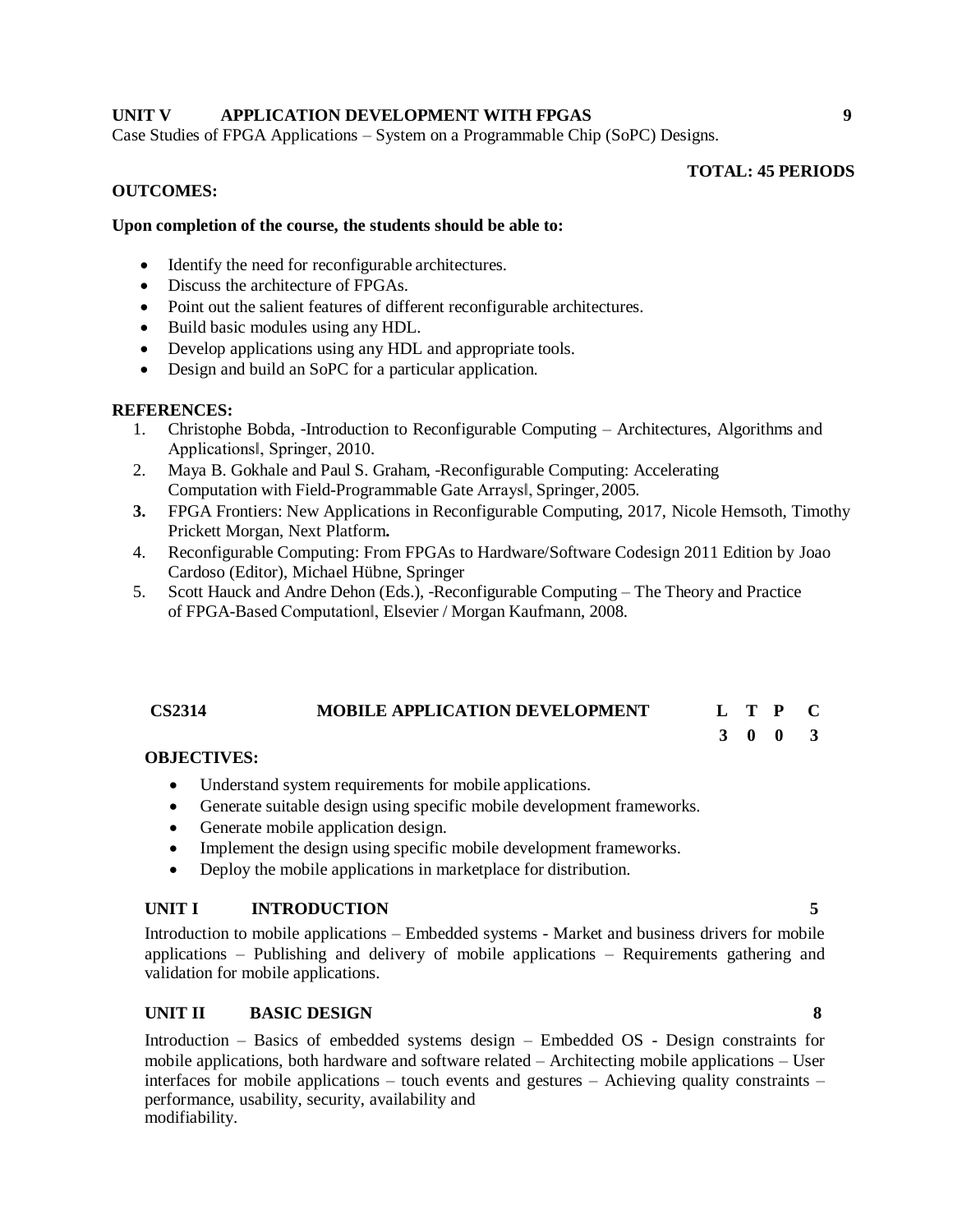# **UNIT III ADVANCED DESIGN 8**

Designing applications with multimedia and web access capabilities – Integration with GPS and social media networking applications – Accessing applications hosted in a cloud computing environment – Design patterns for mobile applications.

# **UNIT IV ANDROID 12**

Introduction – Establishing the development environment – Android architecture – Activities and views – Interacting with UI – Persisting data using SQLite – Packaging and deployment – Interaction with server side applications – Using Google Maps, GPS and Wifi – Integration with social media applications.

# **UNIT V IOS 12**

Introduction to Objective  $C - iOS$  features – UI implementation – Touch frameworks – Data persistence using Core Data and SQLite – Location aware applications using Core Location and Map Kit – Integrating calendar and address book with social media application – Using Wifi - iPhone marketplace.

#### **TOTAL :45 PERIODS**

### **OUTCOMES:**

### **Upon completion of the course, the students should be able to:**

- Describe the requirements for mobile applications.
- Explain the challenges in mobile application design and development.
- Develop design for mobile applications for specific requirements.
- Implement the design using Android SDK.
- Implement the design using Objective C and iOS.
- Deploy mobile applications in Android and iPhone marketplace for distribution.

### **REFERENCES:**

- 1. Charlie Collins, Michael Galpin and Matthias Kappler, -Android in Practice, DreamTech, 2012.
- 2. David Mark, Jack Nutting, Jeff LaMarche and Frederic Olsson, -Beginning iOS 6 Development: Exploring the iOS SDK, Apress, 2013.
- 3. [http://developer.android.com/develop/index.html.](http://developer.android.com/develop/index.html)
- 4. James Dovey and Ash Furrow, -Beginning Objective C, Apress, 2012.
- 5. Jeff McWherter and Scott Gowell, "Professional Mobile Application Development", Wrox,2012.
- 6. Reto Meier, -PProfessional android Development, Wiley-India Edition, 2012.

# **CS2315 BIO INFORMATICS L T P C**

# **3 0 0 3**

# **OBJECTIVES:**

- To get exposed to the fundamentals of bioinformatics.
- To learn bio-informatics algorithm and phylogenetic concept.
- To understand open problems and issues in replication and molecular clocks.
- To learn assemble genomes and corresponding theorem.
- To study and exposed to the domain of human genomics.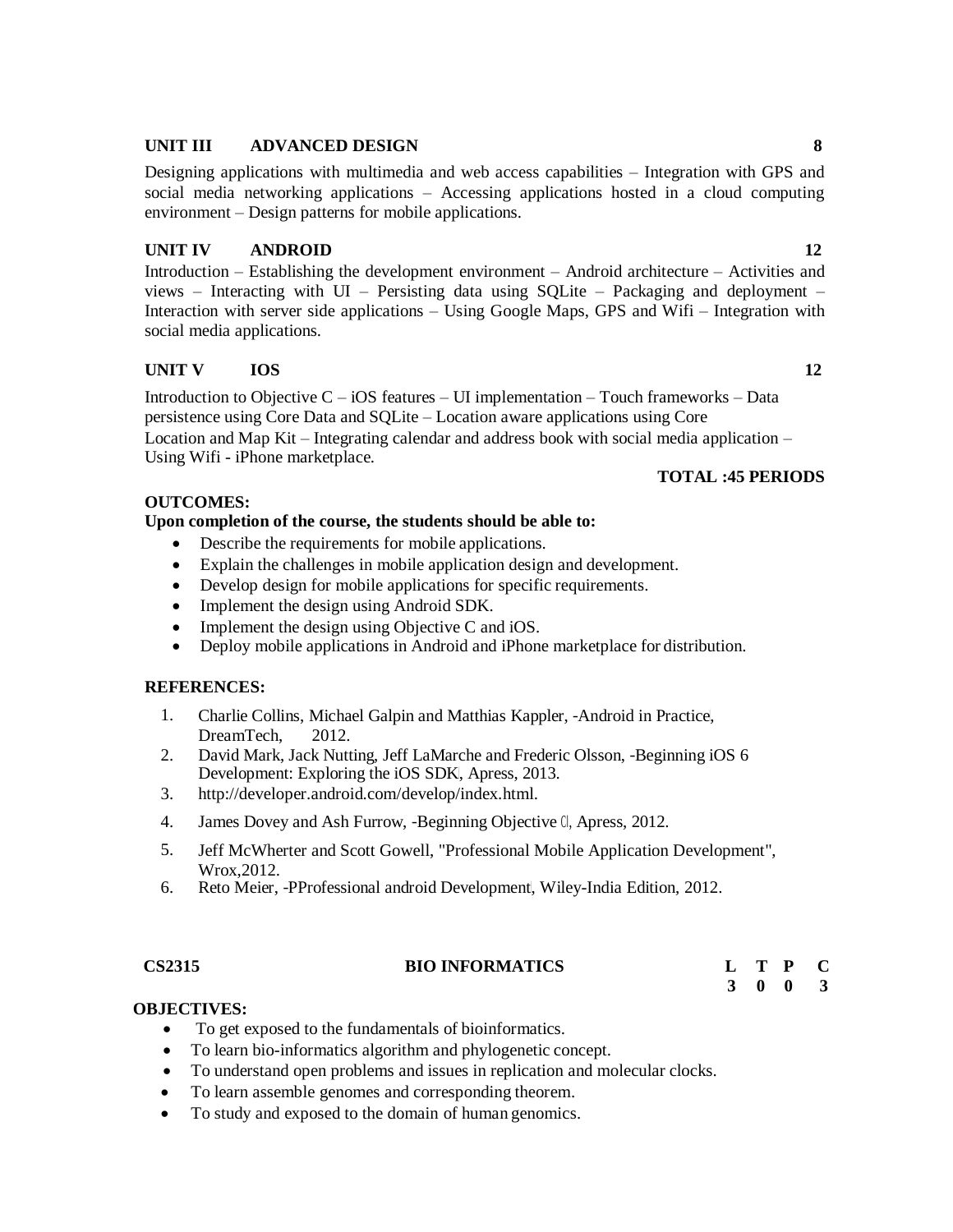### **UNIT I INTRODUCTION AND FUNDAMENTALS 9**

Fundamentals of genes , genomics , molecular evolution – genomic technologies – beginning of bioinformatics - genetic data –sequence data formats – secondary database – examples – data retrival systems – genome browsers.

# **UNIT II BIOINFORMATICS ALGORITHM AND ANALYSIS 9**

Sequence alignment and similarity searching in genomic databases: BLAST and FASTA – additional bioinformatics analysis involving nucleic acid sequences-additional bioinformatics analysis involving protein sequences – Phylogenetic Analysis.

# **UNIT III DNA REPLICATION AND MOLECULAR CLOCKS 9**

Beginning of DNA replication – open problems – multiple replication and finding replication – computing probabilities of patterns in a string-the frequency array-converting patterns- solving problems- finding frequents words-Big-O notation –case study-The Tower of Hanoi problem.

# **UNIT IV ASSEMBLE GENOMES AND SEQUENCES 9**

Methods of assemble genomes – string reconstruction – De Bruijn graph – Euler's theorem – assembling genomes –DNA sequencing technologies – sequence antibiotics – Brute Force Algorithm – Branch and Bound algorithm – open problems – comparing biological sequences- Case Study –Manhattan tourist Problem.

# **UNIT V HUMAN GENOME 9**

Human and mouse genomes-random breakage model of chromosome evolution – sorting by reversals – greedy heuristic approach – break points- rearrangements in tumor and break point genomes-break point graps- synteny block construction -open problems and technologies.

**TOTAL : 45 PERIODS**

### **OUTCOMES:**

### **Upon Completion of the course, the students should be able to:**

- Deploy the genomics technologies in Bioinformatics.
- Able to distinct efficient algorithm and issues.
- Deploy the replication and molecular clocks in bioinformatics.
- Work on assemble genomes and sequences.
- Use the Microarray technologies for genome expression.

- 1. [Ion Mandoiu a](http://www.amazon.in/s/ref%3Ddp_byline_sr_book_1?ie=UTF8&field-author=Ion%2BMandoiu&search-alias=stripbooks)nd [Alexander Zelikovsky](http://www.amazon.in/s/ref%3Ddp_byline_sr_book_2?ie=UTF8&field-author=Alexander%2BZelikovsky&search-alias=stripbooks) **, "**Computational Methods for Next Generation Sequencing Data Analysis ― Wiley series 2016.
- 2. Istvan Miklos, Renyi Institutue, -Introduction to algorithms in bioinformatics, Springer 2016
- 3. Philip Compeau and Pavel pevzner, ―Bioinformatics Algorithms: An Active Learning Approach Second edition volume I, Cousera, 2015.
- 4. Supratim Choudhuri, -Bioinformatics For Beginners, Elsevier, 2014.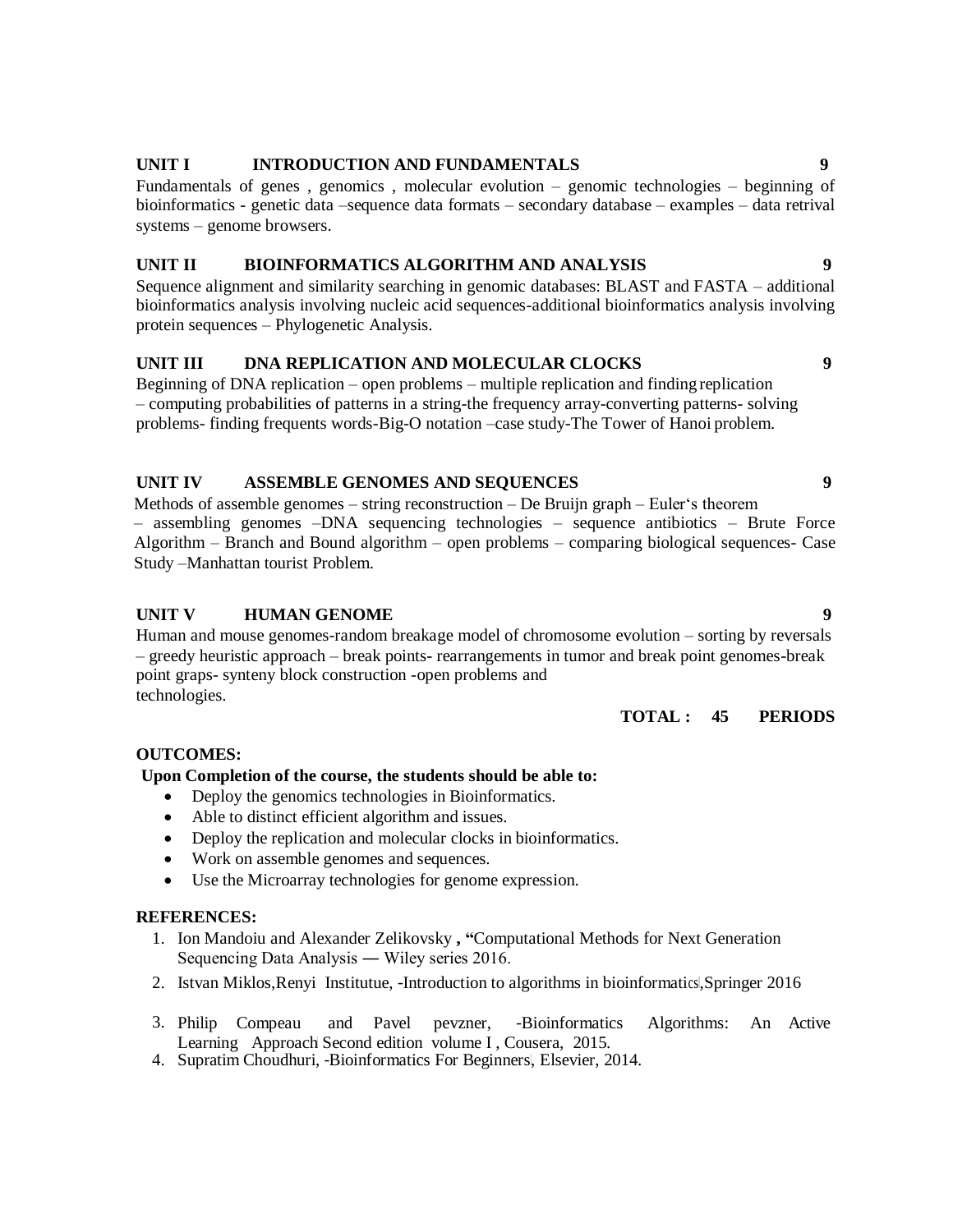#### **CS2316 INFORMATION STORAGE MANAGEMENT**

#### **OBJECTIVES:**

- To understand the storage architecture and available technologies.
- To learn to establish & manage datacenter.
- To learn security aspects of storage & data center.

#### **UNIT I STORAGE TECHNOLOGY 9**

Review data creation and the amount of data being created and understand the value of data to a business, challenges in data storage and data management, Solutions available for data storage, Core elements of a data center infrastructure, role of each element in supporting business activities.

#### **UNIT II STORAGE SYSTEMS ARCHITECTURE 9**

Hardware and software components of the host environment, Key protocols and concepts used by each component ,Physical and logical components of a connectivity environment

,Major physical components of a disk drive and their function, logical constructs of a physical disk, access characteristics, and performance Implications, Concept of RAID and its components, Different RAID levels and their suitability for different application environments: RAID 0, RAID 1, RAID 3, RAID 4, RAID 5, RAID 0+1, RAID 1+0, RAID 6,

Compare and contrast integrated and modular storage systems ,Iligh-level architecture and working of an intelligent storage system.

# **UNIT III INTRODUCTION TO NETWORKED STORAGE 9**

Evolution of networked storage, Architecture, components, and topologies of FC-SAN, NAS, and IP-SAN, Benefits of the different networked storage options, understand the need for long-term archiving solutions and describe how CAS full fill the need, understand the appropriateness of the different networked storage options for different application environments

#### **UNIT IV INFORMATION AVAILABILITY, MONITORING & MANAGING DATACENTERS**

List reasons for planned/unplanned outages and the impact of downtime, Impact of downtime - Business continuity (BC) and disaster recovery (DR) ,RTO and RPO, Identifysingle points of failure in a storage infrastructure and list solutions to mitigate these failures, architecture of backup/recovery and the different backup/ recovery topologies, replication technologies and their role in ensuring information availability and business continuity, Remote replication technologies and their role in providing disaster recovery and business continuity capabilities. Identify key areas to monitor in a data center, Industry standards for data center monitoring and management, Key metrics to monitor for different components in a storage infrastructure, Key management tasks in a data center

#### **UNIT V SECURING STORAGE AND STORAGE VIRTUALIZATION**

Information security, Critical security attributes for information systems, Storage security domains,List and analyzes the common threats in each domain, Virtualization technologies, blocklevel and file-level virtualization technologies and processes.

**TOTAL : 45 PERIODS**

**9**

**9**